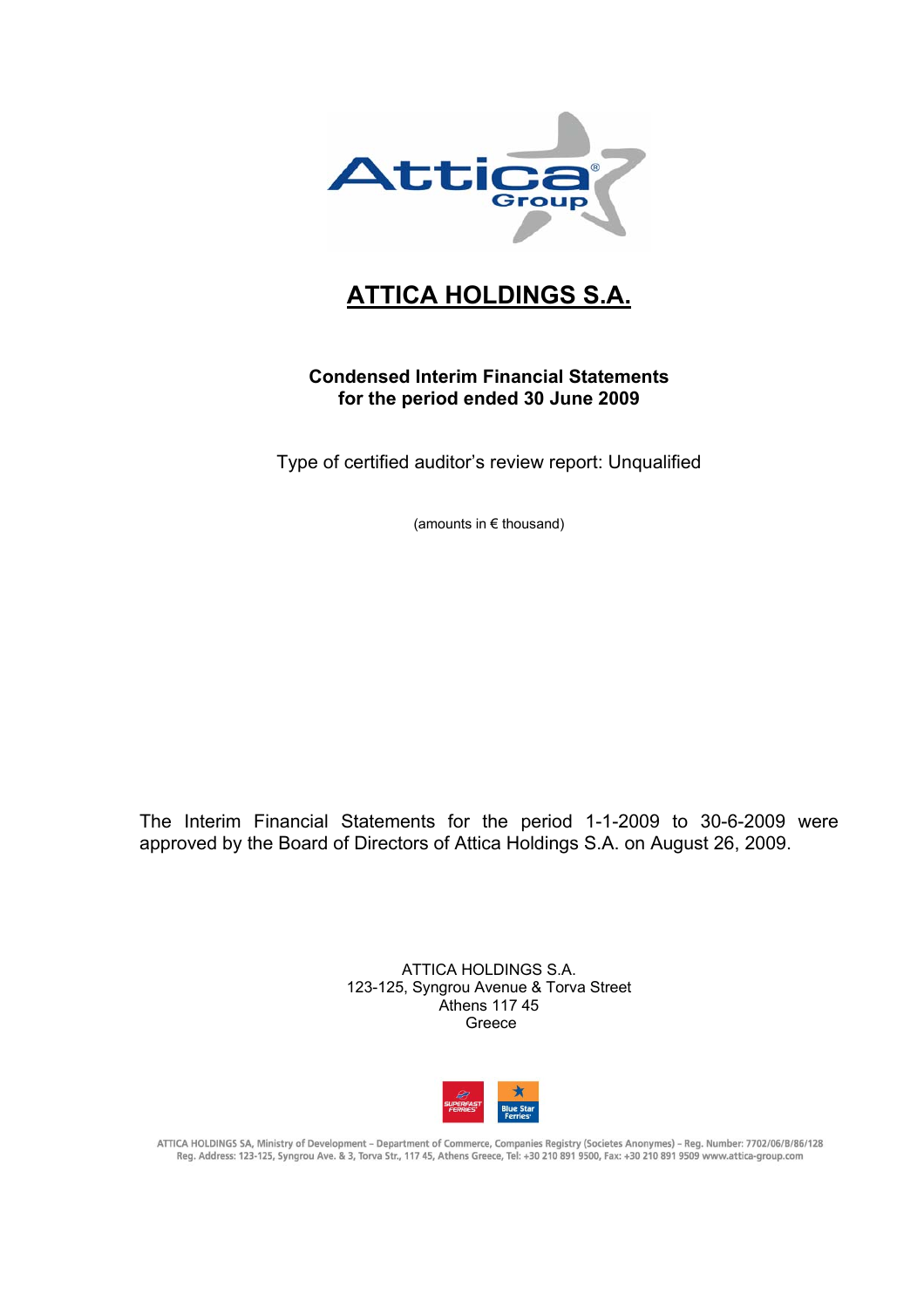

#### **Half Year Financial Report (1st of January 2009 to 30th June 2009)**

The present Half Year Financial Report is complied according to article 5 of Law 3556/2007 and the decisions of the Hellenic Capital Market Commission an includes:

- Statement of the Board of Directors' Members,
- Independent Auditor's Report,
- Half Year Report of the Board of Directors,
- Condensed Interim Financial Statements for the period ended 30 June 2009,
- Figures and Information for the period from January 1 to June 30, 2009.

It is asserted that the present Half Year Financial Report for the period ended 30 June 2009 is the one that was approved by the board of Directors of Attica Holdings S.A. on August 26, 2009 and is available in the internet on the web address www.atticagroup.com, were it will remain at the disposal of the investing public for at least 5 years from the date of its announcement.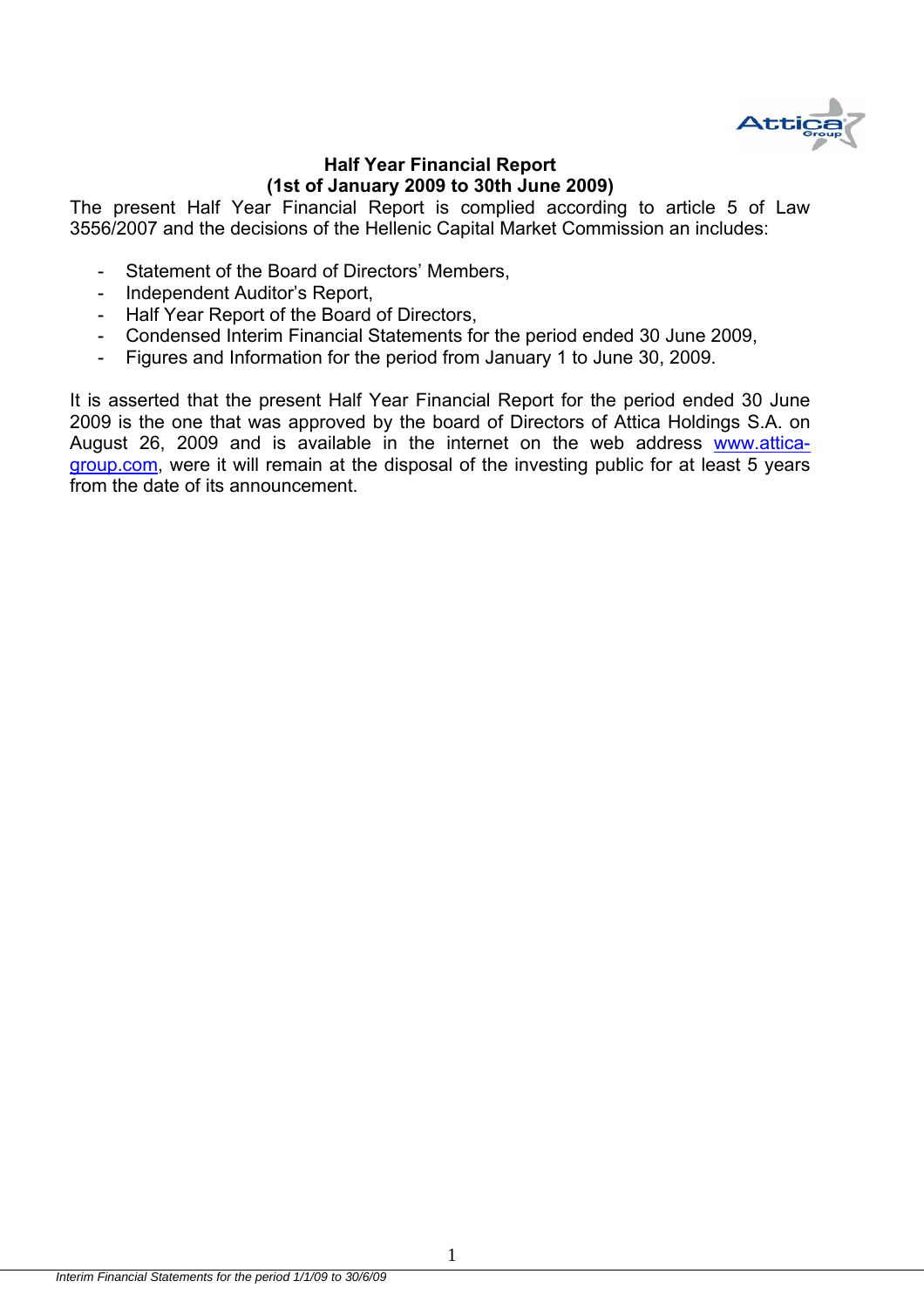

|              | <b>CONTENTS</b>                                                                | Page            |
|--------------|--------------------------------------------------------------------------------|-----------------|
|              | <b>Statement of the Board of Directors' Members</b>                            | 4               |
|              | <b>Independent Auditor's Report</b>                                            | $5-6$           |
|              | Report of the Board of Directors in accordance with L.3556/2007                | $7 - 15$        |
|              | Interim Financial Statements 1-1 to 30/06/2009                                 | 16              |
|              | Income Statement of the Group and the Company                                  | 17              |
|              | Balance Sheet as at 30 <sup>th</sup> of June 2009 and at December 31, 2008     | 18              |
|              | Statement of Changes in Equity of the Group (period 1-1 to 30-06-2009)         | 19              |
|              | Statement of Changes in Equity of the Company (period 1-1 to 30-06-2009)       | 20              |
|              | Statement of Changes in Equity of the Group (period 1-1 to 30-06-2008)         | 21              |
|              | Statement of Changes in Equity of the Company (period 1-1 to 30-06-2008)       | 22              |
|              | Cash Flow Statement (period 1-1 to 30-06 2009 and 2008)                        | 23              |
|              | <b>Notes to the Financial Statements</b>                                       | 24              |
| 1.           | <b>General Information</b>                                                     | 24              |
| 2.           | <b>Significant Group accounting policies</b>                                   | $24 - 25$       |
| 2.1          | <b>Changes in Accounting Principles</b>                                        | 25              |
| 2.1.1.       | Review of changes                                                              | 25              |
| 2.1.2        | Changes in Accounting Principles (Amendments to 2009 opening                   |                 |
|              | standards 2009).<br>publicized                                                 | $25 - 26$       |
| 2.1.3.       | New standards , modifications in existing standards and interpretations        |                 |
|              | issued by the IASB but not effect are as follows.                              | 26-28           |
| 2.1.4.       | Standards, amendments and interpretations to already effective                 |                 |
|              | standards that are not effective yet and have not been                         |                 |
|              | adopted.                                                                       | 28-30           |
| 2.2.         | Major accounting judgements and main sources                                   |                 |
|              | of uncertainty for accounting estimations                                      | 31              |
| 3.           | <b>Consolidation</b>                                                           | $31 - 33$       |
| 4.           | <b>Related party disclosures</b>                                               | 33              |
| 4.1.         | Intercompany transactions between Attica Holdings S.A.                         |                 |
|              | and the companies of Attica Group                                              | 33              |
| 4.1.1.       | Intercompany transactions between Attica Holdings S.A.                         |                 |
|              | and the companies of MARFIN INVESTMENT Group                                   | 34              |
| 4.1.2.       | Intercompany transactions between Attica Holdings S.A.                         |                 |
|              | and MARFIN POPULAR BANK                                                        | 34              |
| 4.2.<br>4.3. | Guarantees<br>Board of Directors and Executive Directors' Fees                 | 34<br>34        |
| 5.           | <b>General information for the Financial Statements</b>                        |                 |
|              |                                                                                |                 |
| 5.1.         | (period 1-1 to 30-06-2009)<br>Revenue Analysis and Geographical Segment Report | 35<br>$35 - 38$ |
| 5.2.         | Cost of sales                                                                  | 38              |
| 5.3.         | Tangible assets                                                                | 38              |
| 5.4.         | Other current assets                                                           | 38              |
| 5.5.         | Cash and cash equivalents                                                      | 38              |
| 5.6.         | Fair value reserves                                                            | 38              |
| 5.7.         | Other short – term liabilities                                                 | 38              |
| 6.           | <b>Other information</b>                                                       | 38              |
| 6.1.         | Unaudited fiscal years                                                         | 38-39           |
| 6.2.         | Stock option                                                                   | 39              |
| 6.3.         | Payments of borrowings                                                         | 39              |
|              |                                                                                |                 |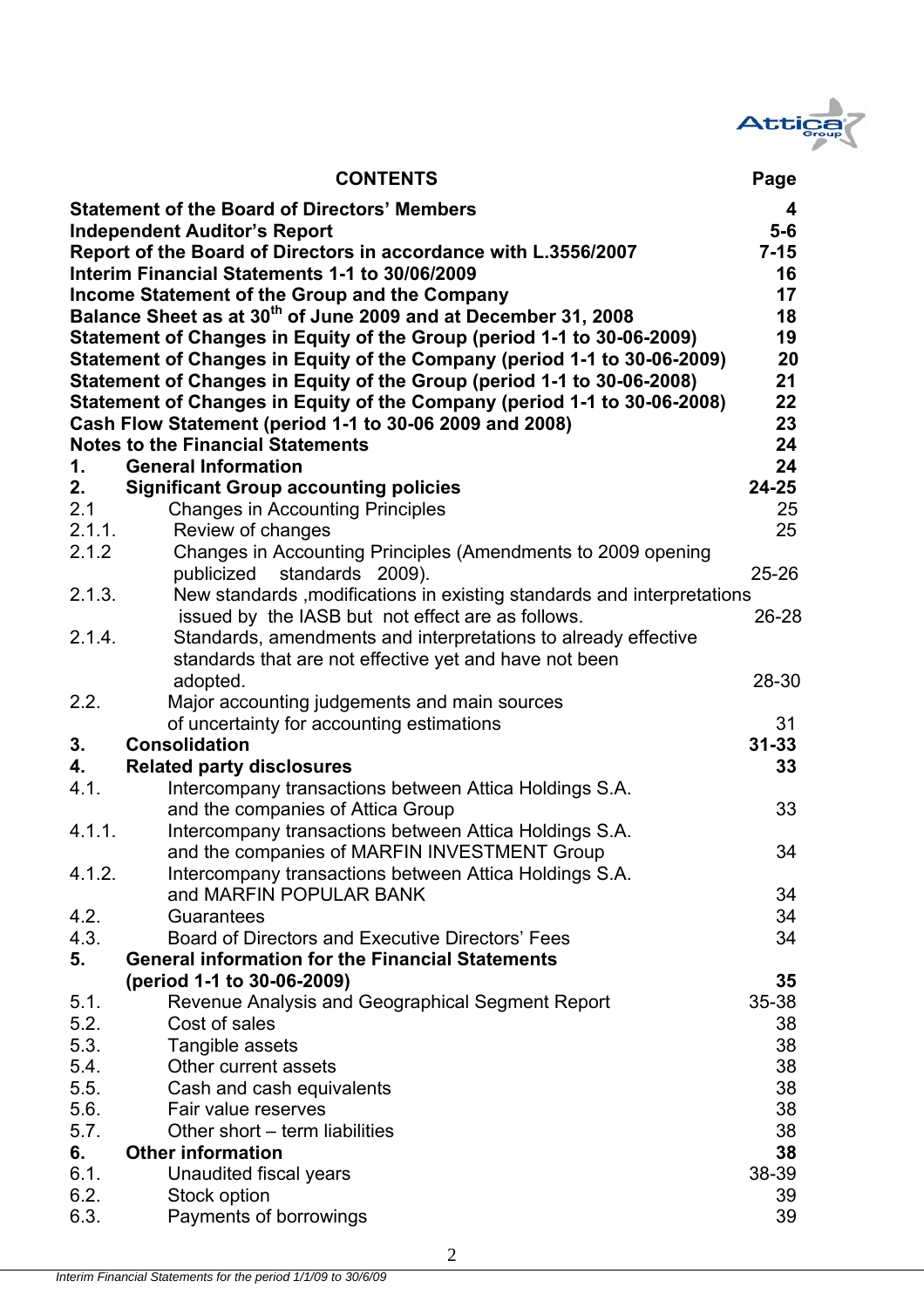

| 6.4  | Payments of finance and operating leases                               | 39      |
|------|------------------------------------------------------------------------|---------|
| 6.5. | <b>Provisions</b>                                                      | 39      |
| 6.6. | Contingent assets and liabilities                                      | $39-40$ |
| 7.   | <b>Significant events</b>                                              | 40      |
| 8.   | Events after the balance sheet date                                    | 41      |
|      | Figures and Information for the period from January 1 to June 30, 2009 | 42      |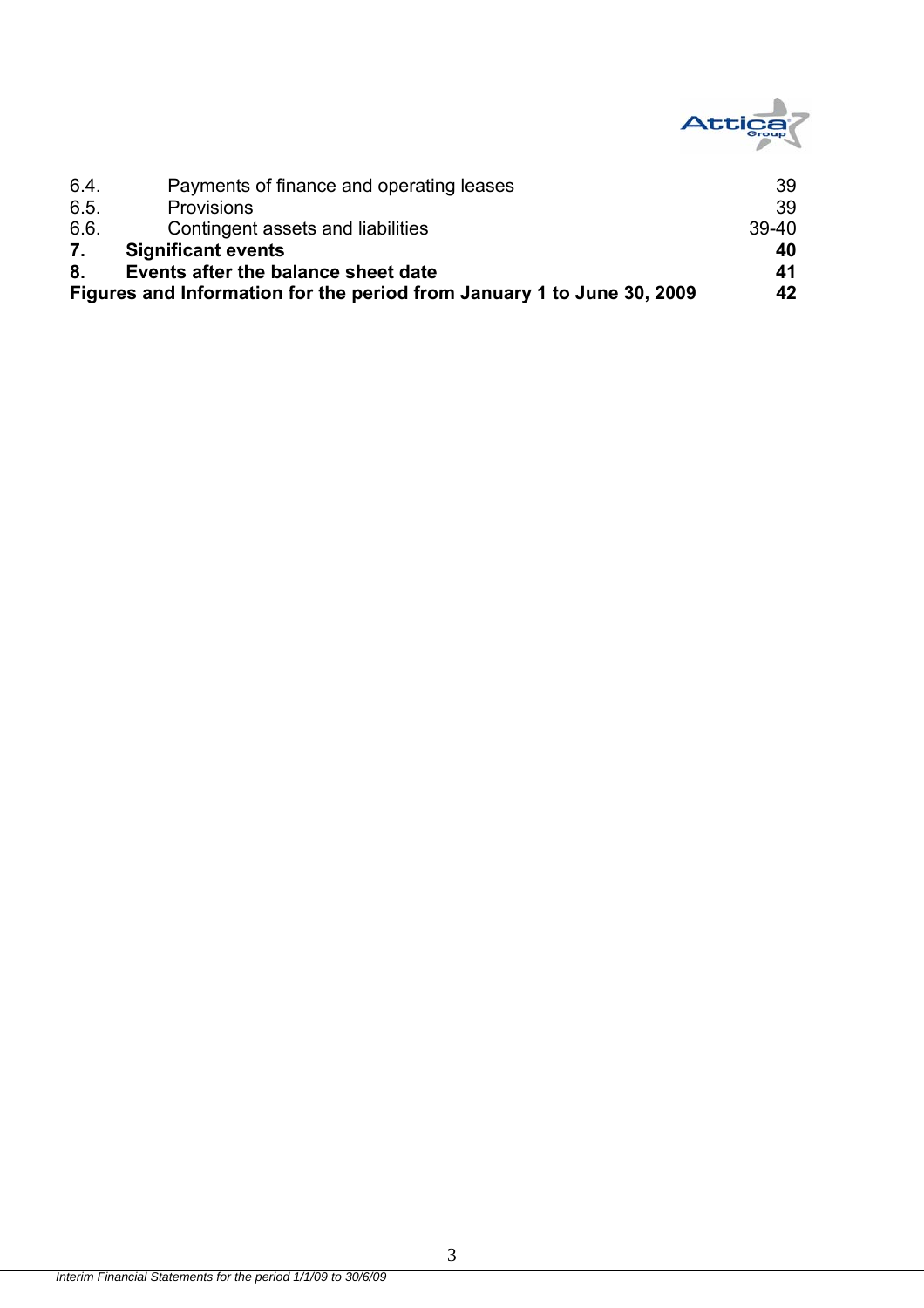

#### **STATEMENT OF THE BOARD OF DIRECTORS' MEMBERS (In accordance with article 5 par. 2 of Law 3556/2007)**

The members of the Board of Directors of ATTICA HOLDINGS S.A.:

- Charalambos S. Paschalis, Chairman, Non-Executive Member
- Petros M. Vettas, Director, Executive Member and
- Spiros Ch. Paschalis, Executive Member,

under our capacity as mentioned above, and specifically as appointed by the Board of Directors of ATTICA HOLDINGS S.A., we state and we assert that to the best of our knowledge:

a) the enclosed financial statements of ATTICA HOLDINGS S.A. (hereafter referred to as the company) for the period of 1.1.2009 to 30.6.2009, which were prepared in accordance with the current accounting standards, give a true picture of the assets and liabilities, the shareholder's equity and the profit and loss account of the Company, as well as of the companies included in the consolidation as a whole, in accordance with the provisions laid down in paragraphs 3 to 5, article 5, of Law No. 3556/2007,

b) the enclosed semiannual report prepared by the Board of Directors includes a true presentation of the development, the performance and the financial position of ATTICA HOLDINGS S.A. as well as of the companies included in Group consolidation and considered aggregately as a whole, including a description of the main risks and uncertainties in accordance with paragraph 6 of article 5 of Law No. 3556/2007.

Athens, 26<sup>th</sup> August, 2009

Confirmed by

| <b>Charalambos S. Paschalis</b> | <b>Petros M. Vettas</b>  | <b>Spiros Ch. Paschalis</b> |
|---------------------------------|--------------------------|-----------------------------|
| Chairman of the B.O.D.          | <b>Managing Director</b> | Member of the B.O.D.        |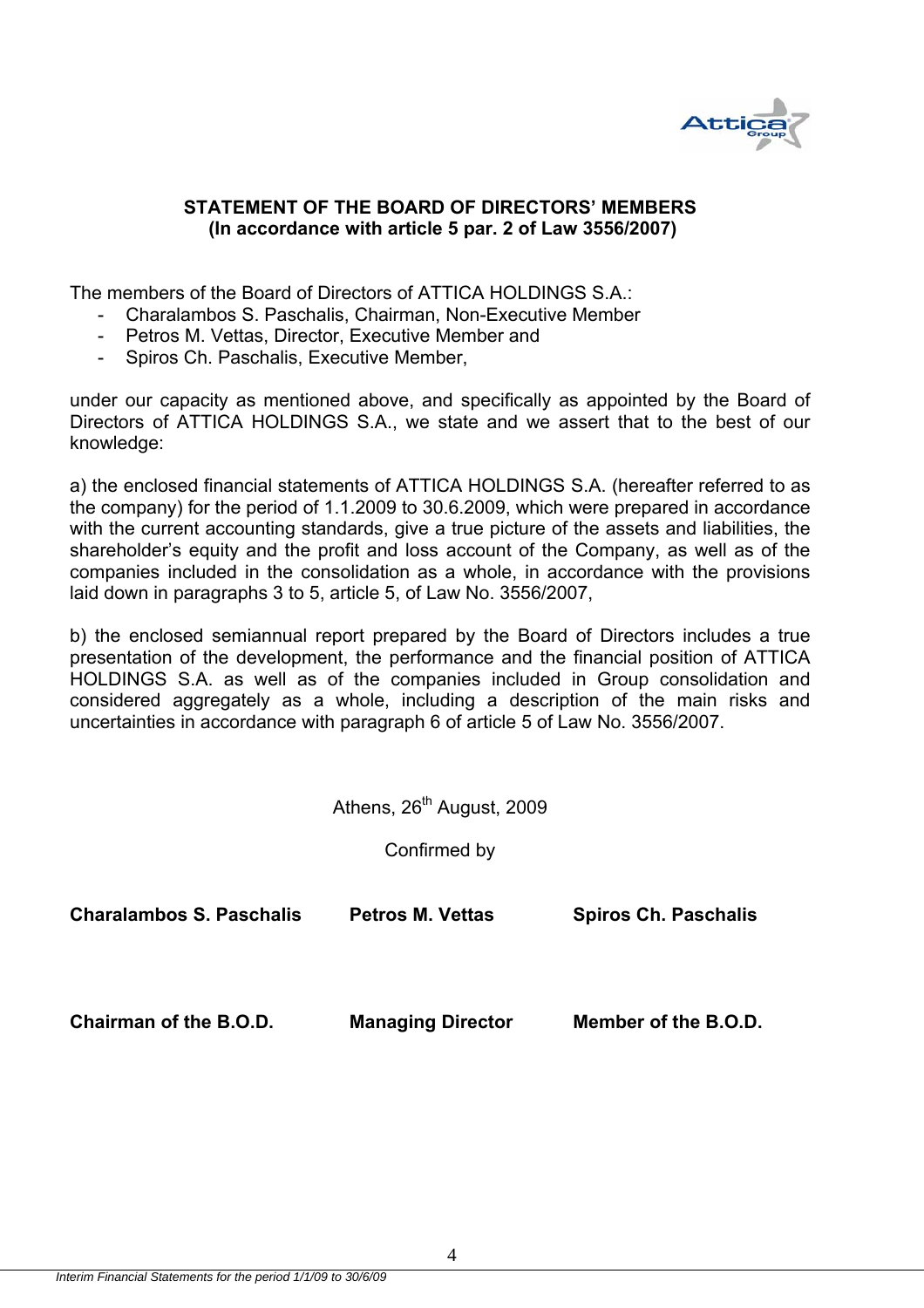

## **Report on Review of Interim Financial Information**

To the Sharehorders of **«ATTICA HOLDINGS S.A.»** 

#### **Introduction**

We have reviewed the accompanying (separate and consolidated) condensed statement of financial position of ATTICA HOLDINGS SA (the Company) as at 30 June 2009, the related (separate and consolidated) condensed statements of comprehensive income, changes in equity and cash flows for the six-month period then ended, and a summary of significant accounting policies and selected explanatory notes, that comprise the interim financial information, which is an integral part of the six-month financial report as required by article 5 of L.3556/2007. The Company's Management is responsible for the preparation and fair presentation of this interim financial information in accordance with International Financial Reporting Standards as adopted by European Union and applied to interim financial reporting ("IAS 34"). Our responsibility is to express a conclusion on this interim condensed financial information based on our review.

#### Scope of Review

We conducted our review in accordance with International Standard on Review Engagements 2410, "Review of Interim Financial Information Performed by the Independent Auditor of the Entity". A review of interim financial information consists of making inquiries, primarily of persons responsible for financial and accounting matters, and applying analytical and other review procedures. A review is substantially less in scope than an audit conducted in accordance with International Standards on Auditing and consequently does not enable us to obtain assurance that we would become aware of all significant matters that might be identified in an audit. Accordingly, we do not express an audit opinion.

#### Conclusion

Based on our review, nothing has come to our attention that causes us to believe that the accompanying interim financial information is not prepared, in all material respects, in accordance with IAS 34.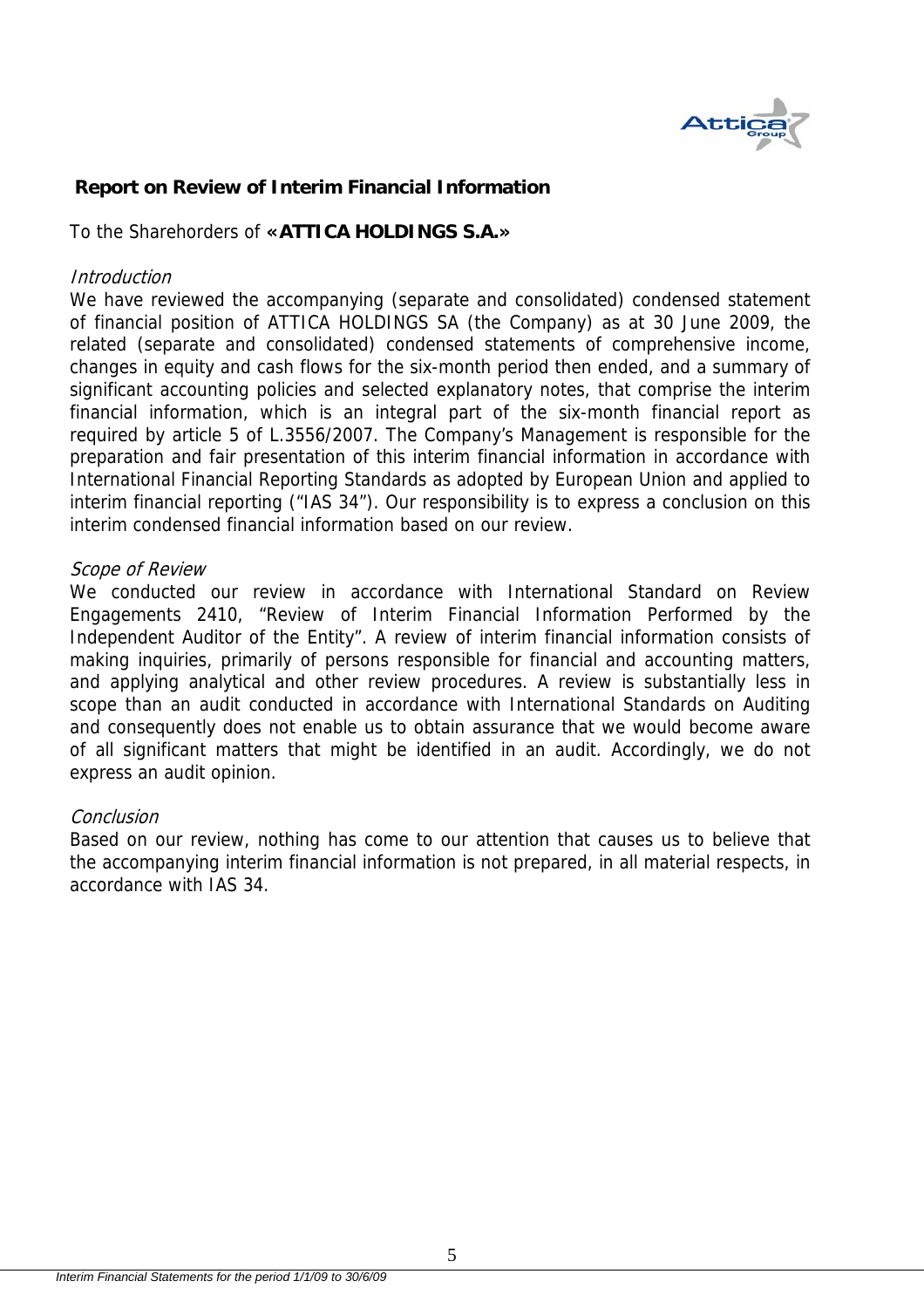

#### **Reference to Other Legal Requirements**

Based on our review, we verified that the content of the six-month financial report, as required by article 5 of L.3556/2007, is consistent with the accompanying condensed interim financial information.

Athens, 27 August 2009

The Chartered Accountant The Chartered Accountant

Konstantinou A. Sotiris I.C.P.A. Reg. No.: 13671

Michalios Manolis I.C.P.A. Reg. No.: 25131



**Chartered Accountants Management Consultants** 56, Zefirou str., 175 64, Palaio Faliro, Greece Registry Number SOEL 127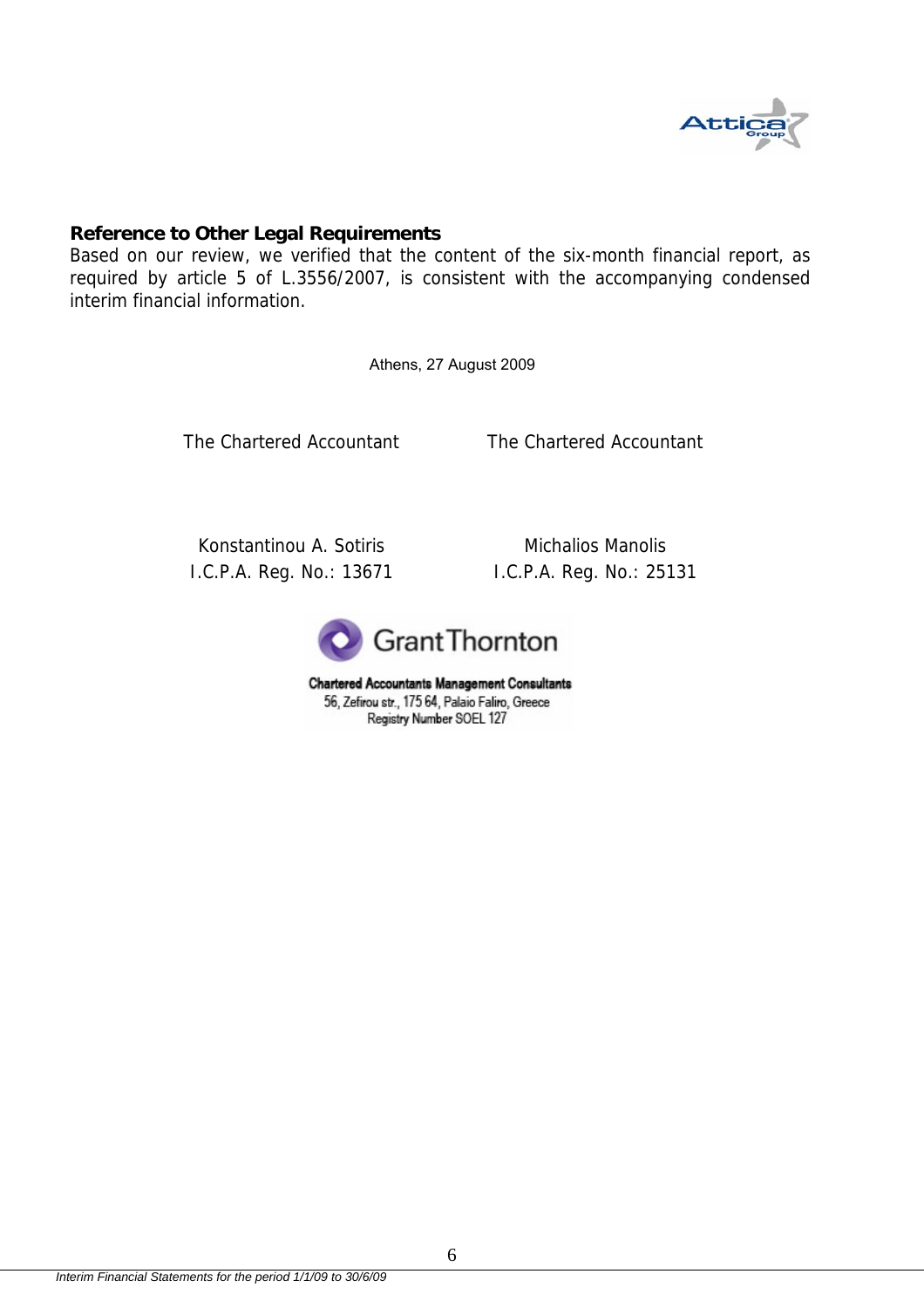

#### **HALF YEAR REPORT OF THE BOARD OF DIRECTORS OF ATTICA HOLDINGS S.A. for the period 01.01.2009 – 30.06.2009**

#### (§5 of Law 3556/2007)

The present half year report of the Board of Directors is complied according to article 5 of Law 3556/2007 and of relevant decisions of the Hellenic Capital Market Commission and is part of the Half Year Financial Report for the period 01.01.2009 – 30.06.2009 that includes interim financial statements and other figures and information as per law dictates.

Based on the fact that Attica Holdings S.A. (the Company or Attica) also compiles consolidated financial results, the present report is single with main point of reference the consolidated financial figures of the Company and its subsidiaries while reference in the parent company's figures is made only when it is considered necessary in order to better understand its content.

#### **SECTION A FINANCIAL DEVELOPMENTS AND PERFORMANCE FOR THE PERIOD 1.1.2009 – 30.6.2009**

#### **1. Attica Group's Financial Results**

The total revenue for the Group during the first half of 2009 grew to Euro 139.9 mln against Euro 156.5 mln during the same period in 2008, posting a decrease of 10.6%. The breakdown of the Group's total revenue per market is as follows: Greek domestic routes, 55.7%, Adriatic Sea 44.1% and other income 0.2%.

The Group's operation per geographic segment is as follows:

In the Greek domestic market Attica Group is operating in the Cycladic routes with four vessels, Blue Star Paros, Blue Star Naxos, Blue Star Ithaki and Superferry II, in the Dodecanese routes with Blue Star 1, Blue Star 2 and Diagoras and as of 12<sup>th</sup> March, 2009, in the Piraeus – Heraklion, Crete route with Superfast XII which was redeployed from the Adriatic Sea. In this market, revenue increased by 16.5% (Euro 77.9 mln in 2009 against Euro 66.9 mln in 2008) which is mainly contributed to the re-deployment of vessels Superfast XII and Blue Star 1 in the domestic routes. Revenue includes the grants received for public services performed under contracts with the Ministry of Mercantile Marine and the Ministry of Aegean and Island Policy amounting to Euro 3.7 mln for the first half of 2009 against Euro 2.6 mln for the first half of 2008.

In the Adriatic Sea, the Group's vessels that operated in the route Patras-Igoumenitsa-Ancona were Superfast V, Superfast VI, Superfast XI and Superfast XII until the first ten days of March and Superfast I and Blue Horizon in the Patras- Igoumenitsa-Bari route. In this market, the revenue decreased by 18.8% (Euro 61.7 mln in 2009 against Euro 76.0 mln in 2008) mainly due to adverse economic conditions that had a direct impact to traffic volumes and pricing policy. Nevertheless, the Group managed to maintain the leading position in all categories of traffic with market shares of 37.0% in passengers, 33.0% in freight units and 32.3% in private vehicles.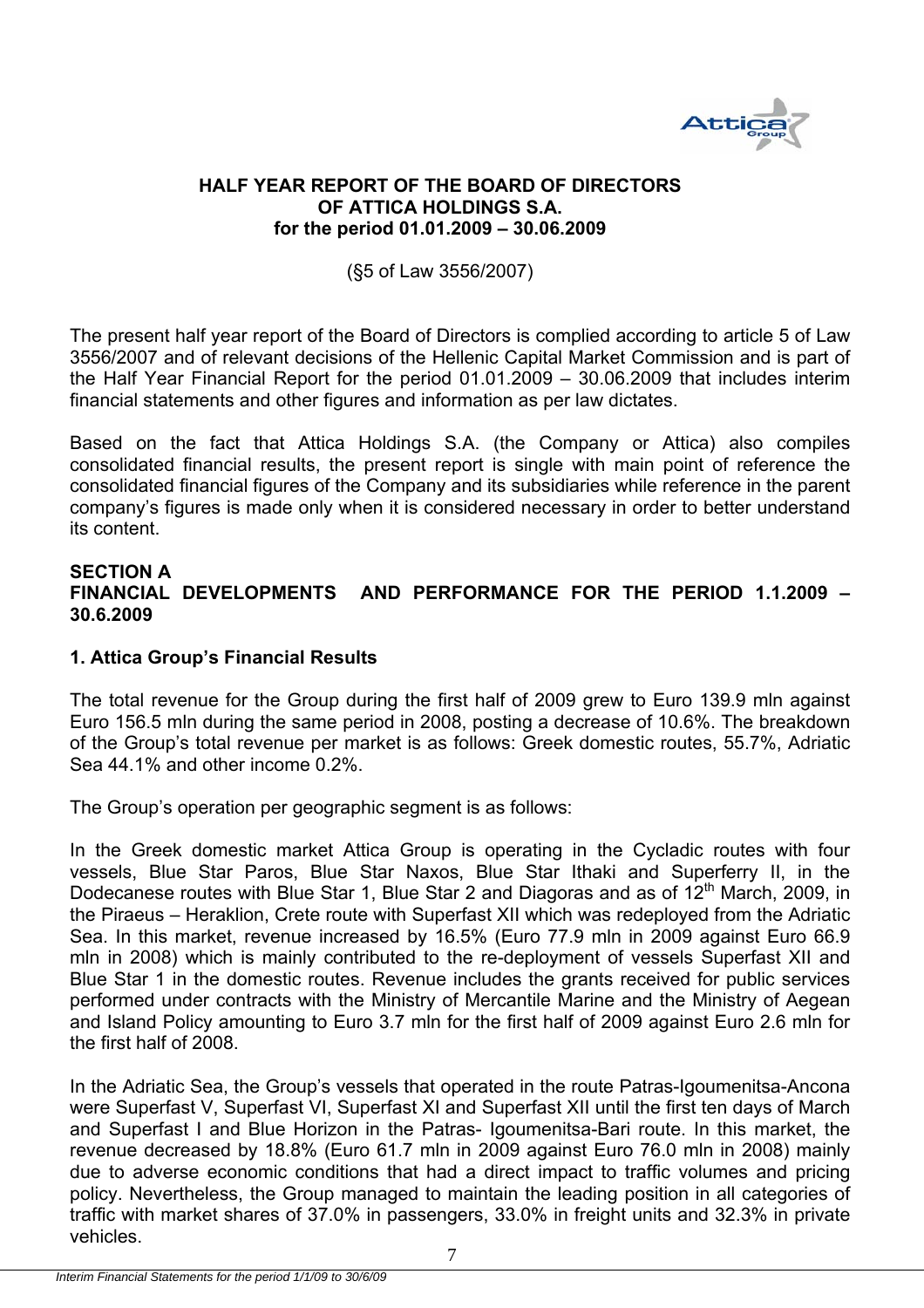

Earnings before taxes, investing and financial results, depreciation and amortization (EBITDA) stood at 13.6 mln against Euro 22.2 mln (38.7% decrease) compared to the first half of 2008. To be more specific, Euro 17.3 mln comes from the Domestic routes market (Euro 19.2 mln for the first half of 2008) while a negative balance of Euro -2.7 mln comes from the Adriatic Sea market (Euro 4.7 mln for the first half of 2008) and another negative balance of Euro -1.0 mln comes from other income that includes the parent company which as a holding company does not have any sales activity, the 100% subsidiary Attica Premium S.A. and the ex-ship owning companies. In terms of EBITDA, the Group managed to have satisfactory results in the Greek Domestic routes considering the negative economic conditions of the market and the challenge of operating a new service (Piraeus- Heraklion, Crete) as of March 2009. The Adriatic Sea presents a negative development that is mainly due to the revenue's decrease in conjunction with the fixed operating costs.

Administrative expenses stood at Euro 13.9 mln against Euro 13.2 mln in 2008 while distribution expenses were slightly increased by 8.8% (Euro 13.6 mln in 2009 against Euro 12.5 mln in 2008) due to the delivery of new-built Superfast I and the marketing and advertising expenses for launching the new service of Piraeus-Heraklion, Crete route with Superfast XII.

The Group's financial expenses decreased to Euro 9.1 mln from Euro 11.5 mln and financial income stood at Euro 1.2 mln against Euro 3.2 mln at 30.06.2008. The Group has also been hedged against the interest rate risk that posted a loss of Euro -2.7 mln in the financial results for the period ended 30.06.2009.

Attica's consolidated results for the first half of 2009 show Losses after Taxes and minorities of Euro 11.4 mln against profits of Euro 5.5 mln for the first half of 2008. It must be noted that for the same period of 2008 the Group had profits of Euro 9.65 mln as a result of the sale of four RoRo vessels.

For the first half of 2009, there are no Minority interests as the Group fully owns all its subsidiaries after the completion of the merger by absorption of Blue Star Maritime S.A. and Superfast Ferries Maritime S.A.

It must be noted that the Group's financial data during the first half of 2009 and those of 2008 are not directly comparable since:

a) the vessel Superfast I has been deployed in the present period. The above vessel has not been owned by the Group the previous year,

b) the vessel Blue Star 1 operated in North Sea during the whole course of the first half of 2008, while in the present period is deployed in the Greek Market,

c) as of 12th March, 2009, Superfast XII, which is rerouted from the Greece-Italy routes, commenced trading between Piraeus and Heraklion, Crete,

d) in the period February to April 2008, all the Group's RoRo vessels (Marin, Nordia, Challenge and Shield) were sold.

Analyzing the results of the first half of 2009, it must be taken into consideration the fact that the Group operates in markets with high seasonality. The volumes carried in the passenger and private vehicle segments are high between the months of July and September while the lowest traffic is observed between November and February. On the contrary, freight sales are not affected significantly by seasonality.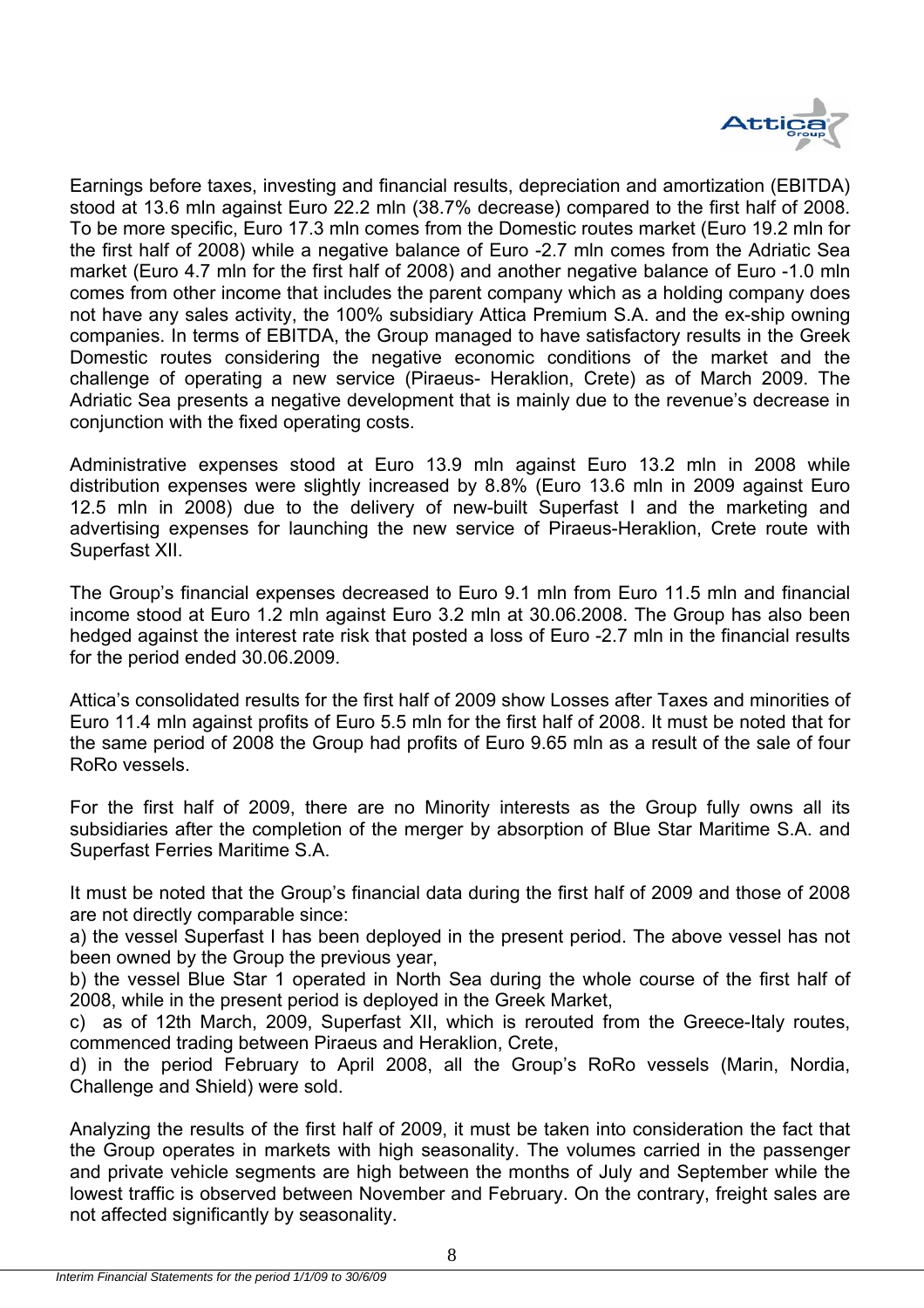

#### **2. Certain financial data and ratios of the Group**

Tangible assets decreased from 732.7 mln to Euro 744.7 mln compared to 31/12/2008. This decrease was due to the depreciations of the period 1/1 – 30/6/2009.

Other current assets increased compared to 31/12/2008 (Euro 22.1 mln against Euro 19.6 mln). This increase was due to the receivables from the Greek State.

Total Equity for the Group was Euro 486.1 mln against Euro 502.8 mln at 31.12.2008.

Attica Group's long-term debt stood at Euro 336.9 mln against Euro 356.4 mln at 31.12.2008. The total bank debt (long-term and short-term debt) stood at Euro 376.0 mln against Euro 395.6 mln at 31.12.2008. For the first half of the year the group paid the amount of Euro 19.4 mln against its long term borrowings.

"Other short-term liabilities" increased (Euro 42.1mln against Euro 18.3 mln at 31.12.2008) mainly due to the "Deferred income" which refer to passenger tickets issued but not yet travelled until 30/6/2009, as well as to the dividends payable of 2008.

Cash and cash equivalents stood at 101.4 mln at 30.06.2009 against Euro 119.1 mln at 31.12.2008.

The Group's cash flow from operating activities was Euro 2.6 mln against a negative operational cash flow of Euro -2.4 mln at 30.06.2008.

The Group's major Financial Ratios are as follows:

- Equity over Total Liabilities stood at 1.07 on 30.06.2009 against 1.13 on 31.12.2008.

- Equity over Total Bank Debt stood at 1.29 on 30.06.2009 against 1.27 on 31.12.2008.

- Ratio of Total Tangible Assets over Long-term bank debt stood at 2.17 on 30.06.2009 against 2.09 on 31.12.2008.

- Current ratio stood at 1.90 on 30.06.2009 against 2.41 on 31.12.2008.

- Gearing ratio (net debt / total capital employed) stood at 36.1% on 30.06.2009 against 35.5% on 31.12.2008.

#### **3. Traffic volumes and market shares**  Adriatic Sea

On the lines Patras-Igoumenitsa-Ancona and Patras-Igoumenitsa-Bari, Attica's vessels Superfast I, Superfast V, Superfast VI, Superfast XI, Blue Horizon and until the first 10 days of March, Superfast XII carried 275,710 passengers (4.3% decrease), 53,189 private vehicles  $(6.9\%$  increase) and 67,696 freight units  $(13.0\%$  decrease). As of 12,03,2009, Superfast XII is operating into the new service of Piraeus-Heraklion, Crete.

The Adriatic Sea market posted a significant decrease in traffic figures compared to the first half of 2008. In detail, a decrease of 10.0% in passengers and 7.0% in private vehicles carried was observed, while freight units carried decreased by 20.9%.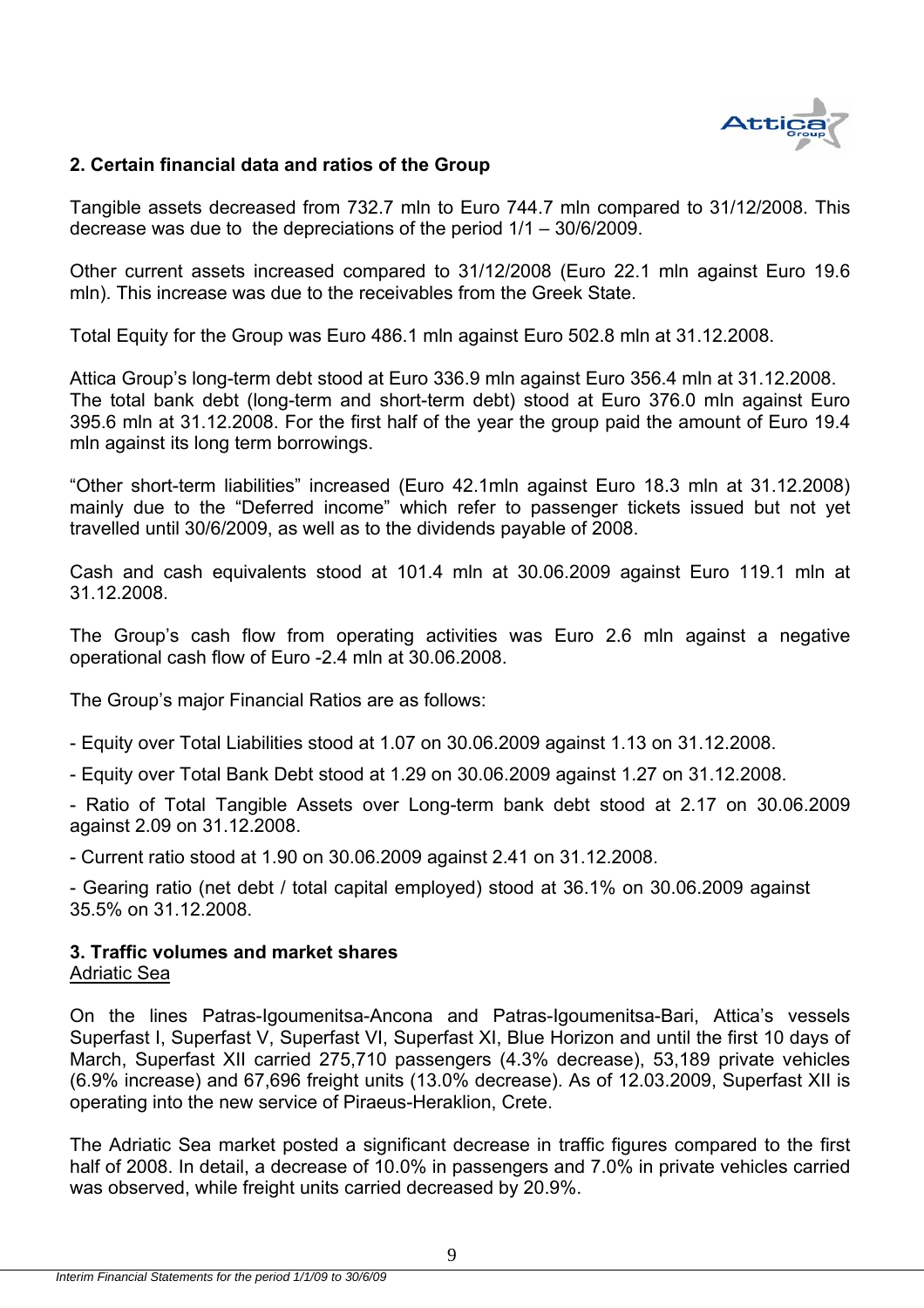

The market share of the Group on the Greece-Italy routes for the period ended 30.06.2009 stood at 37.0% in passengers (against 35.0% in the first half of 2008), 32.3% in private vehicles (against 27.9% in the first half of 2008) and 33.0% in freight units (against 30.1% in the first half of 2008).

Above figures illustrating the market share of the Group in the Adriatic Sea are derived from the Greek port authorities of Patras and Igoumenitsa.

#### The Greek Domestic Market

Attica Group operated in the routes of Piraeus-Cyclades, Rafina-Cyclades, Piraeus-Dodecanese and as of 12.03.2009 into the new route of Piraeus-Heraklion, Crete. Compared to the first half of 2008, the number of sailings increased by 20.8%.For the first half of 2009, total carryings for the Domestic routes stood at 1,759,735 passengers (10.2% increase compared to the first half of 2008), 234,225 private vehicles (10.7% increase compared to the first half of 2008) and 71,590 freight units (22.7% increase compared to the first half of 2008).

#### **4. Financial results of parent company Attica Holdings S.A.**

Attica Holdings S.A. is a Holding Company and its revenue is derived from dividends and interest income.

During the first half of 2009, the Company received as dividend of fiscal year 2008, the amount of Euro 11.5 mln from its 100% subsidiary SUPERFAST DODEKA INC. and the amount of Euro 5.3 mln from its 100% subsidiary NORDIA MC. The Company has also an amount of Euro 18.8 mln as receivable dividend arising from its 100% subsidiary company BLUE STAR FERRIES MARITIME S.A.

The Company's interest income for the period ended 30.06.2009 amounts to Euro 0.5 mln.

As a result and considering the administrative expenses and other financial expenses of the Company, profit after taxes stood at Euro 33.7 mln for the first half of 2009 against Euro 15.2 mln for the same period of 2008.

Cash and cash equivalents stood at Euro 50.6 mln at 30.06.2009 against Euro 51.4 mln at 31.12.2008. An amount of Euro 7.9 mln has been pledged due to an agreement for the acquisition of SUPERFAST II. It must be noted that during the first half of 2009, the Company participated in the capital increase of its 100% subsidiary ATTICA FERRIES MARITIME COMPANY with the amount of Euro 48.0 mln.

During the first half of 2009, the Company also received 31.6 mln from its 100% subsidiaries companies that decided to return part of their share capitals due to sale of their assets.

The Company continued its accounting policy regarding the investments in subsidiaries and recognized them at fair value, after incorporating certain adjustments for capital returns.

The parent company has neither short nor long-term debt obligations.

The Company does not hold any treasury stock. None of Attica Holdings' subsidiaries hold shares of the Company.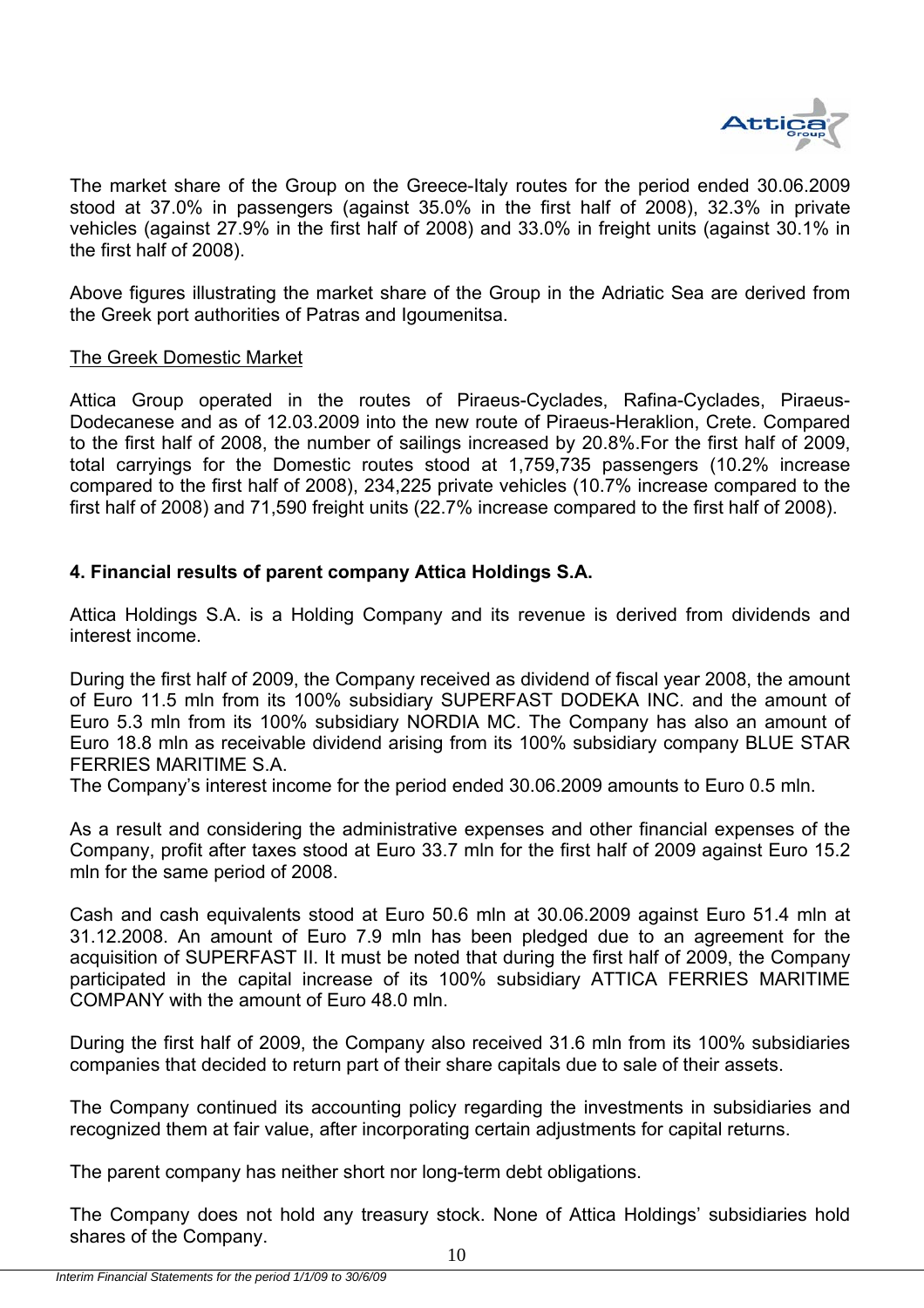

The main financial information for the Group as well as the accounting policies that were followed, are all described in detail in the Notes to the Financial Statements which are an integral part of the Half Year Financial Report.

#### **SECTION Β IMPORTANT DEVELOPMENTS**

#### **1. Important developments for the period ended 30.06.2009**

Friday,  $2^{nd}$  January 2009 was the first trading day of the 37,440,020 new common registered shares of the Company resulted from the share capital increase due to the merger of BLUE STAR MARITIME S.A. and ATTICA HOLDINGS S.A., with a new par value of Euro 0.83 each.

In January 2009, the Company announced the establishment of a new wholly owned Greek subsidiary under the name Attica Ferries Maritime Company. Attica's participation in the share capital of the new subsidiary company amounts to Euro 48.0 mln. Attica Ferries Maritime Company is the new owner of the vessel Superfast XII which was acquired from Attica's wholly owned subsidiary Superfast Dodeka Inc at book value.

On  $12<sup>th</sup>$  March, 2009, Attica Group announced the launch of a new service operated by ultramodern high-speed ferry SUPERFAST XII from Heraklion, Crete to Piraeus.

In April 2009, the taxation audit of Attica Holdings S.A. was completed for the fiscal year 2007 and no additional amount was arised.

The Annual General Meeting of Shareholders that took place on 16<sup>th</sup> June, 2009, decided among other things, on the following:

- The distribution of profits for the year 2008 and the payment of net dividend amounting to Euro 9,912,959 or Euro 0.07 per share. The dividend payment commenced on 28<sup>th</sup> July, 2009. - The establishment of an Audit Committee as per Article 37 of Law 3693/2008 and elected Messrs. Alexandros Edipidis, Markos Foros and Mrs Areti Souvatzoglou as members of the Audit Committee.

- Approved the amendment, completion and change of order of articles of Company's Articles of Association for functionality purposes and adjustment to Law 2190/1920, as it stands after its modification by the Law 3604/2007.

On 25<sup>th</sup> June, 2009, the Company announced the signing of shipbuilding contracts with Daewoo Shipbuilding and Marine Engineering Co. (DSME), Korea for the building of two monohull-type, fast car-passenger ferries at a price of Euro 68.50 mln a piece. The delivery of the first vessel will take place in spring 2011 and of the second vessel in the first quarter of 2012. The ships will have overall length 145.5 meters and speed 25.5 knots and the capacity to carry 2,400 passengers and 450 private vehicles or 50 freight units and 150 private vehicles.

#### **2. Important developments after 30.06.2009**

On 13<sup>th</sup> July, 2009, Attica Group announced the participation in the capital increase of its two wholly owned subsidiary companies, namely BLUE STAR MARITIME COMPANY and BLUE STAR FERRIES MARITIME COMPANY of total amount Euro 26.55 mln.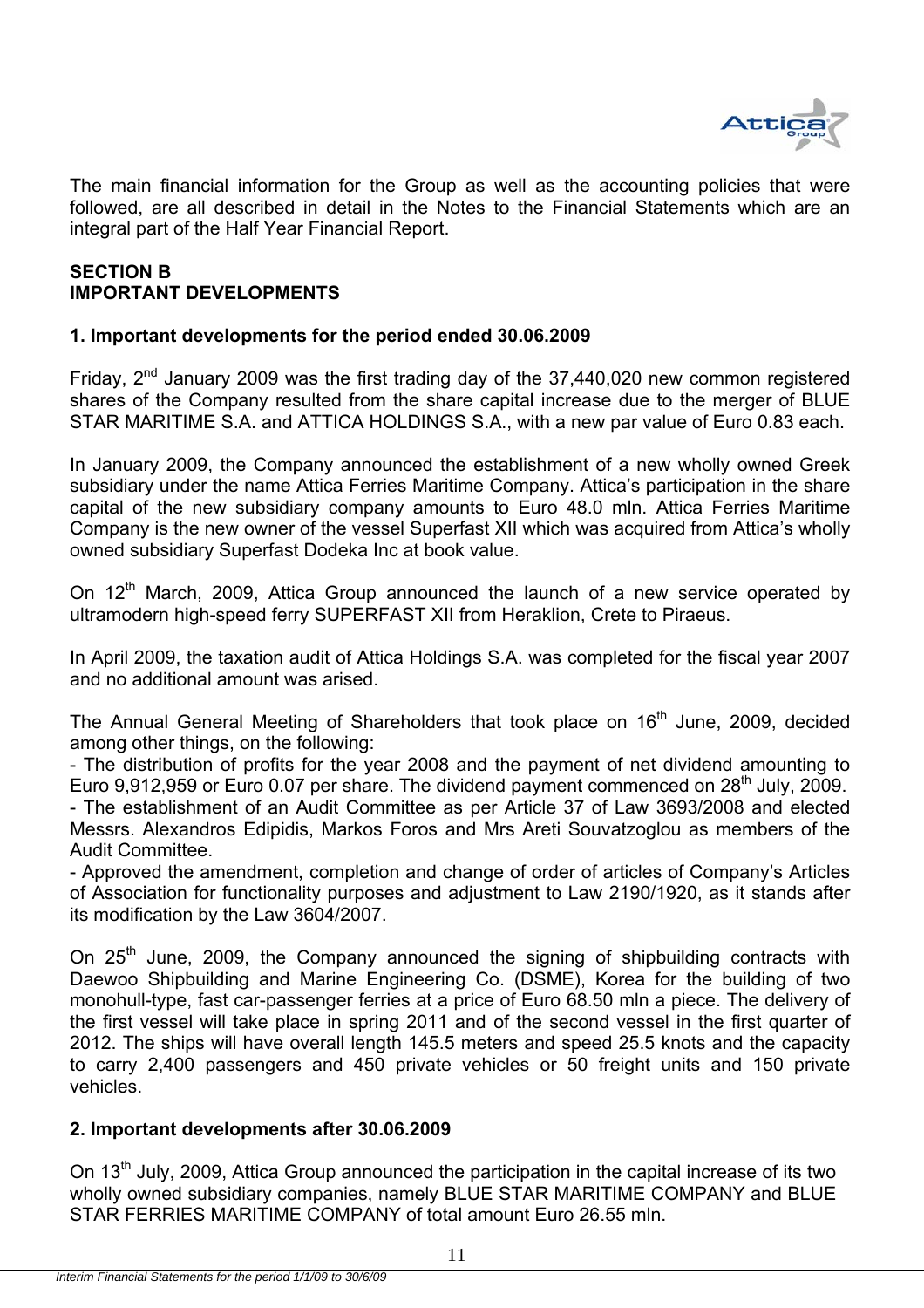

The two subsidiary companies will be the ship owning companies of the two new fast carpassenger ferries following the agreement with DSME, Korea. The capital increase was principally aiming to the funding of the building of the two new vessels. The share capital of BLUE STAR MARITIME COMPANY and BLUE STAR FERRIES MARITIME COMPANY is Euro 13.305 mln and 13.255 mln respectively.

On  $14<sup>th</sup>$  July, 2009, the Company disposed the 4,573 shares that resulted as share's fractions from the share capital increase due to the merger by absorption of BLUE STAR MARITIME S.A. The corresponding amount of Euro 1.7021 per share was available to the beneficiaries through the Deposits and Loan Fund.

#### **SECTION C PROSPECTS FOR THE SECOND HALF OF 2009**

The severe economic slow-down all around the world has affected the tourism services industry and has generated conditions of more intense competition in the passenger shipping sector.

A further decrease is foreseen for the second half of 2009 in terms of passengers and private vehicles that will travel by sea and this is expected to affect the Group's revenue and financial results.

Based on statistics data provided by the Greek port authorities of Patras and Igoumenitsa, total volumes of freight units carried in the Adriatic Sea was dropped to 20.9% for the period ended 30.06.2009.

In contrast with the first half of 2008 that fuel oil prices remained at a low level resulting in a significant operational cost reduction of Euro 11, 4 mln for the Group, the average price of the heavy fuel oil in July 2009 stood between 20% - 26% higher than the average fuel oil price in the first half of 2009 with indications for a further increase during the second half of 2009.

In this adverse economic environment, Attica Group has taken a series of very important decisions and actions aiming to have a good position into the new economical era that will follow. In view of Attica Group's investing plan that amounts to Euro 293 mln, the first phase is completed with the delivery of Superfast I operating since October 2008 in the Patras-Igoumenitsa-Bari route while the second new-built vessel, Superfast II is expected to be delivered in September 2009. Furthermore, the Group has placed an order at Daewoo Shipbuilding and Marine Engineering Co., Korea, for the building of two fast car-passenger ferries. The delivery of the first vessel will take place in spring 2011 while the second one is expected to be delivered in the first quarter of 2012.

#### **SECTION D MAIN RISKS AND UNCERTAINTIES**

In this section are presented the main risks and uncertainties regarding the Group's business activities: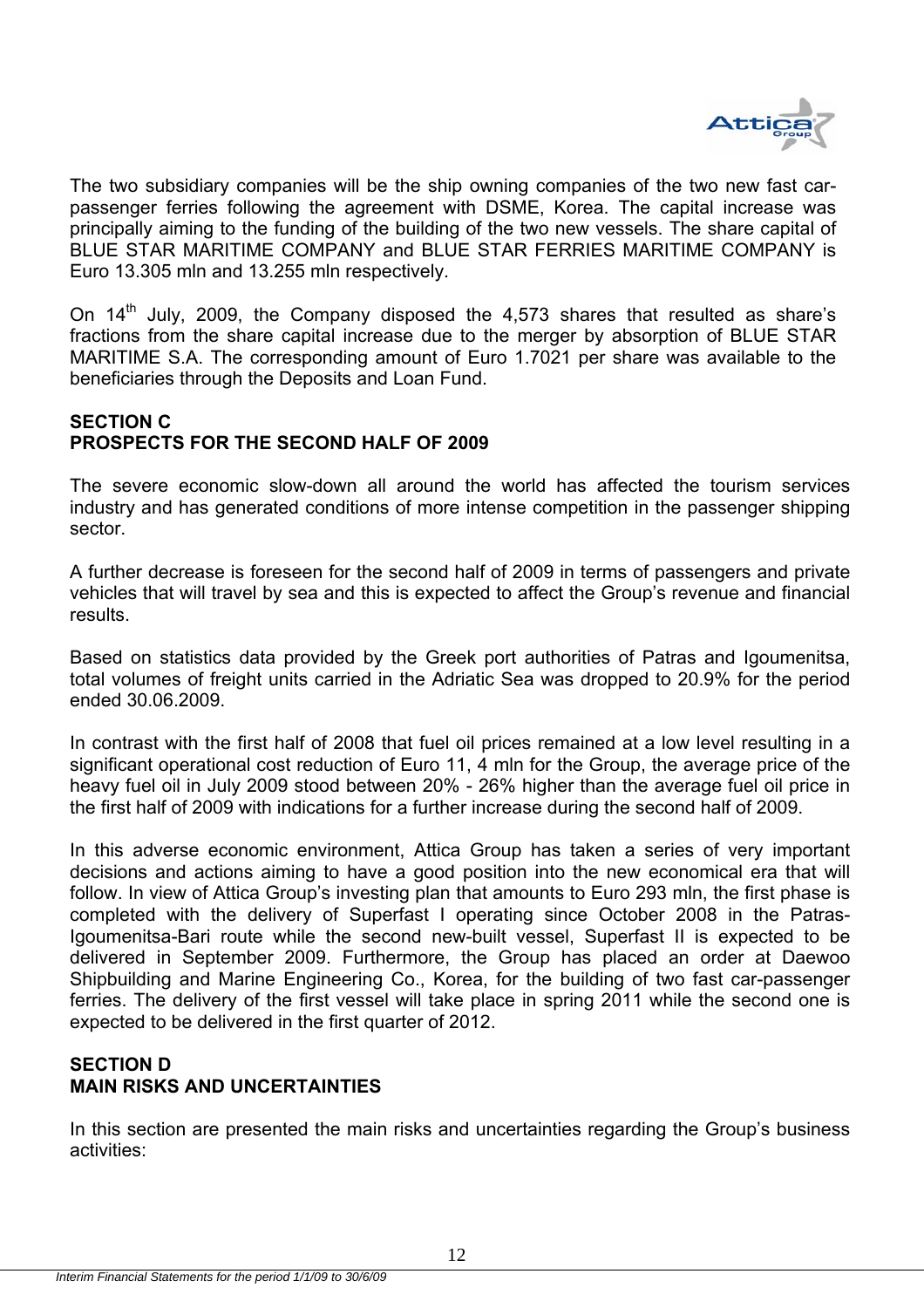

#### Fuel oil prices fluctuation risk

The Group as all the shipping companies, is affected by the volatility of fuel oil prices. It must be noted that the cost of fuel oil and lubricants is the most significant operating cost, representing the 43% of Attica Group's operating expenses for the first half of 2009. Changes in fuel oil prices equal to Euro 10 per metric tone for a period of six months, could affect the Group's profit and equity by approximately Euro 1.7 mln.

#### Interest rate risk

The interest rate of all long-term borrowings of the Group is calculated by adding the floating Euribor plus a spread. Therefore, any 1% change in Euribor will affect the financial results and the Equity of the Group by approximately Euro 3.8 mln.

In order to hedge the interest rate risk, the Group has entered a financial instrument which protects the interest rate risk for approximately 64% of its present borrowings.

#### Foreign currency risk

The functional currency of the Group is Euro, therefore the Group has transactional currency exposure because the trading currency of the fuel oil is USD and because the Group's cash equivalents include the amount of USD 41.5 mln.

A change in the EUR / USD parity by 10% could affect the Group's results and equity by approximately Euro 4.1 mln.

#### Credit risk

The Group, due to its large number of customers, is exposed to credit risk and therefore it has established credit control procedures in order to minimize effects from such risk. More specifically, the Group has defined credit limits and specific credit policies for all of its customers, while it has obtained bank guarantees from major customers, in order to secure its trade receivables.

In general, the Group is not exposed to any significant credit risk as it is estimated that there is no considerable concentration of trade receivables except in the case of 100% subsidiary company, Attica Premium S.A.

#### Liquidity risk

The Group monitors its risk to a shortage of funds by following closely the maturity of both its assets and liabilities. The Group's objective is to maintain a balance between continuity of funding and flexibility through its high credit rating from banks.

The Group's cash at 30.06.2009 stands at Euro 101.4 mln against Euro 119.1 mln at 31.12.2008. Total short-term liabilities amount to Euro 107.8 mln.

There are no overdue liabilities, or liabilities that are about to become due, that cannot be paid.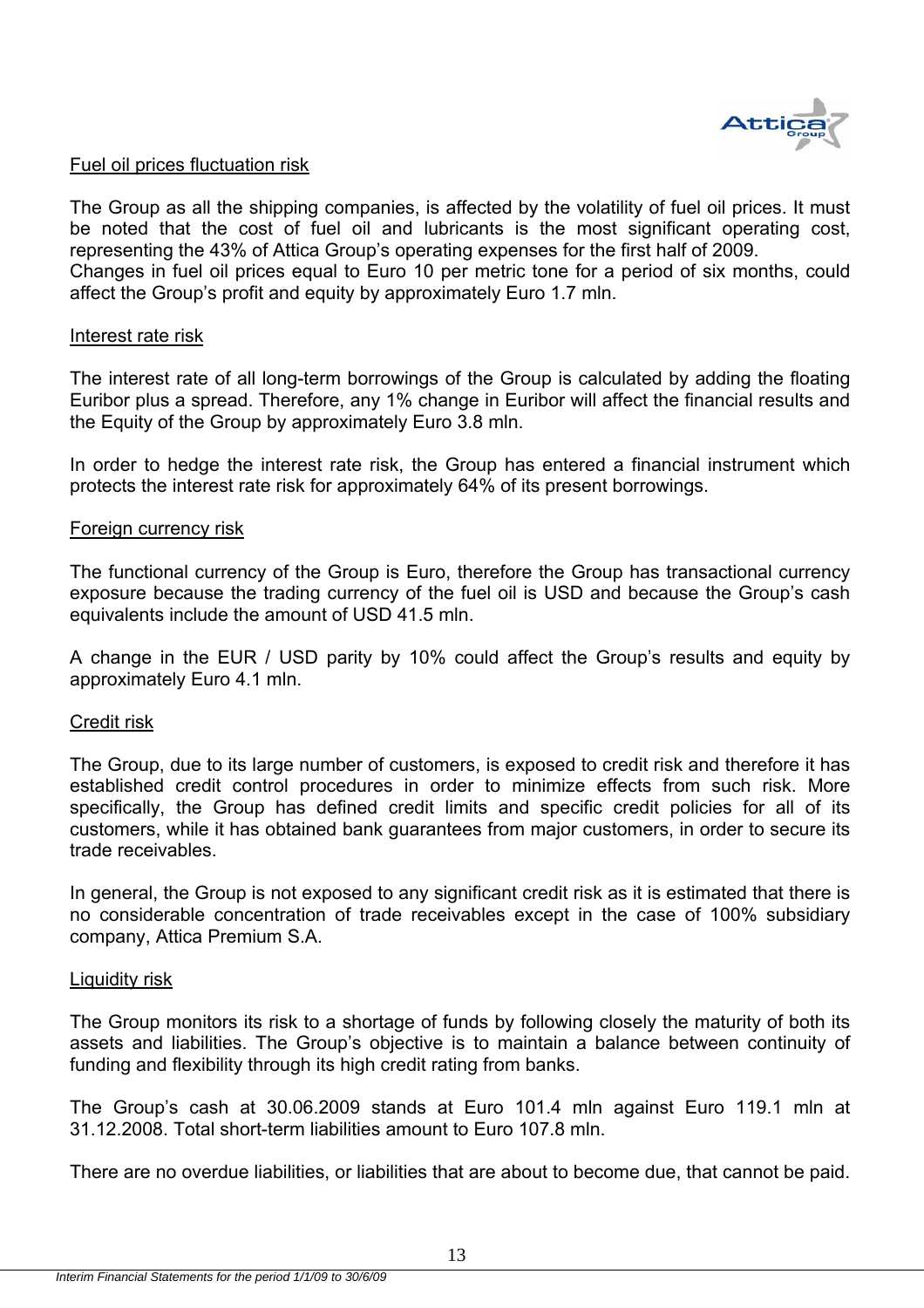

#### Capital structure management

The Group's objective when managing its capital structure is to safeguard the Group's ability to continue its activities having as a going concern to provide returns for its shareholders and benefits for all other parties related to the Group as well as to maintain an optimal capital structure in order to reduce the cost of capital. The gearing ratio at 30.06.2009 and 31.12.2008 respectively, is as follows:

|                                 | 30/06/2009 | 31/12/2008 |
|---------------------------------|------------|------------|
| Total Borrowings                | 375,984    | 395,569    |
| Less: Cash and Cash Equivalents | 101,397    | 119,124    |
| Net debt                        | 274,587    | 276,445    |
| Equity                          | 486,063    | 502,832    |
|                                 |            |            |
| Total capital employed          | 760,650    | 779,277    |
| Gearing ratio                   | 36.1%      | 35.5%      |

#### **Competition**

The Group's vessels are operating in markets that are characterized by intense competition with the presence of two to four competitors in almost every route.

#### **SECTION E IMPORTANT TRANSACTION WITH RELATED PARTIES**

In this section are included the most important transactions between the Company and its related parties for the period 01.01.09 – 30.06.09 as they are defined by IAS 24.

- The Company received as dividend of fiscal year 2008, the amount of Euro 11.5 mln from its 100% subsidiary SUPERFAST DODEKA INC. and the amount of Euro 5.3 mln from its 100% subsidiary NORDIA MC. The Company has also an amount of Euro 18.8 mln as receivable dividend arising from its 100% subsidiary company BLUE STAR FERRIES MARITIME S.A.
- The 100% subsidiaries NORDIA MC, MARIN MC and SUPERFAST DODEKA INC have returned part of their share capital to parent company ATTICA HOLDINGS S.A. due to sale of their assets. The capital return amounts to Euro 31.6 mln.
- The Company, due to the merger of BLUE STAR MARITIME S.A. has an obligation of Euro 29.4 mln to the entities of Blue Star Group.

There are no obligations between the Company and the other companies of the Group, except the before mentioned one, due to the merger by absorption of Blue Star Maritime S.A. by Attica Holdings S.A.

The intercompany balances for the period 01.01.2009 - 30.06.2009 between the companies of Superfast Group and Blue Star Group derive from the Group's business activity in the shipping industry with operational rather than substantial meaning, indicating a common revenue and expenses management through joint ventures and companies that operate under the Law 378/68, which create intercompany transactions with the other companies of the Group.

The intercompany transactions between Attica Group with the other companies of Marfin Investment Group Holdings S.A. (MIG) are of no significance neither have any effect on the financial condition of the Company or the Group. They are mostly related to food and beverage supplying services on board the Group's vessels. Furthermore, Attica Group has signed finance lease contracts and keeps bank accounts at Marfin Egnatia Bank.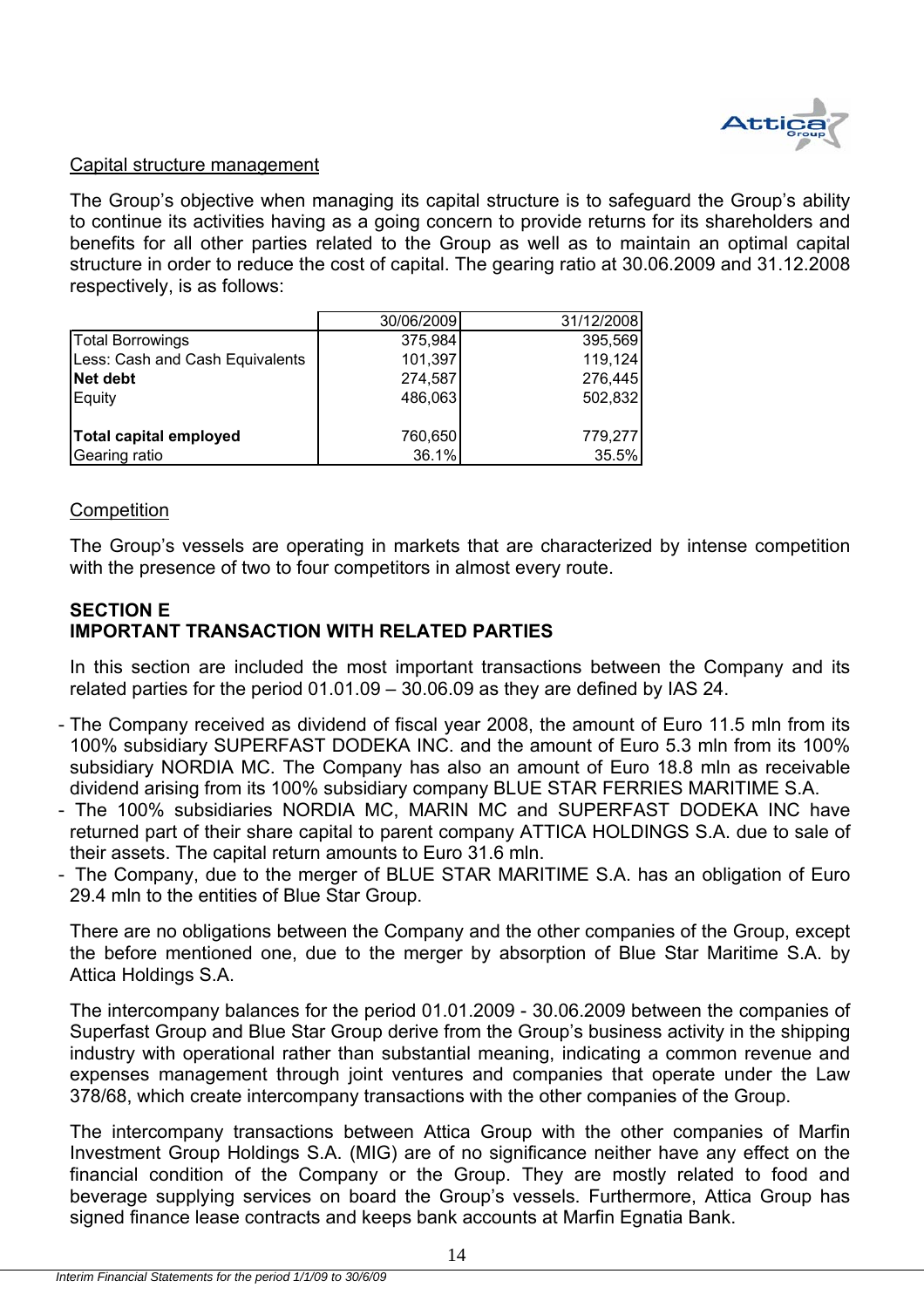

Finally, Executive Directors' salaries and remuneration of the members of the Group's Board of Directors stood at Euro 1.5 mln for the period ended 30.06.2009 against Euro 2.0 mln for the same period of 2008. The Group has neither receivables nor liabilities towards its Directors and members of the Board of Directors.

Athens, 26<sup>th</sup> August, 2009

On behalf of the Board of Directors The Managing Director

Petros M. Vettas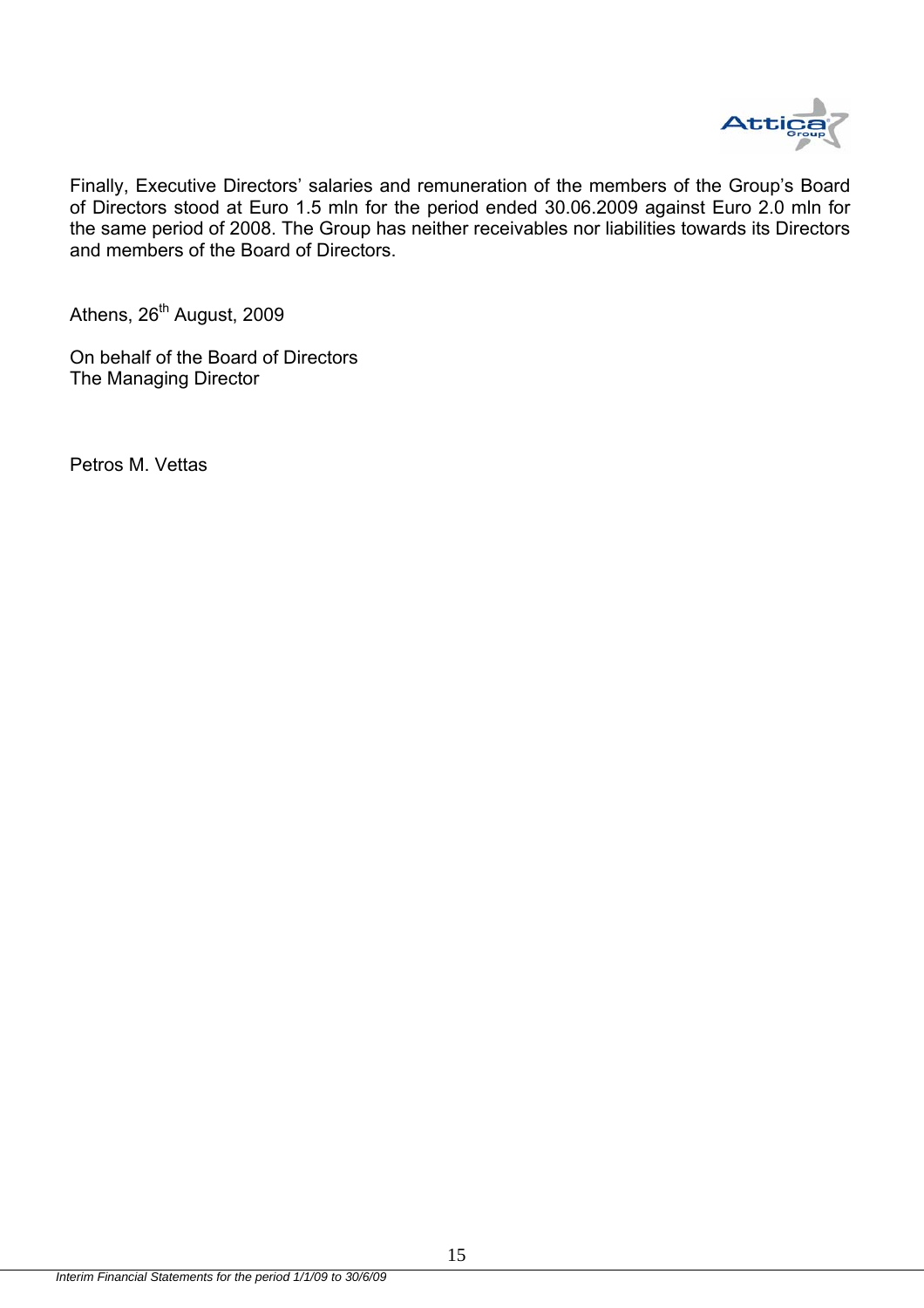

Interim Financial Statements for the period 1-1-2009 to 30-6-2009

(amounts in € thousand)

The Interim Financial Statements for the period 1-1-2009 to 30-6-2009 were approved by the Board of Directors of Attica Holdings S.A. on August 26, 2009 and is available in the internet on the web address www.attica-group.com.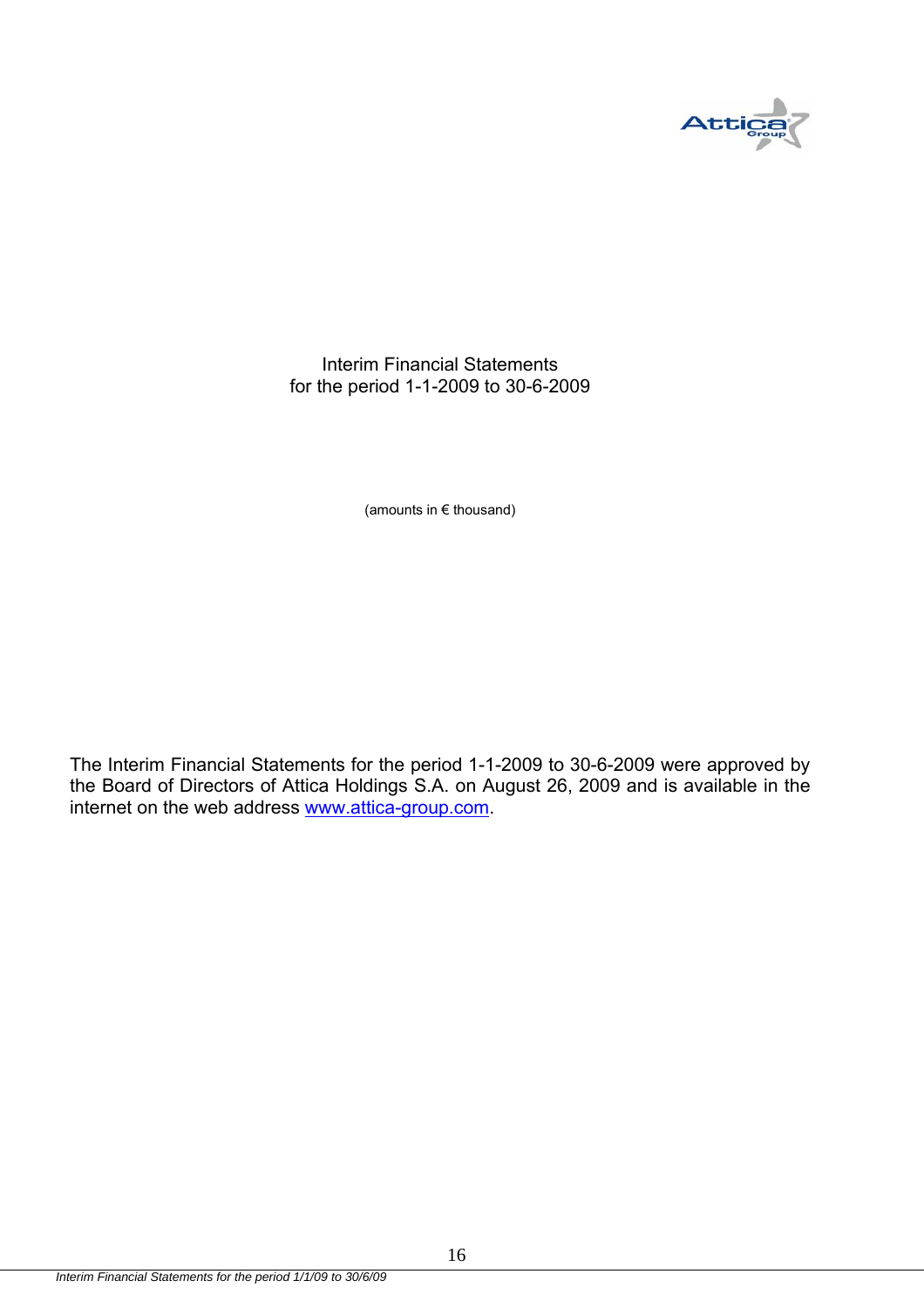

#### **INCOME STATEMENT**

For the period ended June 30 2009 & 2008 and for the quarterly period 1/4 - 30/6 2009 & 2008

| ×<br>∼                                                                         |     |                 | <b>GROUP</b>    |                 |                 |                 | <b>COMPANY</b>  |                 |                 |
|--------------------------------------------------------------------------------|-----|-----------------|-----------------|-----------------|-----------------|-----------------|-----------------|-----------------|-----------------|
|                                                                                |     | 1.01-30.06.2009 | 1.01-30.06.2008 | 1.04-30.06.2009 | 1.04-30.06.2008 | 1.01-30.06.2009 | 1.01-30.06.2008 | 1.04-30.06.2009 | 1.04-30.06.2008 |
| Sales                                                                          | 5.1 | 139.925         | 156.479         | 86.684          | 93.069          |                 |                 |                 |                 |
| Cost of sales                                                                  | 5.2 | $-113.169$      | $-121.685$      | $-59.240$       | $-66.084$       |                 |                 |                 |                 |
| <b>Gross profit</b>                                                            |     | 26.756          | 34.794          | 27.444          | 26.985          |                 |                 |                 |                 |
| Administrative expenses                                                        |     | $-13.870$       | $-13.240$       | $-6.953$        | $-6.887$        | $-872$          | $-944$          | $-400$          | $-617$          |
| Distribution expenses                                                          |     | $-13.611$       | $-12.487$       | $-8.640$        | $-7.458$        |                 |                 |                 |                 |
| Other operating income                                                         |     | 456             | 217             | 290             | 139             | 127             |                 |                 |                 |
| Other operating expenses                                                       |     |                 |                 |                 |                 |                 |                 |                 |                 |
| Profit / (loss) before taxes, financing and investment                         |     | $-269$          | 9.284           | 12.141          | 12.779          | $-745$          | $-944$          | $-400$          | $-617$          |
| activities                                                                     |     |                 |                 |                 |                 |                 |                 |                 |                 |
| Other financial results                                                        |     | $-2.744$        | $-864$          | $-4.166$        | 925             | $-1.483$        | $-651$          | $-2.211$        | 28              |
| Financial expenses                                                             |     | $-9.101$        | $-11.543$       | $-4.476$        | $-5.827$        | -6              | $-5$            | $-3$            | $-1$            |
| Financial income                                                               |     | 1.159           | 3.215           | 325             | 1.507           | 553             | 1.531           | 159             | 729             |
| Income from dividends                                                          |     |                 |                 |                 |                 | 35.656          | 15.239          | 24.121          | 15.239          |
| Share in net profit (loss) of companies consolidated with the<br>equity method |     |                 |                 |                 |                 |                 |                 |                 |                 |
| Profit/ (loss) from sale of assets                                             | 5.3 |                 | 9.649           |                 | 3.328           |                 |                 |                 |                 |
| Profit before income tax                                                       |     | $-10.955$       | 9.741           | 3.824           | 12.712          | 33.975          | 15.170          | 21.666          | 15.378          |
| Income taxes                                                                   |     | $-400$          | $-120$          | $-366$          | $-74$           | $-250$          |                 | $-250$          |                 |
| Profit for the period                                                          |     | $-11.355$       | 9.621           | 3.458           | 12.638          | 33.725          | 15.170          | 21.416          | 15.378          |
| Attributable to:                                                               |     |                 |                 |                 |                 |                 |                 |                 |                 |
| Owners of the parent                                                           |     | $-11.355$       | 5.509           | 3.458           | 6.547           | 33.725          | 15.170          | 21.416          | 15.378          |
| Non-controlling interests                                                      |     |                 | 4.112           |                 | 6.091           |                 |                 |                 |                 |
| Earnings After Taxes per Share - Basic (in €)                                  |     | $-0,0802$       | 0,0529          | 0,0244          | 0,0629          | 0,2381          | 0,1456          | 0,1512          | 0,1476          |

**Statement of Comprehensive Income**

|                                                                    |      |                 | <b>GROUP</b>    |                 |                 |                 | <b>COMPANY</b>  |                 |                 |
|--------------------------------------------------------------------|------|-----------------|-----------------|-----------------|-----------------|-----------------|-----------------|-----------------|-----------------|
|                                                                    |      | 1.01-30.06.2009 | 1.01-30.06.2008 | 1.04-30.06.2009 | 1.04-30.06.2008 | 1.01-30.06.2009 | 1.01-30.06.2008 | 1.04-30.06.2009 | 1.04-30.06.2008 |
|                                                                    |      | $-11.355$       | 9.621           | 3.458           | 12.638          | 33.725          | 15.170          | 21.416          | 15.378          |
| Net profit for the period                                          |      |                 |                 |                 |                 |                 |                 |                 |                 |
| Other comprehensive income:                                        |      |                 |                 |                 |                 |                 |                 |                 |                 |
| Cash flow hedging:                                                 |      |                 |                 |                 |                 |                 |                 |                 |                 |
| - current period gains /(losses)                                   | 5.6. | $-2.570$        | $-1.655$        | $-4.875$        | $-1.055$        | $-1.464$        |                 | 574             |                 |
| - reclassification to profit or loss                               | 5.6. | 7.064           |                 | 7.714           |                 | 1.163           |                 | 1.163           |                 |
| Exchange differences on translating foreign operations             |      | 5               | $-33$           | 5               |                 |                 |                 |                 |                 |
| Related parties' measurement using the fair value method           |      |                 |                 |                 |                 | $-15.144$       | $-55.334$       | $-15.144$       | $-55.334$       |
| Other comprehensive income for the period before tax               |      | 4.499           | $-1.688$        | 2.844           | $-1.055$        | $-15.445$       | $-55.334$       | $-13.407$       | $-55.334$       |
| Income tax relating to components of other comprehensive<br>income |      |                 |                 |                 |                 |                 |                 |                 |                 |
| Other comprehensive income for the period, net of tax              |      | 4.499           | $-1.688$        | 2.844           | $-1.055$        | $-15.445$       | $-55.334$       | $-13.407$       | $-55.334$       |
| Total comprehensive income for the period after tax                |      | $-6.856$        | 7.933           | 6.302           | 11.583          | 18.280          | $-40.164$       | 8.009           | $-39.956$       |
| Attributable to:                                                   |      |                 |                 |                 |                 |                 |                 |                 |                 |
| Owners of the parent                                               |      | $-6.856$        | 4.268           | 6.302           | 5.866           | 18.280          | $-40.164$       | 8.009           | $-39.956$       |
| Non-controlling interests                                          |      |                 | 3.665           |                 | 5.717           |                 |                 |                 |                 |

The Notes on pages .. to .. are an integral part of these Interim Financial Statements.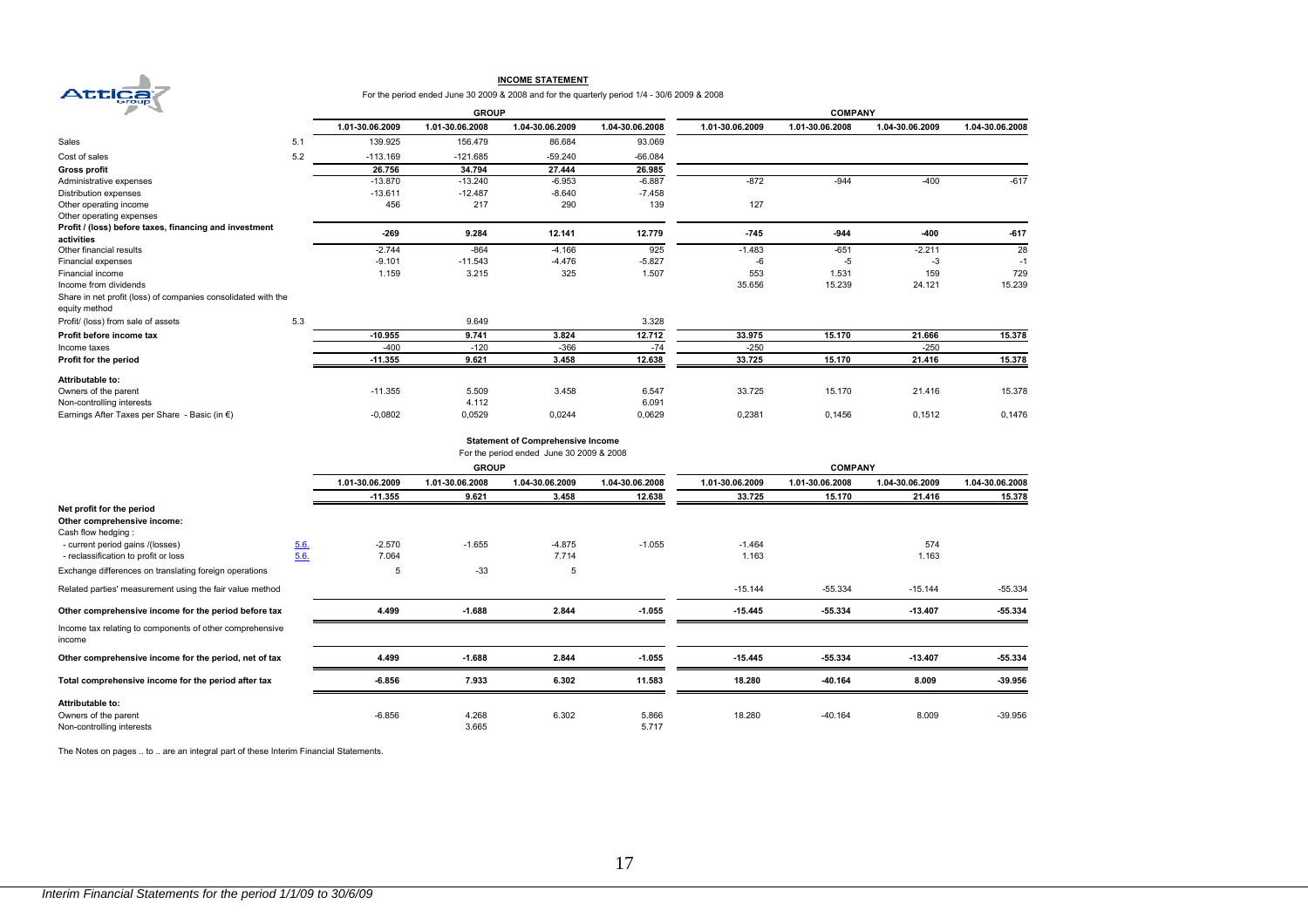

|                                              |     | As at 30 of June 2009 and at December 31, 2008 |            |                |            |
|----------------------------------------------|-----|------------------------------------------------|------------|----------------|------------|
|                                              |     | <b>GROUP</b>                                   |            | <b>COMPANY</b> |            |
|                                              |     | 30/06/2009                                     | 31/12/2008 | 30/06/2009     | 31/12/2008 |
| <b>ASSETS</b>                                |     |                                                |            |                |            |
| <b>Non-Current Assets</b>                    |     |                                                |            |                |            |
| Tangible assets                              | 5.3 | 732.694                                        | 744.720    | 203            | 227        |
| Goodwill                                     |     |                                                |            |                |            |
| Intangible assets                            |     | 1.637                                          | 1.798      | 134            | 147        |
| Investments in subsidiaries                  |     |                                                |            | 517.111        | 515.846    |
| Other non current assets                     |     | 1.373                                          | 1.348      | 1.284          | 1.284      |
| Deferred tax asset                           |     | 296                                            | 296        |                |            |
| Total                                        |     | 736.000                                        | 748.162    | 518.732        | 517.504    |
| <b>Current Assets</b>                        |     |                                                |            |                |            |
| Inventories                                  |     | 4.211                                          | 3.712      |                |            |
| Trade and other receivables                  |     | 76.664                                         | 55.973     |                | 17         |
| Other current assets                         | 5.4 | 22.153                                         | 19.584     | 19.575         | 1.328      |
| Cash and cash equivalents                    | 5.5 | 101.397                                        | 119.124    | 50.620         | 51.429     |
| Total                                        |     | 204.425                                        | 198.393    | 70.195         | 52.774     |
| Assets held for sale                         |     |                                                |            |                |            |
| <b>Total Assets</b>                          |     | 940.425                                        | 946.555    | 588.927        | 570.278    |
| <b>EQUITY AND LIABILITIES</b>                |     |                                                |            |                |            |
| <b>Equity</b>                                |     |                                                |            |                |            |
| Share capital                                |     | 117.539                                        | 117.539    | 117.539        | 117.539    |
| Share premium                                |     | 266.560                                        | 266.560    | 266.560        | 266.560    |
| Fair value reserves                          | 5.6 | $-4.430$                                       | $-8.924$   | 113.367        | 128.812    |
| Other reserves                               |     | 87.206                                         | 62.250     | 3.221          | $-21.045$  |
| Retained earnings                            |     | 19.188                                         | 65.407     | 43.675         | 44.129     |
| Equity attributable to parent's shareholders |     | 486.063                                        | 502.832    | 544.362        | 535.995    |
| Minority interests                           |     |                                                |            |                |            |
| <b>Total Equity</b>                          |     | 486.063                                        | 502.832    | 544.362        | 535.995    |
| <b>Non-current liabilities</b>               |     |                                                |            |                |            |
| Deferred tax liability                       |     | 295                                            | 295        | 271            | 271        |
| Accrued pension and retirement obligations   |     | 1.596                                          | 1.404      | 93             | 83         |
| Long-term borrowings                         |     | 336.866                                        | 356.439    |                |            |
| Derivatives                                  |     | 7.259                                          | 2.810      | 3.353          | 1.889      |
| <b>Non-Current Provisions</b>                |     | 589                                            | 589        | 128            | 128        |
| Total                                        |     | 346.605                                        | 361.537    | 3.845          | 2.371      |
| <b>Current Liabilities</b>                   |     |                                                |            |                |            |
| Trade and other payables                     |     | 26.365                                         | 19.130     | 29.415         | 30.242     |
| Tax payable                                  |     | 198                                            | 198        | 30             | 30         |
| Short-term debt                              |     | 39.118                                         | 39.130     |                |            |
| Derivatives                                  |     |                                                | 5.402      |                |            |
| Other current liabilities                    | 5.7 | 42.076                                         | 18.326     | 11.275         | 1.640      |
| Total                                        |     | 107.757                                        | 82.186     | 40.720         | 31.912     |
| Liabilities related to Assets held for sale  |     |                                                |            |                |            |
| <b>Total liabilities</b>                     |     | 454.362                                        | 443.723    | 44.565         | 34.283     |
| <b>Total Equity and Liabilities</b>          |     | 940.425                                        | 946.555    | 588.927        | 570.278    |

**BALANCE SHEET**

The Notes on pages …. to ….. are an integral part of these Interim Financial Statements.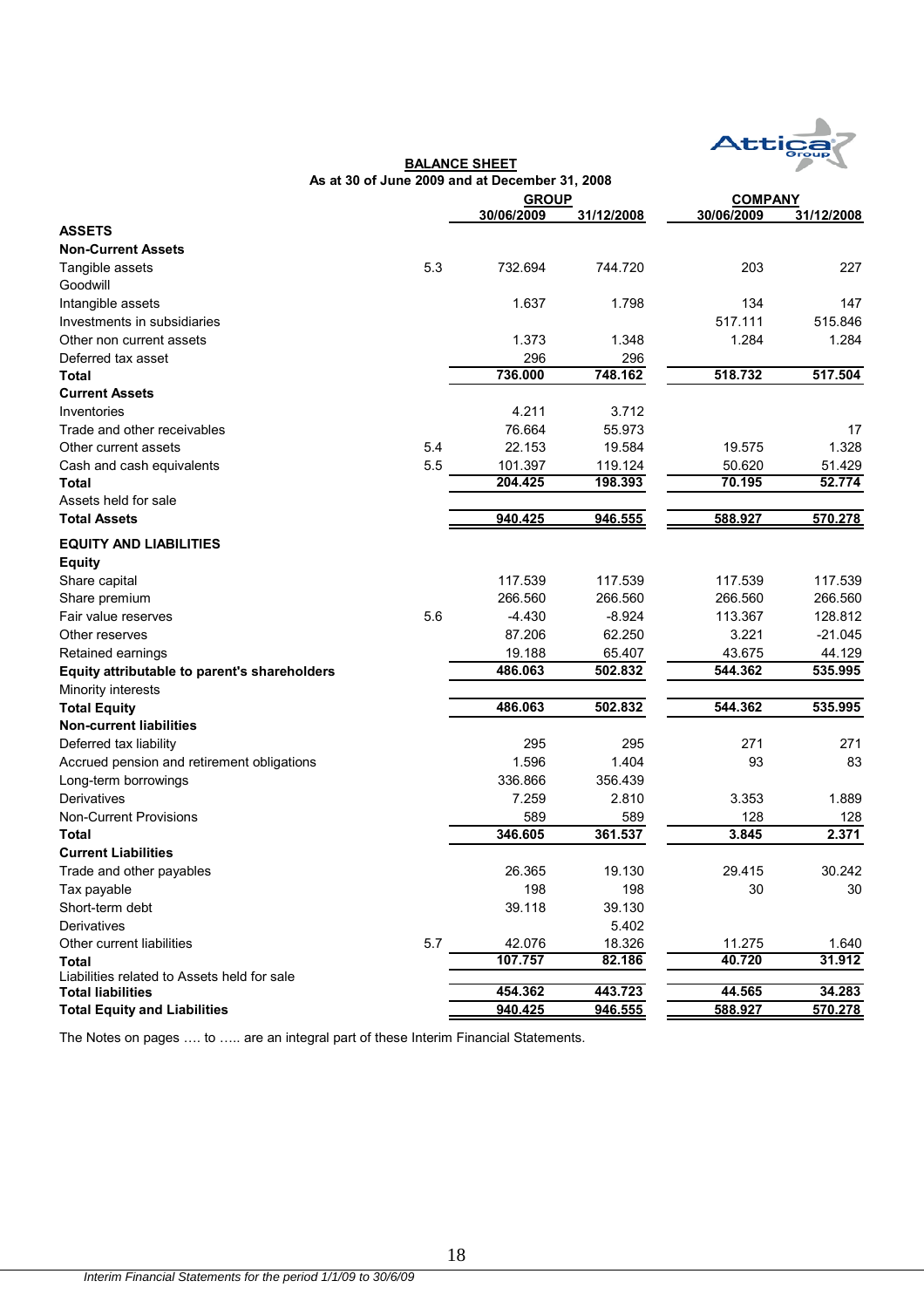

**GROUP**

#### **Statement of Changes in Equity**

For the Period 1/01-30/06/2009

|                                                           | Number of<br>shares | <b>Share</b><br>capital | <b>Share</b><br>premium | <b>Revaluation</b><br>of financial<br><b>instruments</b> | <b>Other</b><br><b>reserves</b> | <b>Retained</b><br>earnings | <b>Total Equity</b> |
|-----------------------------------------------------------|---------------------|-------------------------|-------------------------|----------------------------------------------------------|---------------------------------|-----------------------------|---------------------|
| <b>Balance at 1/1/2009</b>                                | 141.613             | 117.539                 | 266,560                 | $-8.924$                                                 | 62.250                          | 65.407                      | 502.832             |
| Changes in accounting policies                            |                     |                         |                         |                                                          |                                 |                             |                     |
| <b>Restated balance</b>                                   |                     | 117.539                 | 266.560                 | $-8.924$                                                 | 62.250                          | 65.407                      | 502.832             |
| <b>Profit for the period</b>                              |                     |                         |                         |                                                          |                                 | $-11.355$                   | $-11.355$           |
| Other comprehensive income                                |                     |                         |                         |                                                          |                                 |                             |                     |
| <b>Cash flow hedges:</b>                                  |                     |                         |                         |                                                          |                                 |                             |                     |
| current period gains/(losses)                             |                     |                         |                         | $-2.570$                                                 |                                 |                             | $-2.570$            |
| reclassification to profit or loss                        |                     |                         |                         | 7.064                                                    |                                 |                             | 7.064               |
| Available-for-sale financial assets                       |                     |                         |                         |                                                          |                                 |                             |                     |
| Exchange differences on translating foreign<br>operations |                     |                         |                         |                                                          | 5                               |                             | 5                   |
| Other comprehensive income after tax                      |                     |                         |                         | 4.494                                                    | 5 <sup>5</sup>                  | $-11.355$                   | $-6.856$            |
| <b>Dividends</b>                                          |                     |                         |                         |                                                          |                                 | $-9.913$                    | $-9.913$            |
| Transfer between reserves and retained earnings           |                     |                         |                         |                                                          | 24.951                          | -24.951                     |                     |
| <b>Balance at 30/6/2009</b>                               | 141.613             | 117.539                 | 266.560                 | $-4.430$                                                 | 87.206                          | 19.188                      | 486.063             |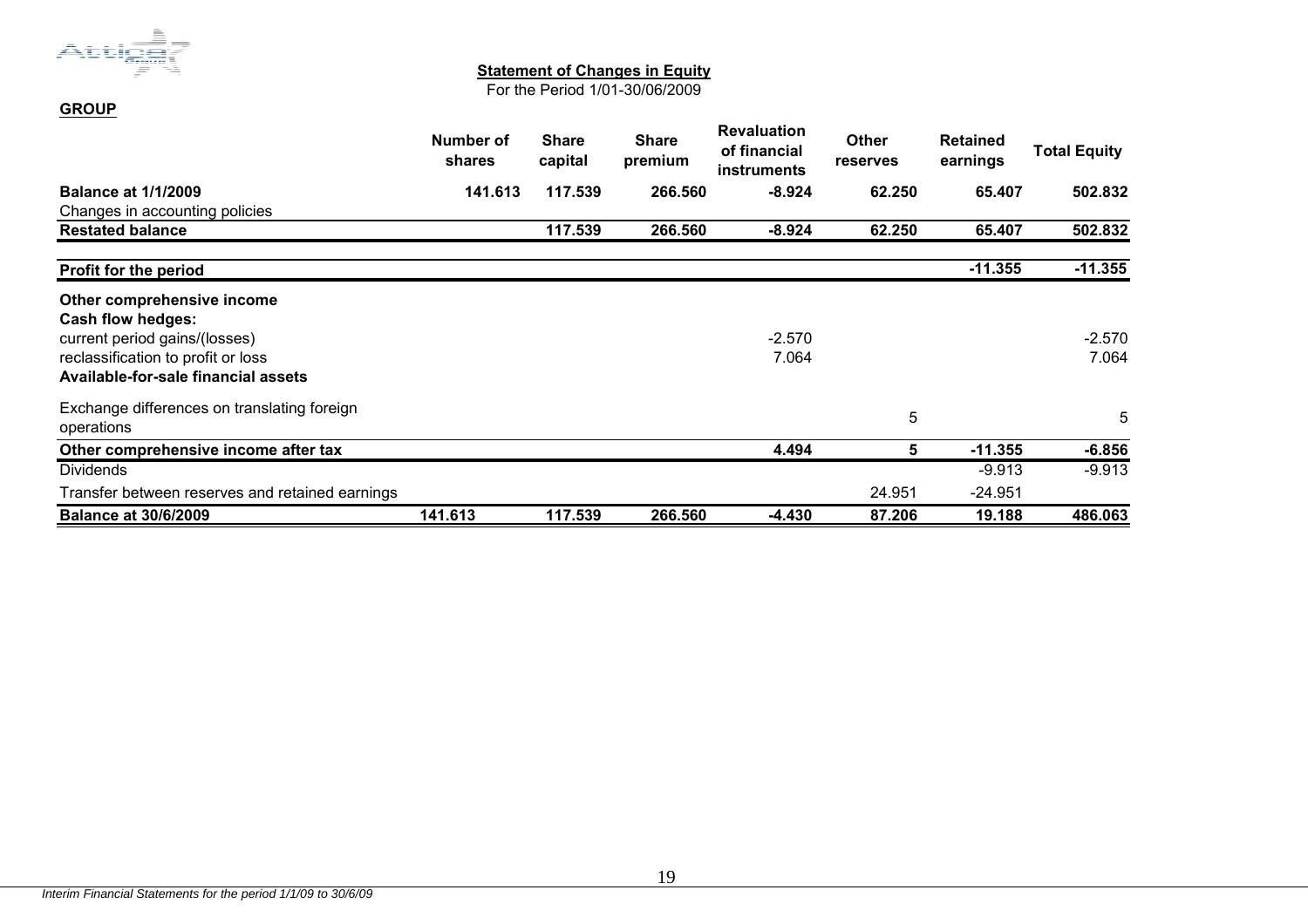

#### **Statement of Changes in Equity**

For the Period 1/01-30/06/2009

#### **COMPANY**

|                                                          | Number of<br>shares | <b>Share</b><br>capital | <b>Share</b><br>premium | non-current<br>assets | <b>Revaluation of Revaluation of</b><br>financial<br>instruments | Other<br>reserves | <b>Retained</b><br>earnings | Total<br><b>Equity</b> |
|----------------------------------------------------------|---------------------|-------------------------|-------------------------|-----------------------|------------------------------------------------------------------|-------------------|-----------------------------|------------------------|
| <b>Balance at 1/1/2009</b>                               | 141.613             | 117.539                 | 266.560                 | 130.701               | $-1.889$                                                         | $-21.045$         | 44.129                      | 535.995                |
| Changes in accounting policies                           |                     |                         |                         |                       |                                                                  |                   |                             |                        |
| <b>Restated balance</b>                                  |                     | 117.539                 | 266.560                 | 130.701               | $-1.889$                                                         | $-21.045$         | 44.129                      | 535.995                |
| Profit for the period                                    |                     |                         |                         |                       |                                                                  |                   | 33.725                      | 33.725                 |
| Other comprehensive income                               |                     |                         |                         |                       |                                                                  |                   |                             |                        |
| Cash flow hedges:                                        |                     |                         |                         |                       |                                                                  |                   |                             |                        |
| current period gains/(losses)                            |                     |                         |                         |                       | $-1.464$                                                         |                   |                             | $-1.464$               |
| reclassification to profit or loss                       |                     |                         |                         |                       | 1.163                                                            |                   |                             | 1.163                  |
| Available-for-sale financial assets                      |                     |                         |                         |                       |                                                                  |                   |                             |                        |
| current period gains/(losses)                            |                     |                         |                         |                       |                                                                  |                   |                             |                        |
| Fair value's measurement                                 |                     |                         |                         |                       |                                                                  |                   |                             |                        |
| related parties' measurement using the fair value method |                     |                         |                         | $-15.144$             |                                                                  |                   |                             | $-15.144$              |
| Other comprehensive income after tax                     |                     |                         |                         | $-15.144$             | $-301$                                                           |                   | 33.725                      | 18.280                 |
| <b>Dividends</b>                                         |                     |                         |                         |                       |                                                                  |                   | $-9.913$                    | $-9.913$               |
| Transfer between reserves and retained earnings          |                     |                         |                         |                       |                                                                  | 24.266            | $-24.266$                   |                        |
| <b>Balance at 30/6/2009</b>                              | 141.613             | 117.539                 | 266.560                 | 115.557               | $-2.190$                                                         | 3.221             | 43.675                      | 544.362                |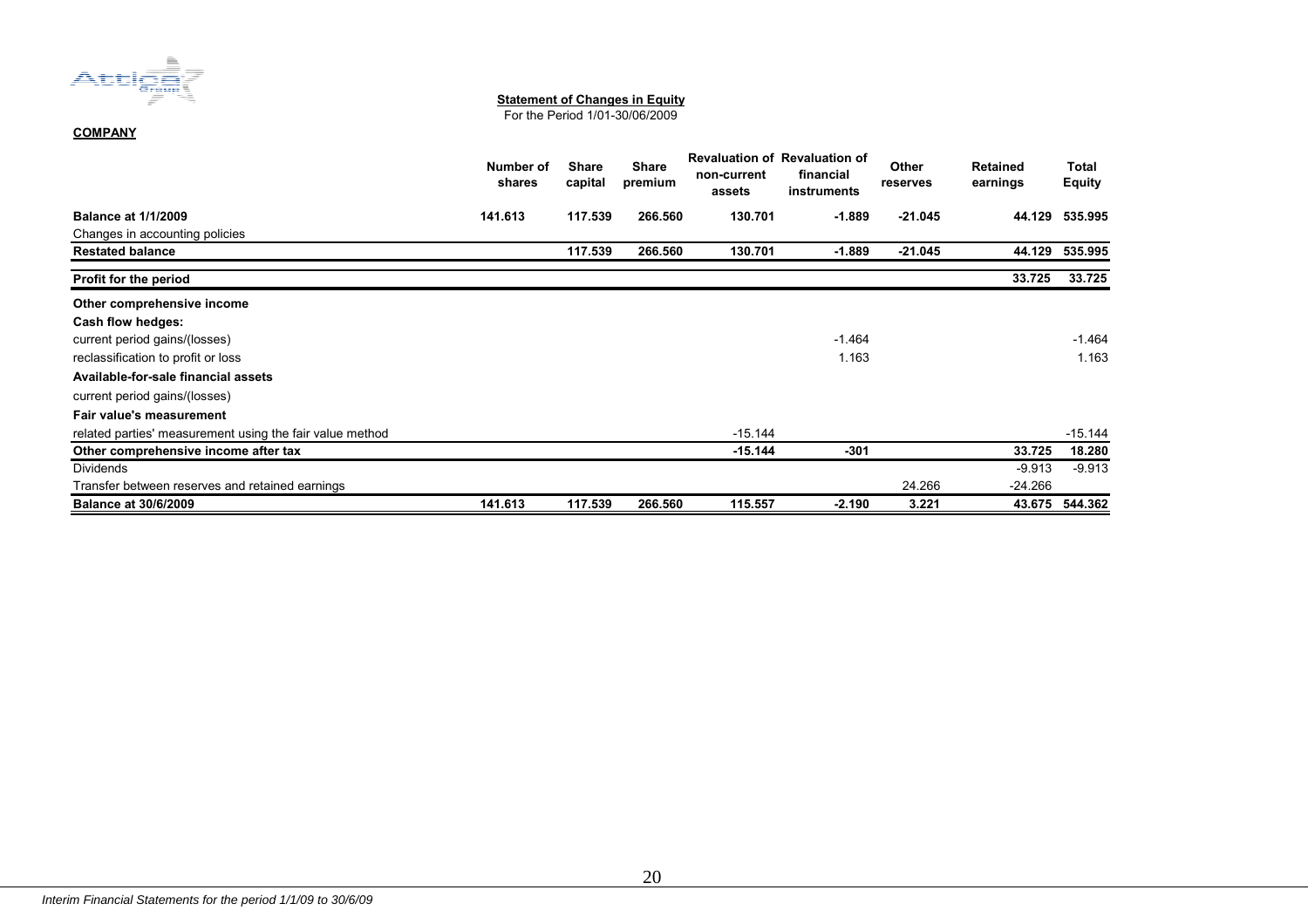

#### **Statement of Changes in Equity**

For the Period 1/01-30/06/2008

#### **GROUP**

|                                                           | Number of<br>shares | <b>Share</b><br>capital | <b>Share</b><br>premium | <b>Revaluation of</b><br>financial<br>instruments | Other<br>reserves | <b>Retained</b><br>earnings | Total equity<br>attributable to<br>equity holders of<br>the parent | <b>Minority</b><br>interests | Total<br><b>Equity</b> |
|-----------------------------------------------------------|---------------------|-------------------------|-------------------------|---------------------------------------------------|-------------------|-----------------------------|--------------------------------------------------------------------|------------------------------|------------------------|
| <b>Balance at 1/1/2008</b>                                | 104.173             | 62.504                  | 207.648                 | 2.569                                             | 15.603            | 100.794                     | 389.118                                                            | 117.027                      | 506.145                |
| Changes in accounting policies                            |                     |                         |                         |                                                   |                   |                             |                                                                    |                              |                        |
| <b>Restated balance</b>                                   |                     | 62.504                  | 207.648                 | 2.569                                             | 15.603            | 100.794                     | 389.118                                                            | 117.027                      | 506.145                |
| Profit for the period                                     |                     |                         |                         |                                                   |                   | 5.509                       | 5.509                                                              | 4.112                        | 9.621                  |
| Other comprehensive income                                |                     |                         |                         |                                                   |                   |                             |                                                                    |                              |                        |
| Cash flow hedges:                                         |                     |                         |                         |                                                   |                   |                             |                                                                    |                              |                        |
| Gains/(losses) taken to equity                            |                     |                         |                         | $-1.208$                                          |                   |                             | $-1.208$                                                           | $-447$                       | $-1.655$               |
| reclassification to profit or loss                        |                     |                         |                         |                                                   |                   |                             |                                                                    |                              |                        |
| Available-for-sale financial assets:                      |                     |                         |                         |                                                   |                   |                             |                                                                    |                              |                        |
| current period gains/(losses)                             |                     |                         |                         |                                                   |                   |                             |                                                                    |                              |                        |
| reclassification to profit or loss                        |                     |                         |                         |                                                   |                   |                             |                                                                    |                              |                        |
| Exchange differences on translating foreign operations    |                     |                         |                         |                                                   | $-33$             |                             | $-33$                                                              |                              | $-33$                  |
| Tax on items taken directly to or transferred from equity |                     |                         |                         |                                                   |                   |                             |                                                                    |                              |                        |
| Total recognised income and expense for the period        |                     | 0                       | $\mathbf 0$             | $-1.208$                                          | $-33$             | 5.509                       | 4.268                                                              | 3.665                        | 7.933                  |
| Dividends                                                 |                     |                         |                         |                                                   |                   | $-8.334$                    | $-8.334$                                                           | $-4.839$                     | $-13.173$              |
| Transfer between reserves and retained earnings           |                     |                         |                         |                                                   | 69.595            | $-69.595$                   |                                                                    |                              |                        |
| <b>Balance at 30/6/2008</b>                               | 104.173             | 62.504                  | 207.648                 | 1.361                                             | 85.165            | 28.374                      | 385.052                                                            | 115.853                      | 500.905                |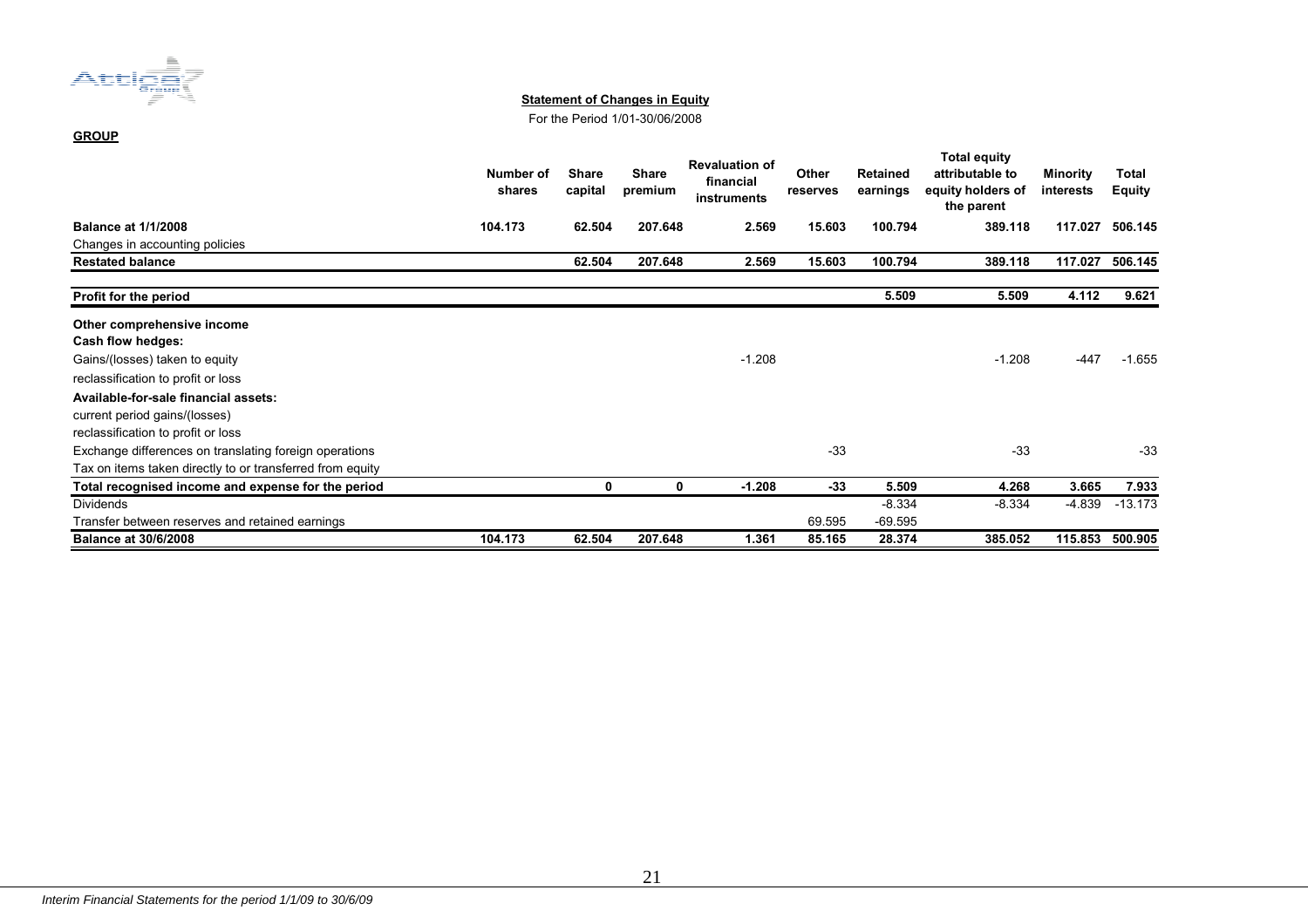

#### **Statement of Changes in Equity**

For the Period 1/01-30/06/2008

#### **COMPANY**

|                                                                        | Number of<br>shares | Share<br>capital | <b>Share</b><br>premium | <b>Revaluation of</b><br>non-current<br>assets | Other<br>reserves | <b>Retained</b><br>earnings | <b>Total equity</b><br>attributable to<br>equity holders of<br>the parent | Minority<br>interests | Total<br><b>Equity</b> |
|------------------------------------------------------------------------|---------------------|------------------|-------------------------|------------------------------------------------|-------------------|-----------------------------|---------------------------------------------------------------------------|-----------------------|------------------------|
| <b>Balance at 1/1/2008</b>                                             | 104.173             | 62.504           | 194.340                 | 123.982                                        | 30.915            | 61.345                      | 473.086                                                                   |                       | 473.086                |
| Changes in accounting policies                                         |                     |                  |                         |                                                |                   |                             |                                                                           |                       |                        |
| <b>Restated balance</b>                                                |                     | 62.504           | 194.340                 | 123.982                                        | 30.915            | 61.345                      | 473.086                                                                   |                       | 473.086                |
| Profit for the period                                                  |                     |                  |                         |                                                |                   | 15.170                      | 15.170                                                                    |                       | 15.170                 |
| Other comprehensive income                                             |                     |                  |                         |                                                |                   |                             |                                                                           |                       |                        |
| Reserves from revaluation of investments in subsidiaries at fair value |                     |                  |                         | $-55.334$                                      |                   |                             | $-55.334$                                                                 |                       | $-55.334$              |
| Cash flow hedges:                                                      |                     |                  |                         |                                                |                   |                             |                                                                           |                       |                        |
| Gains/(losses) taken to equity                                         |                     |                  |                         |                                                |                   |                             |                                                                           |                       |                        |
| reclassification to profit or loss                                     |                     |                  |                         |                                                |                   |                             |                                                                           |                       |                        |
| Exchange differences on translating foreign operations                 |                     |                  |                         |                                                |                   |                             |                                                                           |                       |                        |
| Tax on items taken directly to or transferred from equity              |                     |                  |                         |                                                |                   |                             |                                                                           |                       |                        |
| Total recognised income and expense for the period                     |                     | ŋ                | 0                       | $-55.334$                                      | 0                 | 15.170                      | -40.164                                                                   | 0                     | $-40.164$              |
| <b>Dividends</b>                                                       |                     |                  |                         |                                                |                   | $-8.334$                    | $-8.334$                                                                  |                       | $-8.334$               |
| Transfer between reserves and retained earnings                        |                     |                  |                         |                                                | 50.418            | $-50.418$                   |                                                                           |                       |                        |
| <b>Balance at 30/6/2008</b>                                            | 104.173             | 62.504           | 194.340                 | 68.648                                         | 81.333            | 17.763                      | 424.588                                                                   | 0                     | 424.588                |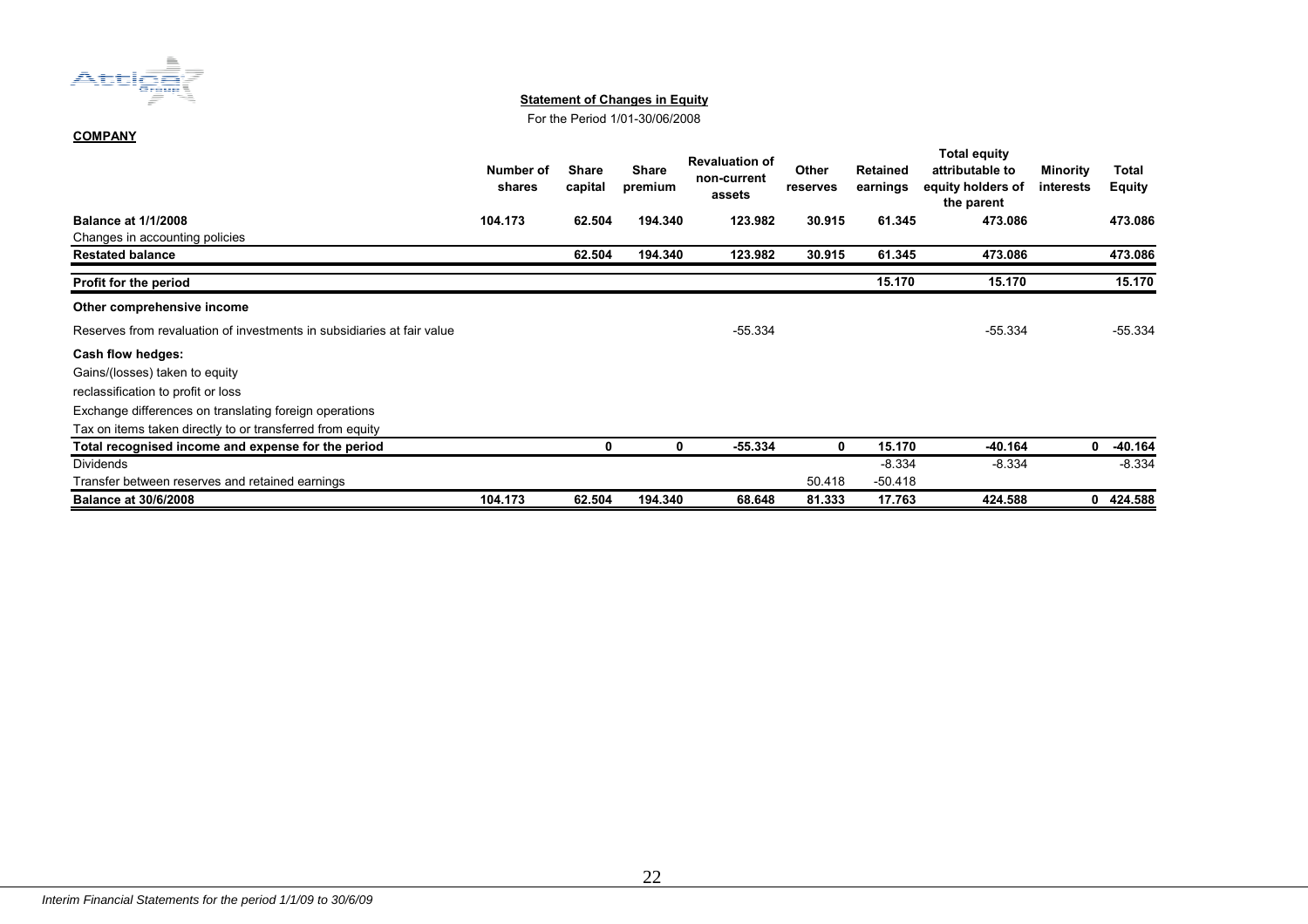

#### **CASH FLOW STATEMENT**

For the period 1/1-30/6 2009 & 2008

|                                                                                                                                          | <b>GROUP</b> |                             | <b>COMPANY</b>              |                |
|------------------------------------------------------------------------------------------------------------------------------------------|--------------|-----------------------------|-----------------------------|----------------|
|                                                                                                                                          |              | 1/1-30/6/2009 1/1-30/6/2008 | 1/1-30/6/2009 1/1-30/6/2008 |                |
| <b>Cash flow from Operating Activities</b>                                                                                               |              |                             |                             |                |
| Profit/(Loss) Before Taxes                                                                                                               | $-10.955$    | 9.741                       | 33.975                      | 15.170         |
| <b>Adjustments for:</b>                                                                                                                  |              |                             |                             |                |
| Depreciation & amortization                                                                                                              | 13.914       | 12.926                      | 37                          | $\overline{7}$ |
| Deferred tax expense                                                                                                                     |              |                             |                             |                |
| Provisions                                                                                                                               | 178          | 123                         | $-108$                      | $\overline{7}$ |
| Foreign exchange differences                                                                                                             | 61           | 2.111                       | 320                         | 651            |
| Net (profit)/Loss from investing activities                                                                                              | 1.524        | $-14.336$                   | $-35.047$                   | $-8.159$       |
| Interest and other financial expenses                                                                                                    | 9.042        | 11.543                      | 6                           | 5              |
| Plus or minus for Working Capital changes:                                                                                               |              |                             |                             |                |
| Decrease/(increase) in Inventories                                                                                                       | $-500$       | $-394$                      |                             |                |
| Decrease/(increase) in Receivables                                                                                                       | $-22.241$    | $-28.788$                   | 554                         | $-1.266$       |
| (Decrease)/increase in Payables (excluding banks)<br>Less:                                                                               | 21.947       | 16.433                      | $-1.235$                    | $-8.689$       |
| Interest and other financial expenses paid                                                                                               | $-10.336$    | $-11.685$                   | $-2$                        | $-2$           |
| Taxes paid                                                                                                                               | -56          | $-66$                       | $-5$                        |                |
| Operating cash flows of discontinued operations                                                                                          |              |                             |                             |                |
| Total cash inflow/(outflow) from operating activities (a)                                                                                | 2.578        | $-2.392$                    | $-1.505$                    | $-2.276$       |
| <b>Cash flow from Investing Activities</b><br>Acquisition of subsidiaries, associated companies, joint<br>ventures and other investments | $-1.727$     |                             | $-48.015$                   |                |
| Purchase of tangible and intangible assets<br>Proceeds from sale of tangible and intangible assets<br>Derivtives' result                 |              | $-3.906$<br>52.475          |                             |                |
| Interest received                                                                                                                        | 1.159        | 3.215                       | 553                         | 1.531          |
| Dividends received                                                                                                                       |              |                             | 16.872                      | 8.611          |
| Investing cash flows of discontinued operations                                                                                          |              |                             |                             |                |
| Total cash inflow/(outflow) from investing activities (b)                                                                                | $-568$       | 51.784                      | $-30.590$                   | 10.142         |
| <b>Cash flow from Financing Activities</b><br>Proceeds from issue of Share Capital                                                       |              |                             |                             |                |
| Proceeds from Borrowings                                                                                                                 |              |                             |                             |                |
| Proceeds from subsidiaries capital return                                                                                                |              |                             | 31.606                      |                |
| Payments of Borrowings                                                                                                                   | $-19.387$    | $-55.273$                   |                             |                |
| Payments of finance lease liabilities                                                                                                    | $-270$       | $-135$                      |                             |                |
| Dividends paid                                                                                                                           |              | $-4.865$                    |                             | $-26$          |
| Equity return to shareholders                                                                                                            |              |                             |                             |                |
| Financing cash flows of discontinued operations                                                                                          |              |                             |                             |                |
| Total cash inflow/(outflow) from financing activities (c)                                                                                | $-19.657$    | $-60.273$                   | 31.606                      | $-26$          |
| Net increase/(decrease) in cash and cash equivalents                                                                                     |              |                             |                             |                |
| $(a)+(b)+(c)$                                                                                                                            | $-17.647$    | $-10.881$                   | $-489$                      | 7.840          |
| Cash and cash equivalents at beginning of period                                                                                         | 119.124      | 171.873                     | 51.429                      | 76.877         |
| Exchange differences in cash and cash equivalents                                                                                        | $-80$        | $-2.105$                    | $-320$                      | $-651$         |
| Cash and cash equivalents at end of period                                                                                               | 101.397      | 158.887                     | 50.620                      | 84.066         |

The method used for the preparation of the above Cash Flow Statement is the Indirect Method. The Notes on pages .. to .. are an integral part of these Interim Financial Statements.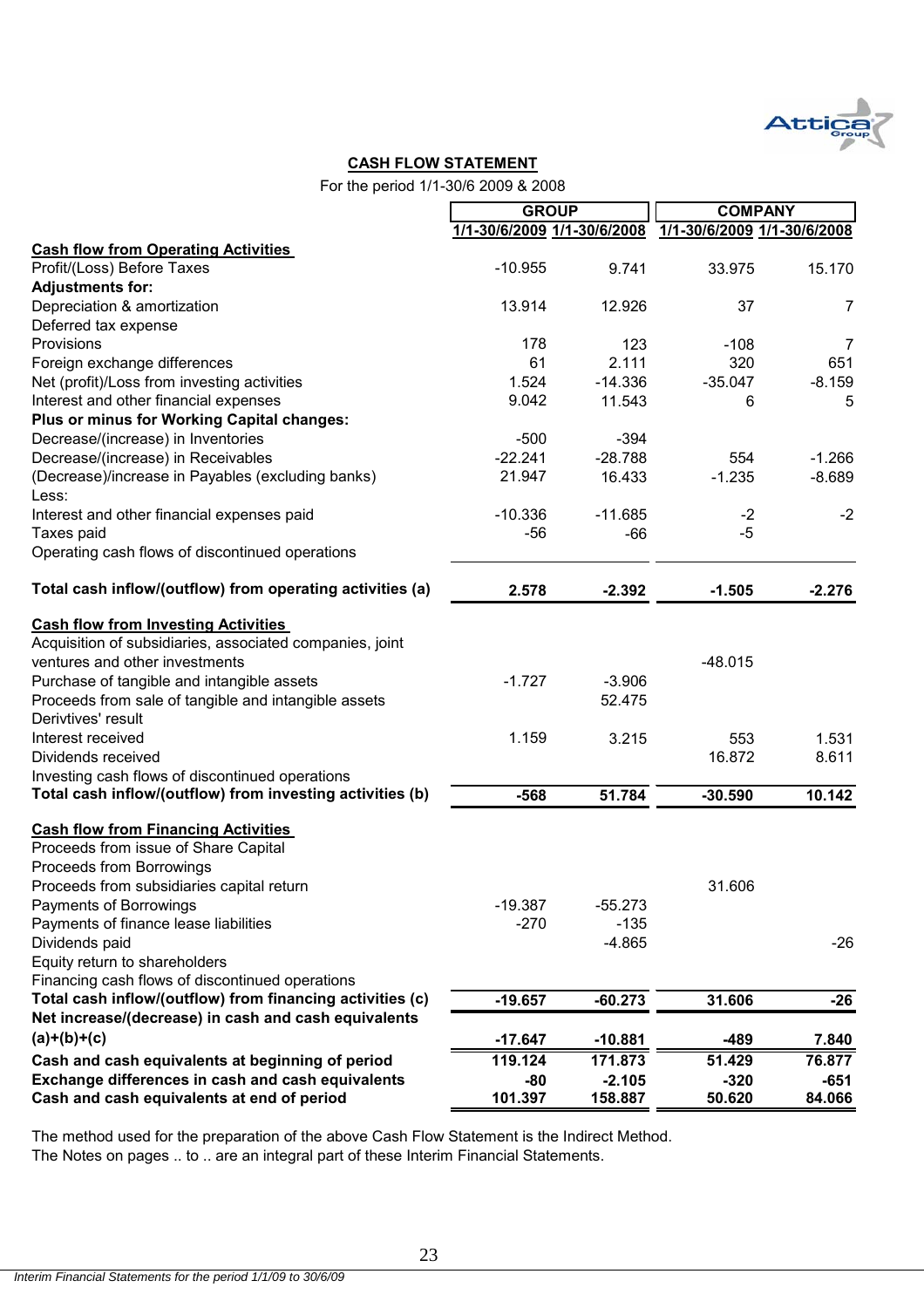

## **NOTES TO THE FINANCIAL STATEMENTS**

#### **1. General information**

ATTICA HOLDINGS S.A. ("ATTICA GROUP") is a Holding Company and as such does not have trading activities of its own. The Company, through its subsidiaries, mainly operates in passenger shipping and in travel agency services.

The headquarters of the Company are in Athens, Greece, 123-125, Syngrou Avenue & 3, Torva Street, 11745.

The number of employees, at period end, was 6 for the parent company and 1.409 for the Group, while at 30/6/2008 was 6 and 1.274 respectively.

Attica Holdings S.A. shares are listed in the Athens Stock Exchange under the ticker symbol **ATTICA** 

The corresponding ticker symbol for Bloomberg is ATTICA GA and for Reuters is EPA.AT.

The total number of common nominal shares outstanding as at 30 June 2009 was 141.613.700. Each share carries one voting right. The total market capitalization was € 313 mln approximately.

The financial statements of Attica Holdings S.A. are included, using the full consolidation method, in the consolidated financial statements of MARFIN INVESTMENT GROUP HOLDINGS S.A. which is registered in Greece and whose total participation in the company (directly & indirectly), was 87,4%.

The interim financial statements of the Company and the Group for the period ending at 30 June 2009 were approved by the Board of Directors on August 26, 2009.

*Due to rounding there may be minor differences in some amounts.* 

#### **2. Framework for the preparation of financial statements**

 The financial statements for the period 1/1-30/6/2009 have been prepared in accordance with the International Financial Reporting Standards (IFRS) which have been issued by the International Accounting Standards Board (IASB) and the interpretations which have been issued by the International Financial Reporting Interpretations Committee as adopted by the European Union. More specifically, for the preparation of the current period's Financial Statements the Group has applied IAS 34 "Interim Financial Reporting".

Furthermore, the consolidated financial statement have been prepared based on historic cost principal as amended for readjustment of land plots and buildings, financial assets available for sale and financial assets and liabilities (including financial derivatives) at fair value through profit and loss, going concern principle, and are in accordance with the International Financial Reporting Standards (IFRS) as issued by the International Accounting Standards Board (I.A.S.B.) as well as their interpretations, as issued by **International Financial Reporting Interpretations Committee** (**IFRIC**) of I.A.S.B.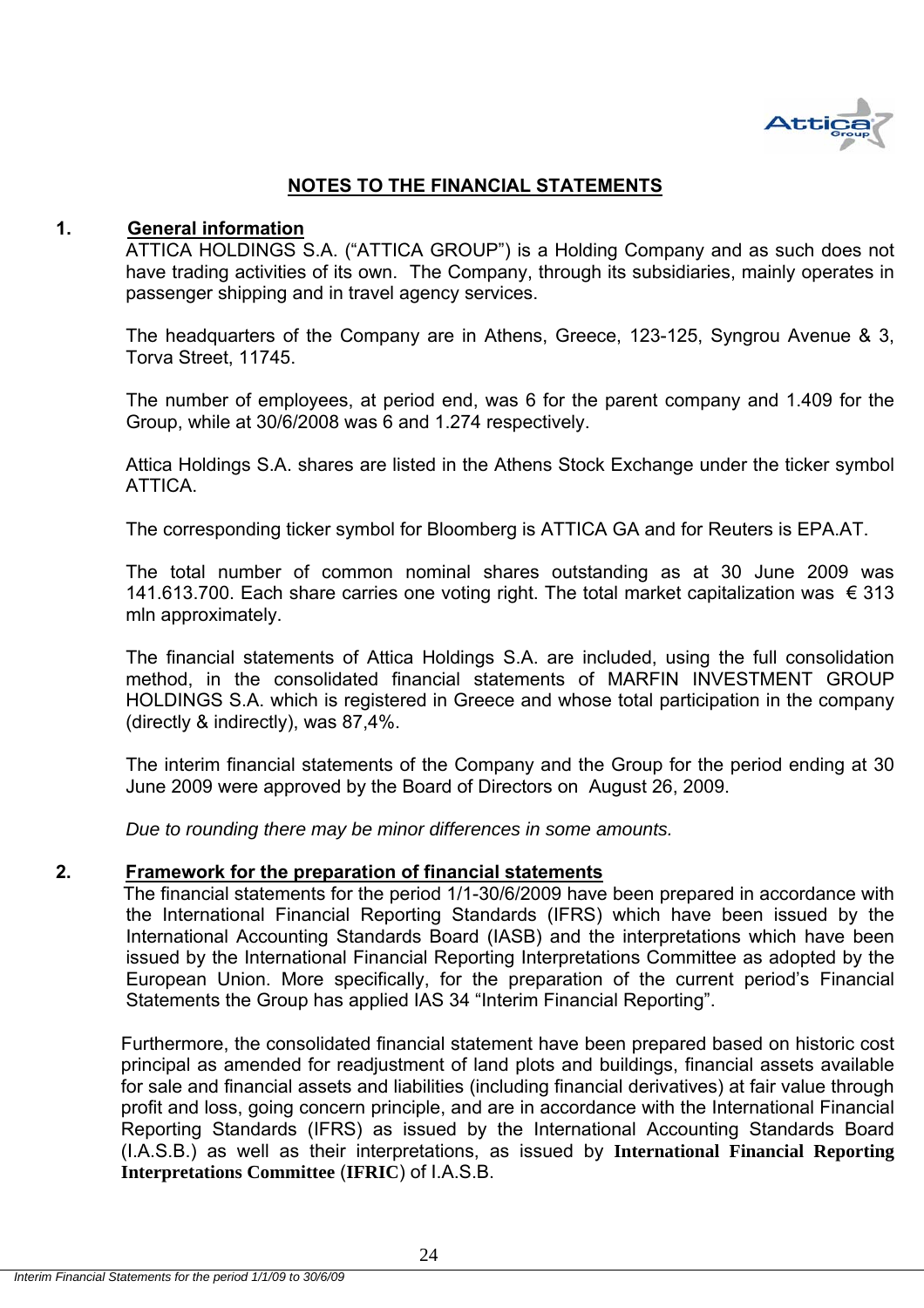

Condensed interim financial statements comprise limited scope of information as compared to that presented in the annual financial statements. Therefore, the attached interim financial statements shall be used in line with the annual financial statements as of 31<sup>st</sup> December 2008.

The preparation of financial statements in accordance with the International Financial Reporting Standards (IFRS) requires the use of accounting assumptions. Moreover, it requires the management estimates under the application of the Group accounting principle. The cases comprising higher degree of estimates, judgments and complexity or cases where assumptions and estimates are material to the consolidated financial statements are included in Note 2.2.

The accounting principles used by the Group for the preparation of the financial statements are the same as those used for the preparation of the financial statements for the fiscal year 2008 and have been consistently applied to all the periods presented as apart from the changes listed below.

#### 2.1. Changes in Accounting Principles

#### 2.1.1. Review of changes

The Group first adopted IFRS 8 «Operating Segments» (an entity shall apply IFRS 8 for annual periods beginning on or after

1 January 2009. Earlier application is encouraged). The Standard has been applied retrospectively, through the adjustments of the accounts and presentation of the items of 2008. Therefore, the comparative items of 2008, included in the financial statements, are different from those publicized in the financial statements for the year ended as at 31.12.2008. Moreover, within the period, the entity adopted IAS 1 «Presentation of financial statements».

Paragraph 2.1.2 analyses the significant changes to the above Standards. No other standards have been adopted within the current year. The effect arising from the first application of the standards on the current, prior and subsequent financial statements pertain to recognition, measurement and presentation and are further presented in Note 2.1.2.- 2.1.3. Note 2.1.4. briefly presents the Standards and Interpretation that the Group will adopt in subsequent periods.

#### 2.1.2. Changes in Accounting Principles (Amendments to 2009 opening publicized standards 2009)

The changes in the adapted accounting principles are analyzed as follows:

#### Adoption of **IFRS 8 «Operating Segments»**

The Group adopted IFRS 8 Operating Segments 8 that replaces IAS 14 "Segment Reporting"». Despite the fact that the adoption of the new standard has not affected the way in which the Group recognizes operating segments for the purpose of providing information, the results of each segment are presented based on the data set and used by the management for internal information purposes.

Te main changes are as follows: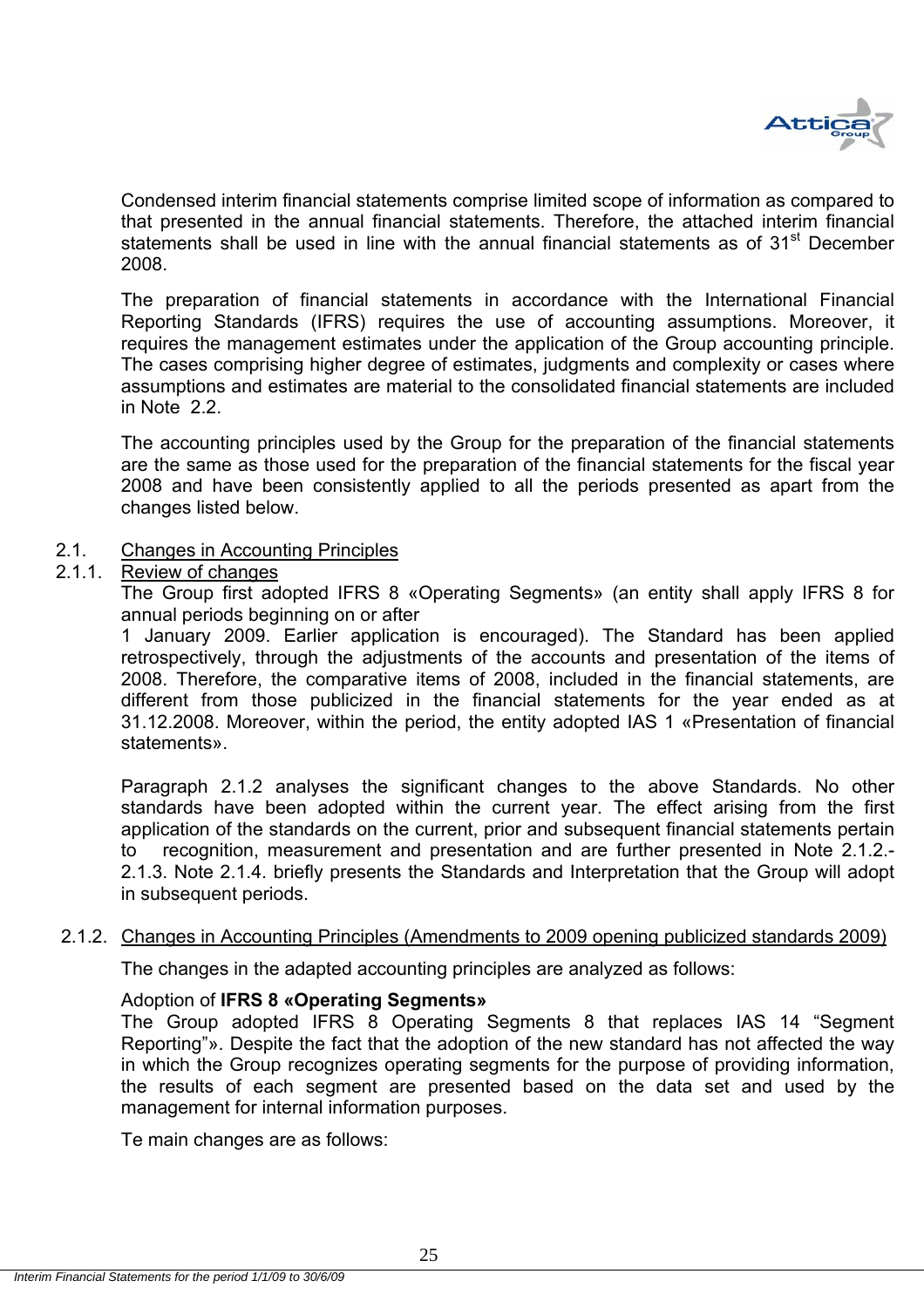

Each segment results are based on operating results of every individual information segment. The operating segments results do not comprise the financial costs and financial income, including results of investments in the companies' share capital and the results from taxes and discontinued operations.

Moreover, for the purposes of decision making pertaining to distribution of resources within geographical segments as well as for the purposes of measuring the segments efficiency, The Group Management does not take into account the costs concerning the end of service provisions to personnel, nor does it take into account the costs arising from the settlement of share based transactions. The geographical segments are further presented in Note 5.1.

#### **IAS 1: Presentation of Financial Statements**

Of the main revisions of this IAS is the requirement of separate presentation of changes in equity, in the statement of changes in equity, from transactions with the shareholders (i.e. dividends, share capital increase) and other kind of changes affecting equity (i.e. reserves movements). Additionally the revised IAS changes the terminology used as well as the presentation of the financial statements.

The new definitions of IAS 1 however do not change the recognition, valuation or notification rules for certain transactions or events required by the other IASs. Implementation of the revised IAS 1 is mandatory for annual periods beginning on or after 1 January 2009 while these requirements are applicable also in IAS 8 "Accounting Policies, Changes in Accounting Estimates and Errors". The changes caused from the amendment of IAS 1 are applies retrospectively (IAS 8.19 (b)) .

#### **Annual Improvements in 2008**

The IASB issued in 2008 its first omnibus of amendments to its standards, "Improvements to IFRSs 2008" .The majority of these amendments are effective for periods beginning on or after 1 January 2009. The Company expect that the amendments to IAS 23 Borrowing Costs will affect the Group Financial Statements. Several other IASs had minor amendments but again the management does not expect that there will be any material impact on the Company's financial statements.

#### 2.1.3. New standards ,modifications in existing standards and interpretations issued by the IASB but not effect are as follows.

The below mentioned accounting standards, amendments and revisions are effective from 2009 onwards but do not apply to the Company.

#### **IAS 23: Borrowing Costs**

Revised IAS 23 eliminates the existing option of immediate expensing of all borrowing costs relating to the acquisition, construction of qualifying assets to the income statement. A qualifying asset is an asset that necessarily takes a substantial period of time to be in the condition for its intended use or sale. Borrowing costs that are directly attributable to the acquisition or construction of a qualifying asset must be capitalized to the cost of the asset by the Company.

Revised IAS 23 does not require the capitalization of borrowing costs relating to assets accounted at their fair values and inventories that are constructed or produced regularly or in large quantities even if it takes a substantial period of time to get ready for their intended use or sale.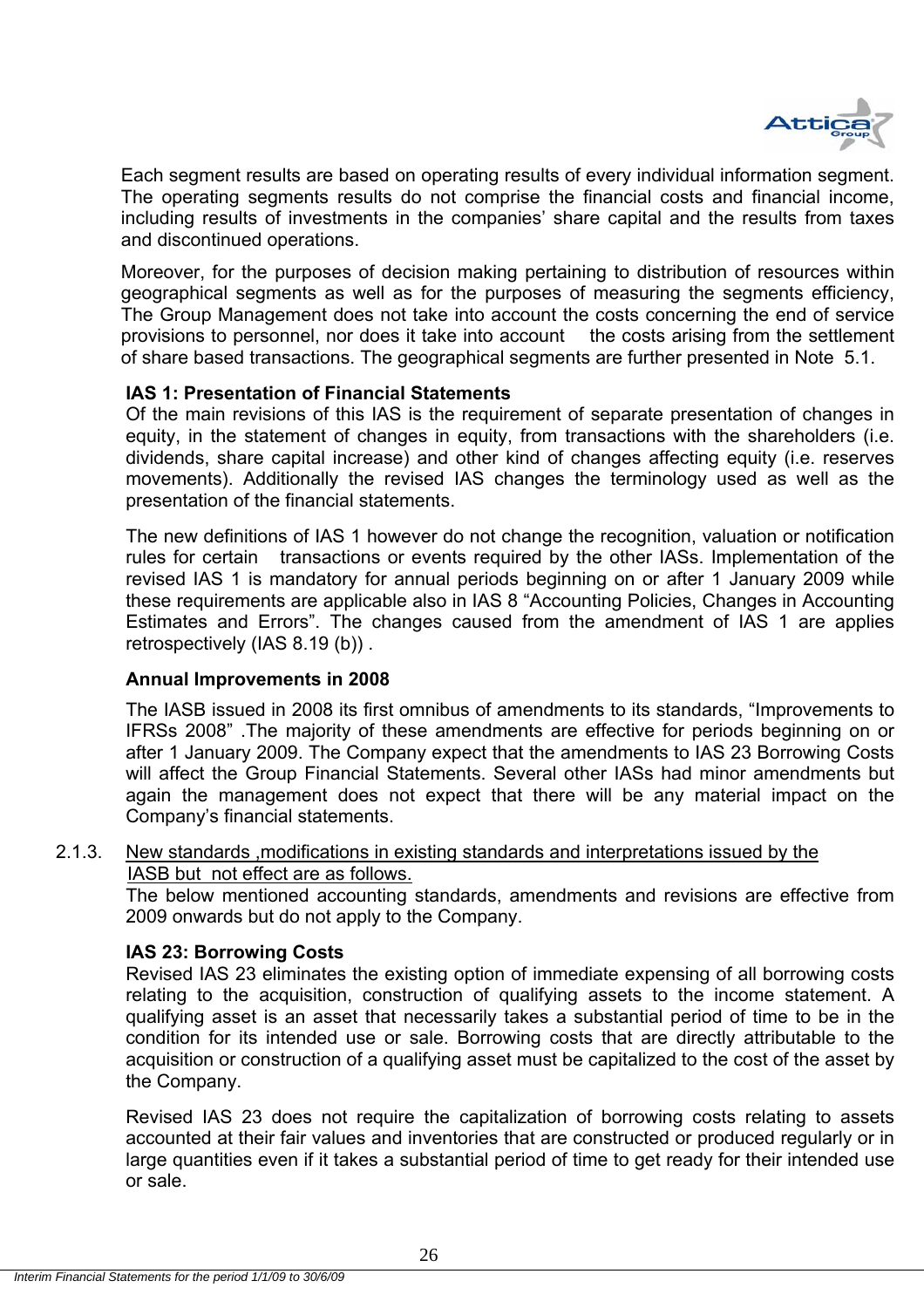

Revised IAS 23 applies for qualifying assets only and is effective for annual periods beginning on or after 1 January 2009. Earlier application is permitted. It is not expected to have a material impact on the Company.

#### **IFRIC 13: Customer Loyalty Programmes**

Customer loyalty programmes give incentives to the entity's clients to buy products or services from that entity. If a customer buys products or services, then the Company offers to the client award credits which the client can redeem in the future for products or services free of charge or at a reduced price.

These customer loyalty programmes may be run by the Company in house or assigned to a third party. IFRIC 13 applies to every award credits loyalty programmes a Company may offer to its customers as part of a transaction. IFRIC 13 is effective for financial years beginning on or after 1 July 2008 and it is mandatory. Retrospective application is mandatory as well while earlier application in encouraged when it is disclosed to the notes to the financial

**Statements** 

#### **IFRS 2: Share-based Payments**

IASB amended IFRS 2 regarding the vesting conditions of the accumulated retirement capital and its cancellation. None of the current share based benefit schemes is affected from these amendments. The management of the Company does not expect that the amended IFRS 2 will have any effect on the accounting

Policies of the Company's.

#### **IAS 32: Financial Instruments Presentation and IAS 1: Presentation of Financial Statements**

Amendments to puttable financial instruments

The amendment to IAS 32 requires certain puttable financial instruments and obligations arising on liquidation of an investment entity to be classified as part of equity if certain criteria are met.

The amendment to IAS 1 requires disclosure of certain information relating to puttable instruments classified as part of equity.

The Company does not expect these amendments to impact the financial statements for annual periods beginning on or after 1 January 2009. Earlier application of the Interpretation is encouraged as long as it is disclosed in the notes to the financial statements.

#### **IFRIC 15: Agreements for the Construction of Real Estate**

The purpose of IFRIC 15 is to provide guidance for the issues below:

- Whether an agreement for the construction of real estate is within the scope of IAS 11 or IAS 18.
- The time recognition of the revenue resulting from such construction.

This Interpretation applies to the accounting for revenue and associated expenses by entities that undertake the construction of real estate directly or through subcontractors.

The agreements that fall within the scope of IFRIC 15 are the agreements for the construction of real estate. In addition to the construction of real estate,

these agreements may also require the delivery of additional products or services.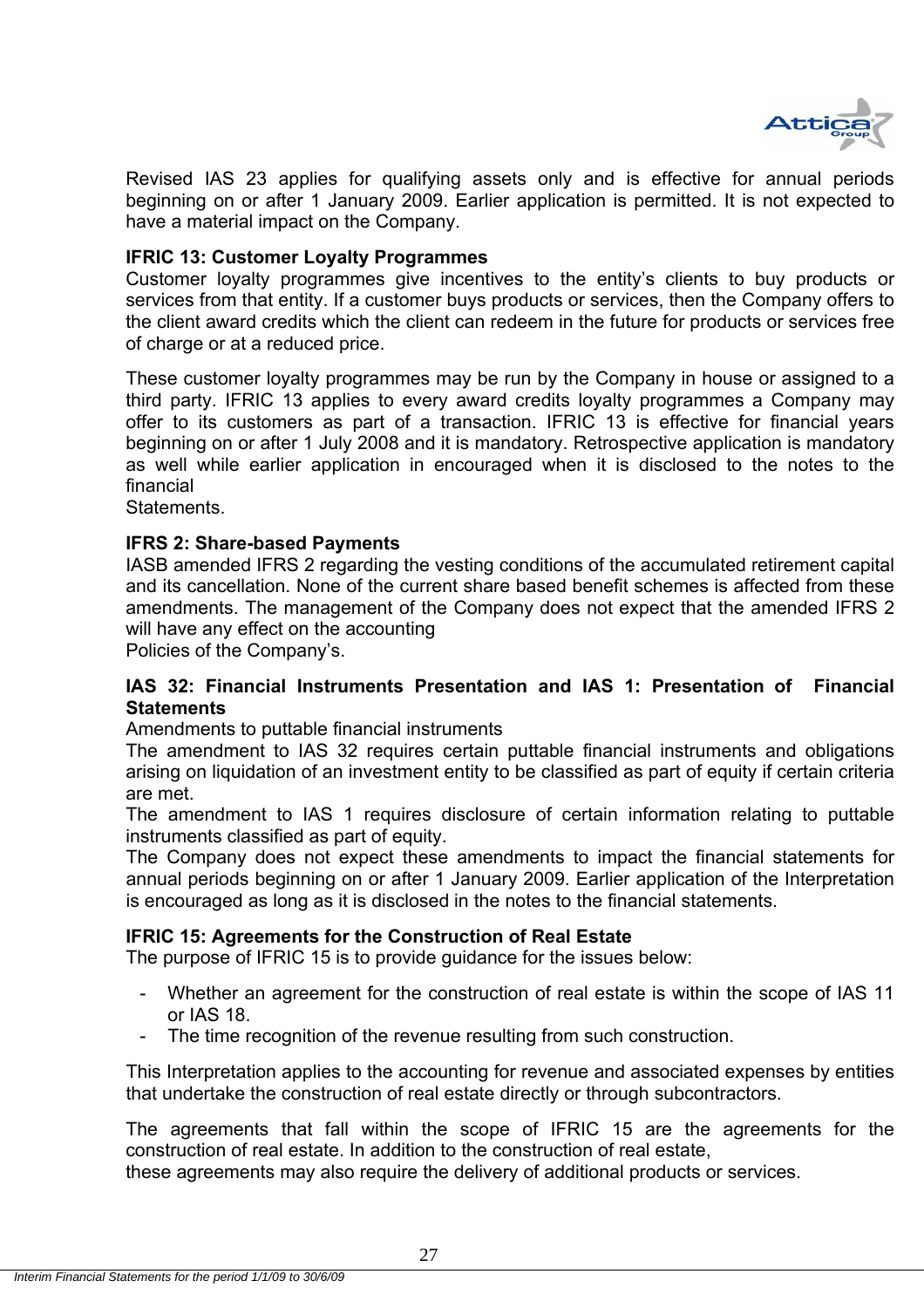

IFRIC 15 is effective for annual periods beginning on or after 1 January 2009. Earlier implementation is encouraged provided that it will be disclosed in the notes to the financial statements. Changes in accounting policies should be recognized according to IAS 8.

2.1.4. Standards, amendments and interpretations to already effective standards that are not effective yet and have not been adopted

The following new Standards and Revised Standards as well as the following interpretations to the effective standards have been publicized though are not mandatory for the current financial statements and have not been earlier adopted by the Group:

#### **IFRS 3 «Business Combinations»**

The effect of IFRS 3 «Business Combinations» pertains to:

- The choice made by the Company concerning non-controlling interests.

- The change to recognition concerning contingent liabilities. In compliance with the prior requirements of the standard, contingent liabilities were recognized on the acquisition date only in case there was compliance with the criteria such as reliable measurement and the possibility of realizing such a contingent liability.

In compliance with the revised Standard, under the acquisition of companies attention shall be paid to recognition of contingent liability at fair value. As the fair value of contingent liabilities at the acquisition date is determined, subsequent adjustments are made to goodwill only to the extent they relate to fair value at the acquisition date and occur within the measurement period (not exceeding one year from the acquisition date).

Under the previous requirements of the Standard, adjustments to contingent liabilities were made to the goodwill. Where the business combination is effected by a pre-existing relationship between the Group and the acquired company, it is required to recognize gain or loss, at fair value of these non-contractual relationships. - The costs related to the acquisition shall be accounted for regardless of the business combination and thus burden the results in the period incurred. The previous accounting treatment for these costs was to recognise them as part of acquisition cost.

The revised IFRS 3 also requires additional disclosure pertaining to business combinations.

The results of subsequent periods are likely to be affected by the impairment of goodwill and potential changes due to recognition of contingent liabilities.

The revised standard will affect the accounting for business combinations in future periods but the effect will be assessed when these combinations are realised.

#### **IAS 27 Consolidated Financial Statements and Accounting for Investment in Subsidiaries**

The revised Standard brings about a change in accounting principles pertaining to increase or decrease in investments in subsidiaries. In the prior periods, taken the absence of specific requirements of the Standards, increases in investments in subsidiaries followed the same accounting treatment as at the acquisition of subsidiaries with goodwill recognition where appropriate. The effect of the reduction of an investment in a subsidiary not leading to a loss of control was recognized in the results of the period when incurred.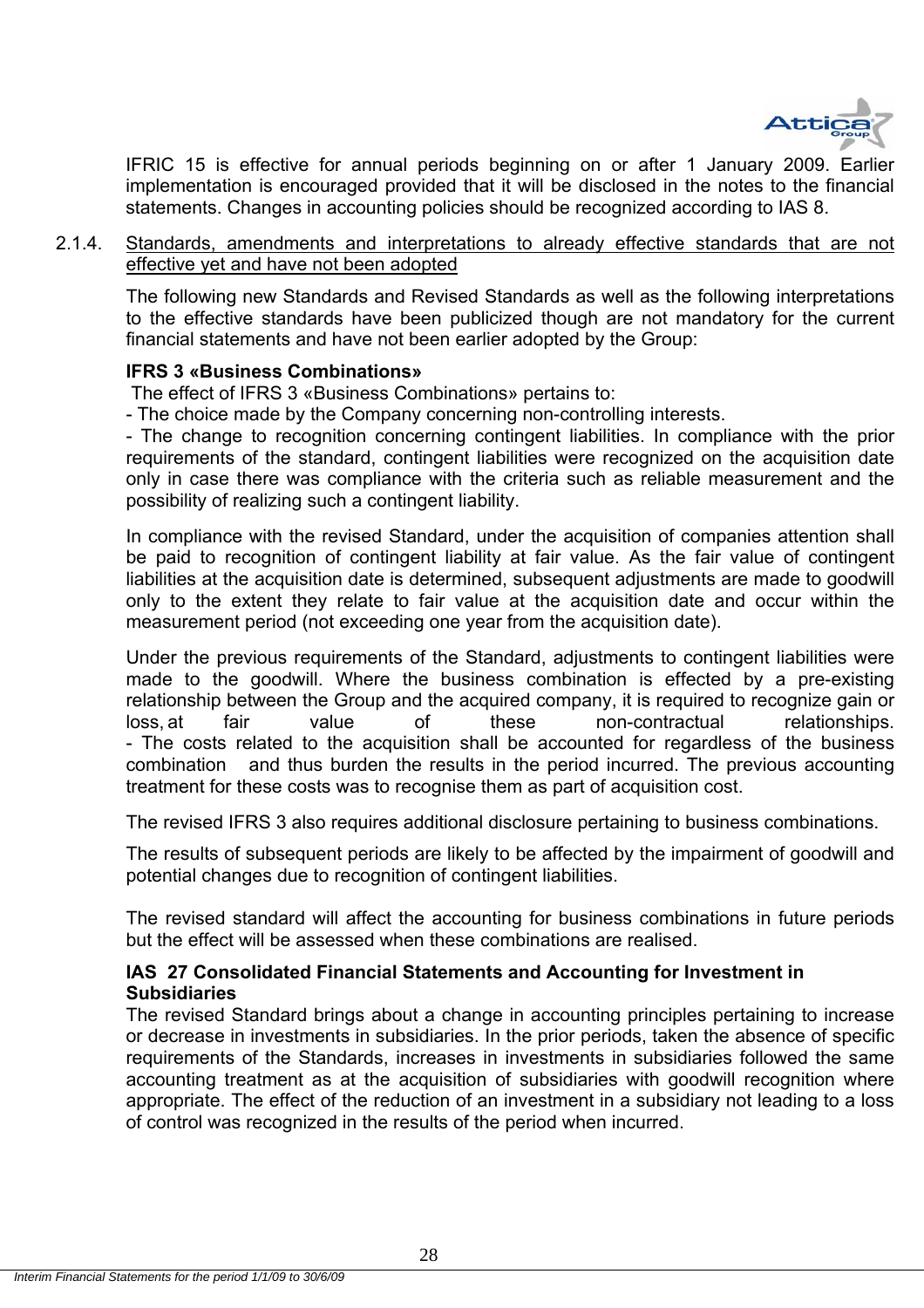

In accordance with the revised IAS 27, all increases and decreases in investments in subsidiaries are recognized directly in equity with no effect on the goodwill and the results of the period.

In case of loss of control of a subsidiary as a result of a transaction, the revised standard requires the Group to proceed to derecognition of all assets, liabilities and non-controlling interest at their current value.

Any interest remaining in the former subsidiary of the Group is recognized at fair value at the date when control is lost. Κέρδος ή Profit or Loss from a loss of control is recognized in results for the period as the difference between the proceeds, if any, and adjustments.

The revised standard will affect the accounting treatment for business combinations in future periods, and this effect will be assessed when these combinations are realised.

#### **IAS 28 Investments in Associates**

Due to revision of IAS 27 (see above) there have been made amendments to IAS 28, pertaining to loss of control in subsidiary and measurement at fair value of a subsidiary held by the Group that was a former subsidiary.

#### **IAS 39: Financial Instruments - Recognition and Measurement**

#### **Amendment to IAS 39 for financial instruments that meet the hedge accounting requirements**

Amendment to IAS 39 clarifies issues in hedge accounting and more particularly the inflation and the one-sided risk of a hedged financial instrument.

Amendments to IAS 39 are applied by entities for annual accounting periods commencing on or after 1 July 2009.

#### **IFRIC 16: Hedges of a Net Investment in a foreign operation**

Investments in activities abroad may be held directly by the parent Company or indirectly through a subsidiary. IFRIC 16 aims at providing guidance regarding the nature of the risks hedged, the amount of the hedged item (net investment) for which there is a hedging relationship, and which balances should be reclassified from equity to the income statement as reclassification amendments, with the disposal of the foreign investment activity.

IFRIC 16 applies to an entity that hedges the foreign currency risk arising from its net investments in foreign operations and wishes to qualify for hedge accounting in accordance with IAS 39. The Interpretation applies only to hedging of net investments in foreign operations and does not apply to other types of hedge accounting such as hedging of fair values or cash flows.

 IFRIC 16 is effective for annual periods beginning on or after 1 October 2009. Earlier application is encouraged provided that it will be disclosed in the notes to the financial statements.

#### **IFRIC 17: Distributions of Non-cash Assets to Owners**

When an entity announces the distribution of dividends and has the obligation to distribute a part of its assets to its owners, it should recognize a liability for those dividends payable.

The purpose of IFRIC 17 is to provide guidance when a Company should recognize dividends payable, how to calculate them and how should recognize the difference between the dividend paid and the carrying amount of

the net assets distributed when the dividends payable are paid by the entity.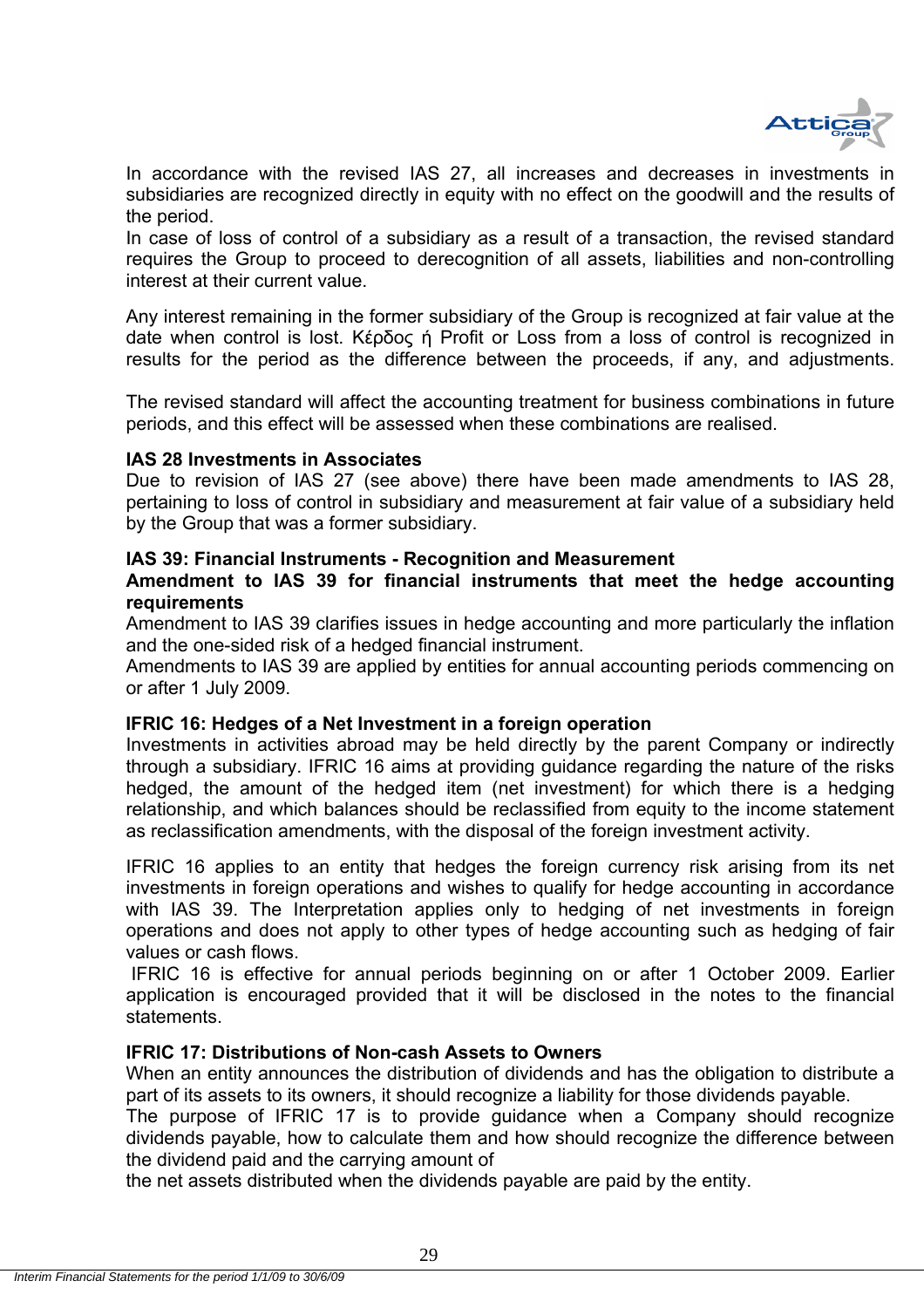

IFRIC 17 is effective prospectively for annual periods starting on or after 1 July 2009. Earlier application is allowed provided that it will be disclosed in the notes to the financial statements and at the same time applies IFRS 3 (revised 2008), IFRS 27(revised May 2008) and IFRS 5 (revised). Retrospective application is not allowed.

#### **IFRIC 18: Transfers of Assets from Customers**

IFRIC 18 mainly applies to entities that provide services of general interest. The purpose of IFRIC 18 clarifies the requirements of the IFRSs regarding the agreements where a tangible asset (land, buildings, equipment) is given by a customer to the entity. The entity must either connect the customer to the network or the customer will acquire continuous access to the supply of products or services (i.e. supply of water or electricity).

In some cases, the entity receives cash from a customer which must be used only to acquire or construct the item of property, plant and equipment in order to connect the customer to a network or provide the customer with ongoing access to a supply of goods or services (or to provide both).

IFRIC clarifies the circumstances in which the definition of an asset is met, the recognition of the asset and the measurement of its cost on initial recognition, the identification of the separately identifiable services (one or more services in exchange for the transferred asset) and the accounting for transfers of cash from customers.

IFRIC 18 is effective for annual periods starting on or after 1 July 2009.

The Group does not intend to proceed to earlier application of the Standards or Interpretations.

Based on the current Group structure and accounting principles followed, the Management does not expect significant effects on the financial statements arising from the application of the above standards and interpretations when they become effective.

Financial Statements have been prepared ,in all material respects , in accordance with International Financial Reporting Standards(IFRS),including International Accounting Standards and disclosures approved by the Disclosures Committee of the IASC as those are adopted by the eu , as well as International Financial Accounting Standards published by the International Accounting Standards Board (IASB) and especially IAS 34 ΄΄Interim Financial Statements''.

Accounting estimations are required to be used for the preparation of the financial statements in accordance with the International Financial Reporting Standards (IFRS).

The Group has prepared the financial statements in compliance with the historical cost principle, the going concern principle, the accrual basis principle, the consistency principle, the materiality principle and the accrual basis of accounting.

The Management of the Group considers that the financial statements present fairly the company's financial position, financial performance and cash flows.

In preparing its financial statements, the Group has chosen to apply accounting policies which secure that the financial statements comply with all the requirements of each applicable Standard or Interpretation. The above estimates are based οn the knowledge and the information available to the Management of the Group until the date of approval of the financial statements for the period ended June 31, 2009.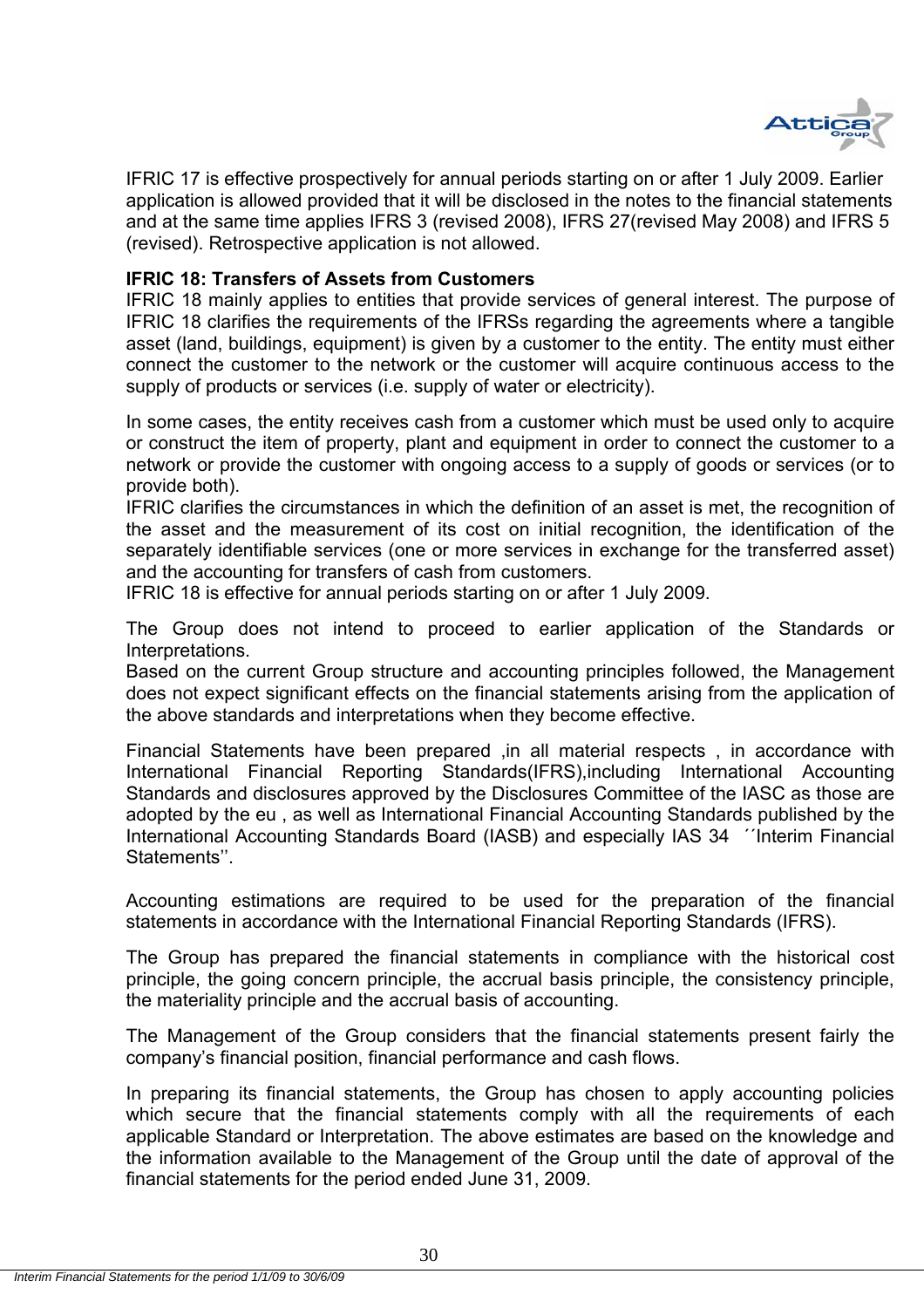

2.2. Major accounting judgements and main sources of uncertainty for accounting estimations The Management must make judgements and estimates regarding the value of assets and liabilities which are uncertain. Estimates and associated assumptions are based mainly on past experience. Actual results may differ from these estimates. Estimates and associated assumptions are continually reviewed.

The accounting judgements that the Management has made in implementing the Company's accounting policies and which have the greatest impact on Company financial statements are:

Management examines whether there is an indication of impairment on the value of investments in subsidiaries, and if so, assesses the extent pursuant to the Company's accounting policy on this subject. The recoverable amount of the examined cash generating unit is determined on the basis of value in use and is based on estimates and underlying assumptions.

In addition, on an annual basis the Management examines, on the basis of assumptions and estimates the following items:

- useful lives and recoverable vessels' values

- the amount of provisions for staff retirement compensation, for disputes in litigation and for labour law disputes.

On the financial statements preparation date, the sources of uncertainty for the Company, which may have impact on the stated assets and liabilities values, concern:

- Unaudited years of the Company, insofar as it is possible that the future audits will result in additional taxes and charges being imposed that cannot be estimated at the time with reasonable accurancy.

 - Estimates on the recoverability of contingent losses from pending court cases and doubtful debts.

The above estimates are based οn the knowledge and the information available to the Management of the Group until the date of approval of the financial statements for the period ended June 30, 2009.

#### **3. Consolidation**

The following directly subsidiaries are being consolidated using the full consolidation method.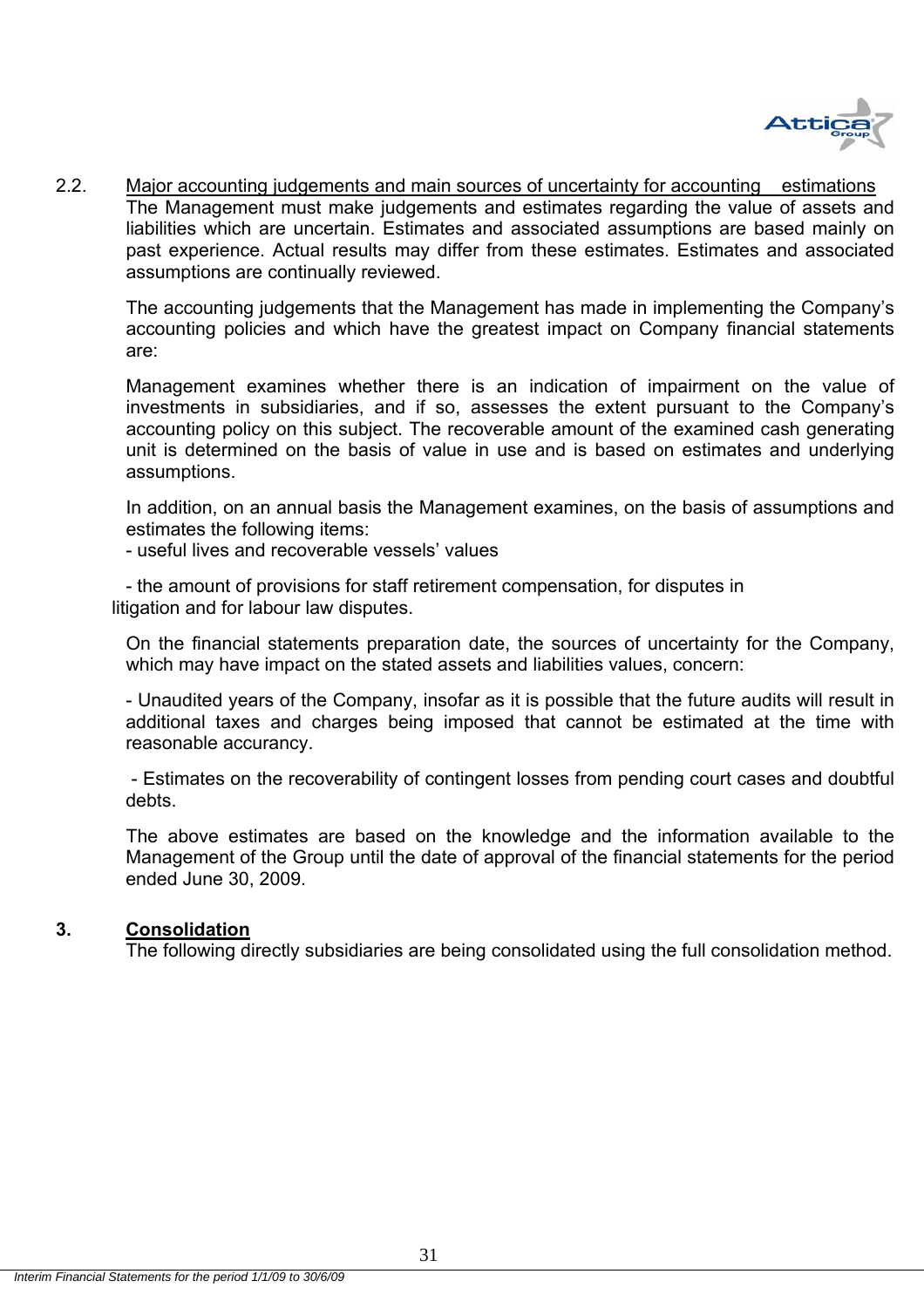

**30/06/2009**

|                                                             |                    |                         |         | ວບ/ບບ/∠ບບ <i>ວ</i>         |                                       |                                           |
|-------------------------------------------------------------|--------------------|-------------------------|---------|----------------------------|---------------------------------------|-------------------------------------------|
| <b>Subsidiary</b>                                           | Carrying<br>amount | $%$ of<br>participation | Country | Nature of<br>Relationship  | <b>Consolidation</b><br><b>Method</b> | <b>Unaudited</b><br><b>Fiscal Years**</b> |
| SUPERFAST ONE INC.                                          | 18.634             | 100%                    | Liberia | Direct                     | Full                                  | 2008-2009                                 |
| SUPERFAST TWO INC.                                          | 60                 | 100%                    | Liberia | <b>Direct</b>              | Full                                  | 2008-2009                                 |
| SUPERFAST FERRIES S.A.                                      | 1                  | 100%                    | Liberia | <b>Direct</b>              | Full                                  | 2007 - 2009                               |
| SUPERFAST PENTE INC.                                        | 32.352             | 100%                    | Liberia | <b>Direct</b>              | Full                                  | 2007 - 2009                               |
| SUPERFAST EXI INC.                                          | 31.694             | 100%                    | Liberia | <b>Direct</b>              | Full                                  | 2007 - 2009                               |
| SUPERFAST ENDEKA INC.                                       | 34.878             | 100%                    | Liberia | <b>Direct</b>              | Full                                  | 2007 - 2009                               |
| SUPERFAST DODEKA INC.                                       | 5.820              | 100%                    | Liberia | <b>Direct</b>              | Full                                  | 2007 - 2009                               |
| ATTICA FERRIES M.C.                                         | 48.005             | 100%                    | Greece  | <b>Direct</b>              | Full                                  | 2009                                      |
| <b>BLUE STAR M.C.</b>                                       | 5                  | 100%                    | Greece  | Direct                     | Full                                  | 2009                                      |
| BLUE STAR FERRIES M.C.                                      | 5                  | 100%                    | Greece  | Direct                     | Full                                  | 2009                                      |
| BLUE STAR FERRIES MARITIME S.A.                             | 316.028            | 100%                    | Greece  | <b>Direct</b>              | Full                                  | 2006-2009                                 |
| ATTICA PREMIUM S.A.                                         | 1.930              | 100%                    | Greece  | <b>Direct</b>              | Full                                  | 2006-2009                                 |
| SUPERFAST DODEKA (HELLAS) INC. & CO<br><b>JOINT VENTURE</b> |                    | 100%                    | Greece  | Under common<br>management | Full                                  | 2007-2009                                 |
| ATTICA FERRIES M.C. & CO JOINT<br><b>VENTURE</b>            |                    | 100%                    | Greece  | Under common<br>management | Full                                  | 2009                                      |
| <b>BLUE STAR FERRIES JOINT VENTURE</b>                      |                    | 100%                    | Greece  | Under common<br>management | Full                                  | 2006-2009                                 |
| <b>BLUE STAR FERRIES S.A.</b>                               | 3.614              | 100%                    | Liberia | Direct                     | Full                                  | 2006-2009                                 |
| WATERFRONT NAVIGATION COMPANY *                             | 1                  | 100%                    | Liberia | <b>Direct</b>              | Full                                  |                                           |
| THELMO MARINE S.A. *                                        | 77                 | 100%                    | Liberia | Direct                     | Full                                  |                                           |
| BLUE ISLAND SHIPPING INC. *                                 | 29                 | 100%                    | Panama  | <b>Direct</b>              | Full                                  |                                           |
| STRINTZIS LINES SHIPPING LTD. *                             | 22                 | 100%                    | Cyprus  | Direct                     | Full                                  | 2006-2009                                 |
| SUPERFAST EPTA MC.*                                         | 50                 | 100%                    | Greece  | <b>Direct</b>              | Full                                  | 2007-2009                                 |
| SUPERFAST OKTO MC.*                                         | 33                 | 100%                    | Greece  | <b>Direct</b>              | Full                                  | 2007 - 2009                               |
| SUPERFAST ENNEA MC.*                                        | 4.767              | 100%                    | Greece  | Direct                     | Full                                  | 2007 - 2009                               |
| SUPERFAST DEKA MC.*                                         | 4.268              | 100%                    | Greece  | <b>Direct</b>              | Full                                  | 2007 - 2009                               |
| NORDIA MC.*                                                 | 14                 | 100%                    | Greece  | Direct                     | Full                                  | 2007 - 2009                               |
| <b>MARIN MC.*</b>                                           | 2.324              | 100%                    | Greece  | <b>Direct</b>              | Full                                  | 2007 - 2009                               |
| ATTICA CHALLENGE LTD*                                       | 6.286              | 100%                    | Malta   | Direct                     | Full                                  |                                           |
| ATTICA SHIELD LTD*                                          | 6.214              | 100%                    | Malta   | <b>Direct</b>              | Full                                  |                                           |

 investments in subsidiaries. \* Inactive companies, for which the Management of the Company considers that there is no indication of impairment for its

\*\* For the subsidiaries registered outside the European Union, which do not have an establishment in Greece, there is no obligation for taxation audit.

For all the companies of the Group, there are no changes of the method of consolidation.

The 100% subsidiaries ATTICA FERRIES M.C. and ATTICA FERRIES M.C. & CO JOINT VENTURE are consolidating for the first time the first quarter of 2009 while the 100% subsidiaries BLUE STAR M.C. and BLUE STAR FERRIES M.C. are consolidating for the first time the second quarter of 2009. The 100% subsidiaries SUPERFAST ONE INC and SUPERFAST TWO INC are consolidated for the first time the third quarter of 2008.

There are not companies which have not been consolidated in the present period while they have been consolidated either in the previous period or in the same period of the fiscal year 2008. The exception to the above are the companies Superfast Ferries Maritime S.A. and Blue Star Maritime S.A., which were merged through the absorption by the parent company.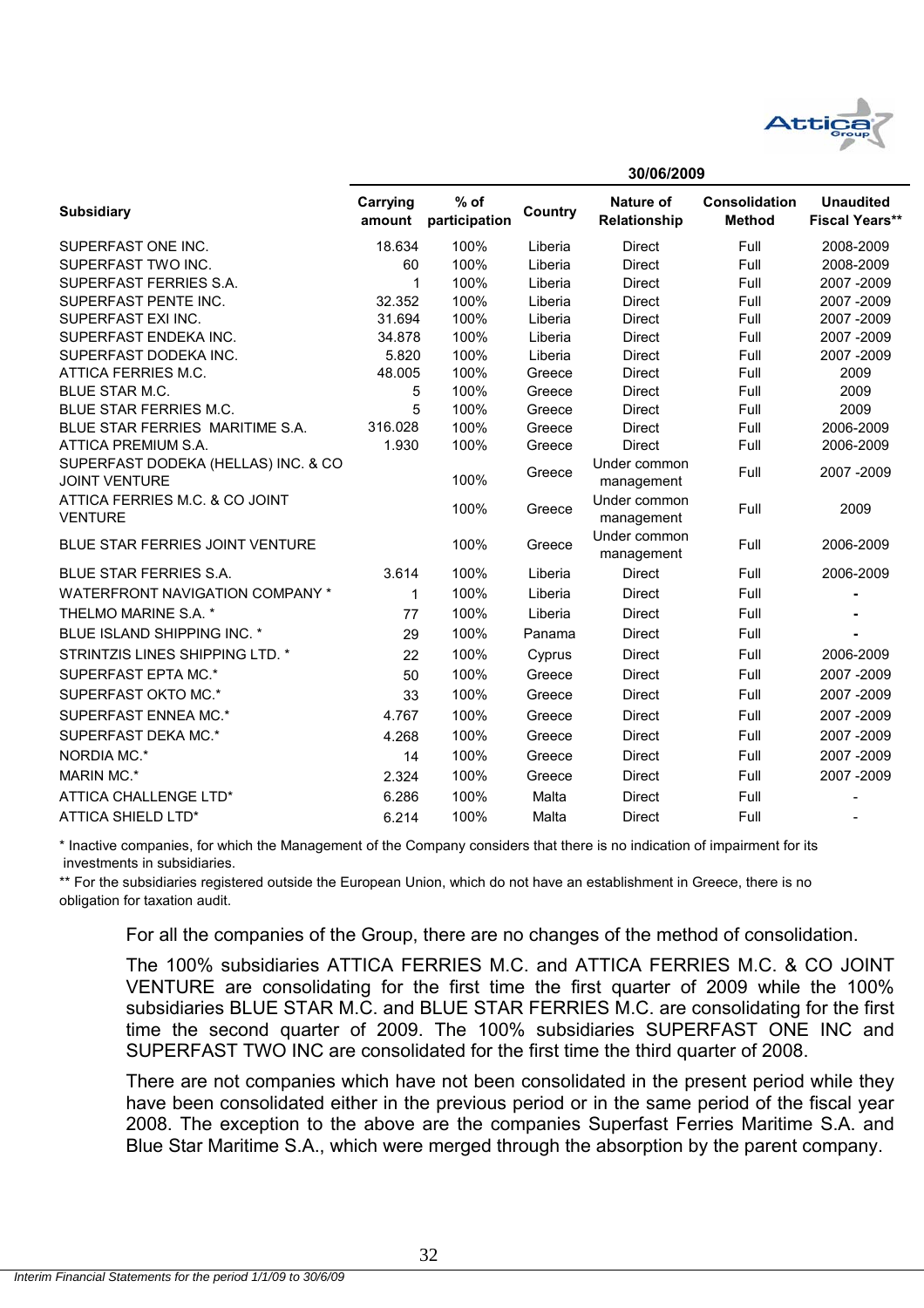

There are no companies of the Group which have not been consolidated in the consolidated financial statements.

# **4 Related Party disclosures**<br>4.1 **Intercompany transactions b**

Intercompany transactions between ATTICA HOLDINGS S.A. and other companies of Attica **Group** 

For the period 1/1-30/6/2009, the capital transactions of the parent company with the subsidiary companies of the Group refer to the intercompany transactions, of total value  $\epsilon$  1 thousand, between the parent company and its subsidiaries relate to services (i.e. issuance of airline tickets) provided by the 100% subsidiary Attica Premium S.A.

The company received as dividend of fiscal year 2008:

- the amount of  $€ 11.535$  thousand from its 100% subsidiary Superfast Dodeca INC,
- the amount of  $\epsilon$  5.337 thousand from its 100% subsidiary Nordia MC.

Furthermore, the company has an amount of  $\epsilon$  18.784 thousand as receivable dividend arising from its 100% subsidiary company Blue Star Ferries Maritime S.A.

The 100% subsidiaries Nordia MC, Marin MC and Superfast Dodeca INC, have decided to return part of its share capital to its parent company ATTICA HOLDINGS S.A. due to sale of their assets. The capital return amounts € 31.606 thousand.

The Company has an obligation of  $\epsilon$  29.405 thousand to all the entities of BLUE STAR GROUP.

The intercompany balances as at 30/6/2009 between the Group's companies arising from its corporate structure ( see § 4.1. of the financial statements at 31/12/2008) are the following:

- a) Between the Superfast Group's entities stood at  $\epsilon$  561.849 thousand. This amount is written-off in the consolidated accounts.
- b) Between the Blue Star Group's entities stood at  $\epsilon$  33.998 thousand. This amount is written-off in the consolidated accounts.
- c) Sales and balances of Attica Premium S.A. arising from its transactions with the Group's maritime entities stood at  $\epsilon$  2.189 thousand and  $\epsilon$  12.646 thousand respectively.
- d) Between Superfast Dodeca (Hellas) INC & Co Joint Venture and Blue Star Group stood at € 16.610 thousand.
- e) Between Attica Ferries MC & Co Joint Venture and Superfast and Blue Sata Groups stood at € 21.836 thousand and € 39.026 thousand respectively.

The transactions between Attica Premium S.A. and the other companies of Attica Group have been priced with market terms.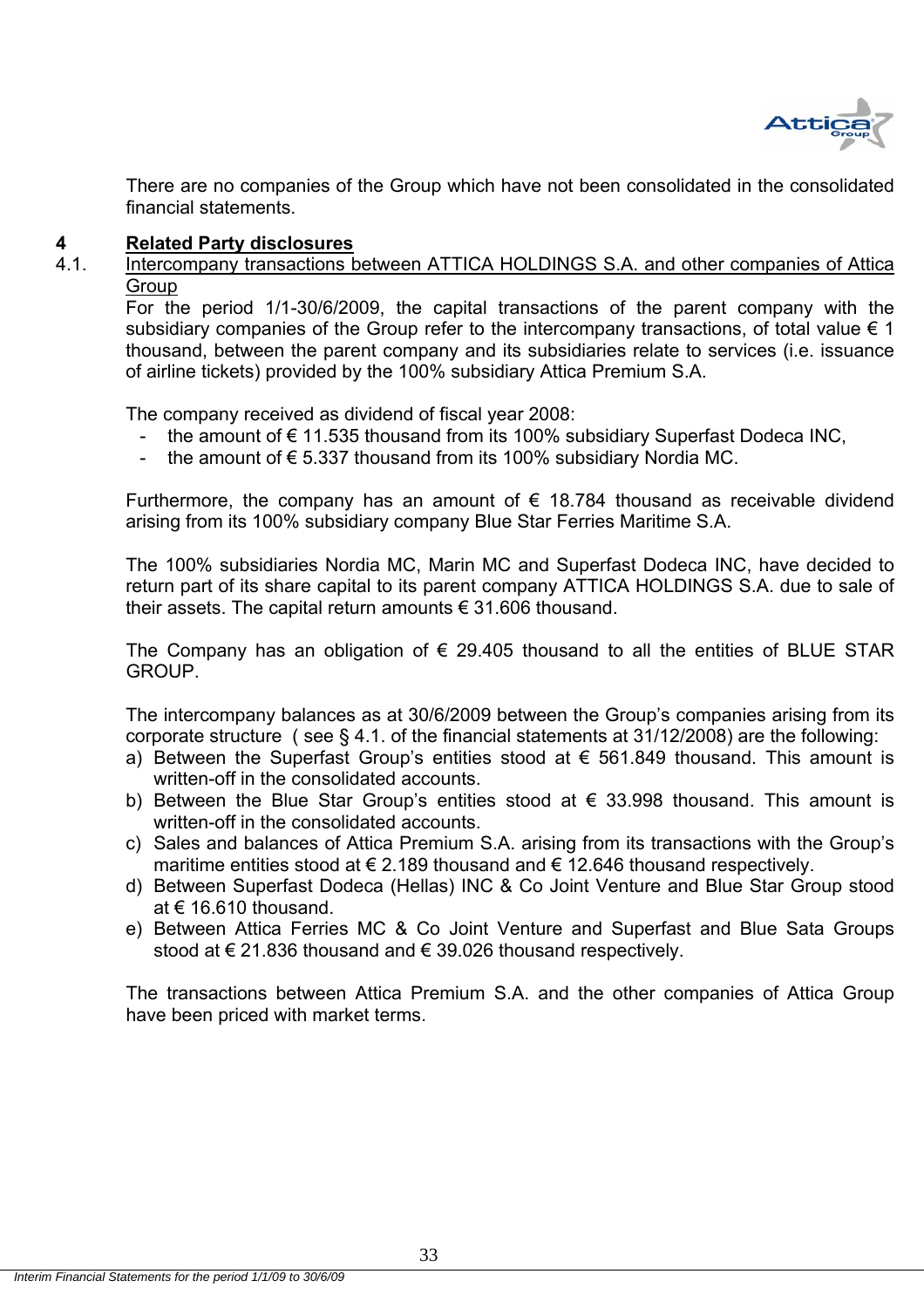

#### 4.1.1. Intercompany transactions between ATTICA HOLDINGS S.A. and the companies of MARFII INVESTMENT Group

| <b>COMPANIES</b>                  | Sales | Purchases | Receivables Payables<br>from | to  |
|-----------------------------------|-------|-----------|------------------------------|-----|
| GEFSIPLOIA S.A.                   | 3.095 | 19        | 859                          |     |
| VIVARTIA S.A.                     | 47    |           |                              |     |
| S. NENDOS S.A.                    |       | 8         |                              | 9   |
| HELLENIC CATERING S.A.            | 46    | 49        |                              | 42  |
| HELLENIC FOOD SERVICE PATRON S.A. |       | 294       |                              | 182 |
| SINGULAR LOGIC S.A.               |       | 20        |                              | 21  |
| SINGULAR LOGIC INTERGRATOR S.A.   |       | 25        |                              | 15  |
|                                   | 3.188 | 415       | 859                          | 269 |

#### 4.1.2. Intercompany transactions between ATTICA HOLDINGS S.A. and MARFIN POPULAR BANK

|                                       | Group         | Company    |
|---------------------------------------|---------------|------------|
|                                       | 30/06/2009    | 30/06/2009 |
| Cash and cash equivalents             | 69.798<br>748 | 40.432     |
| <b>Borrowings</b><br>Financial income | 928           | 342        |
| <b>Financial expenses</b>             | 55            |            |

#### 4.2. Guarantees

 The parent company has guaranteed to lending banks the repayment of loans of the Superfast and Blue Star vessels amounting € 205.953 thousand and € 200.000 thousand respectively.

## 4.3. Board of Directors and Executive Directors' Fees

#### **Key management compensation**

|                                     | Amounts in $\epsilon$ |            |  |
|-------------------------------------|-----------------------|------------|--|
|                                     | 30/06/2009            | 30/06/2008 |  |
| Salaries & other employees benefits | 1.479                 | 1.583      |  |
| Social security costs               | 69                    | 66         |  |
| B.O.D. Remuneration                 |                       | 401        |  |
| <b>Termination benefits</b>         |                       |            |  |
| Other long-term benefits            |                       |            |  |
| Share-based payments                |                       |            |  |
| Total                               | 1.548                 | 2.050      |  |
|                                     | 30/06/2009            | 30/06/2008 |  |
| Number of key management personnel  | 13                    | 14         |  |

Key management personnel are those persons having authority and responsibility for planning, directing and controlling the activities of the entity, directly or indirectly, including any director (whether executive or otherwise) of that entity.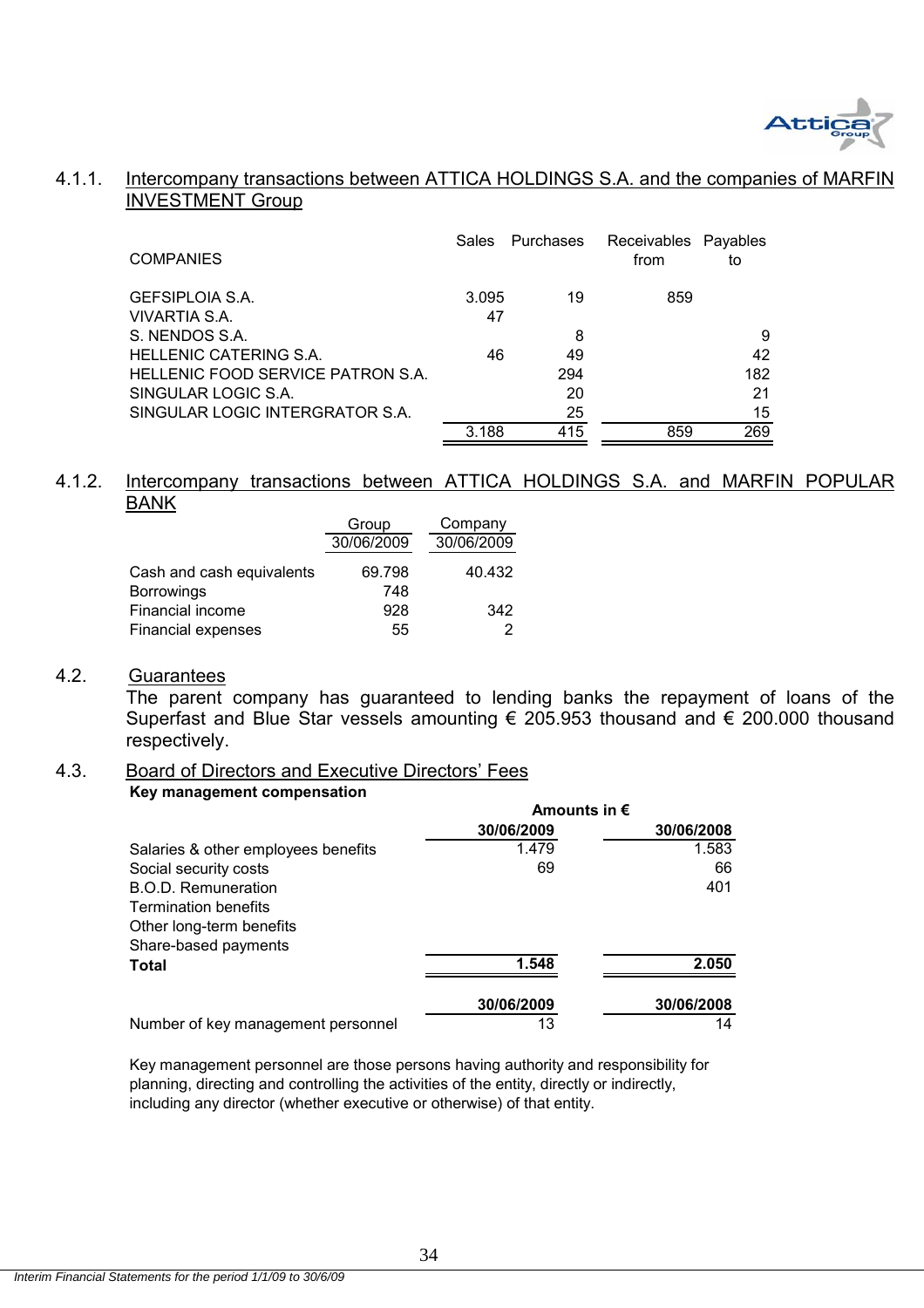

## **5. General information for the Financial Statements (period 1-1 to 30-06- 2009)**

The figures of the period  $1/1 - 30/6/2009$  are not fully comparable with the corresponding figures of continuing operations of the previous year because:

- a) the vessel Blue Star 1 operated in North Sea during the whole course of the first half of 2008, while in the present period is deployed in the Greek Market.
- b) as of 12th March, 2009, Superfast XII, which is rerouted from the Greece-Italy routes, commenced trading between Piraeus and Herakleion, Crete.
- c) the vessel Superfast I has been deployed in the present period. The above vessel has not been owned by the Group the previous year.
- d) The sold RoRo vessels below, are not deployed within the first half of 2009, while within the fiscal year 2008 have been deployed in the first half as follows: RoRo Marin 1/1-7/2/2008 RoRo Nordia 1/1-31/3/2008 RoRo Challenge until February 2008 RoRo Shield until February 2008

# 5.1. Revenue Analysis and Geographical Segments Report

The Group has decided to provide information based on the geographical segmentation of its operations.

The Group operates in the Greek Domestic Routes and in Adriatic Sea The Group's vessels provide transportation services to passengers, private vehicles and freight.

#### **Seasonality**

The Company's sales are highly seasonal. The highest traffic for passengers and vehicles is observed during the months July, August and September while the lowest traffic for passengers and vehicles is observed between November and February. On the other hand, freight sales are not affected significantly by seasonality.

The Company, as a holding company, does not have any sales activity and for this reason there is no revenue analysis by geographical segment.

The consolidated results and other information per segment for the period 1/01 – 30/06 2009 are as follows: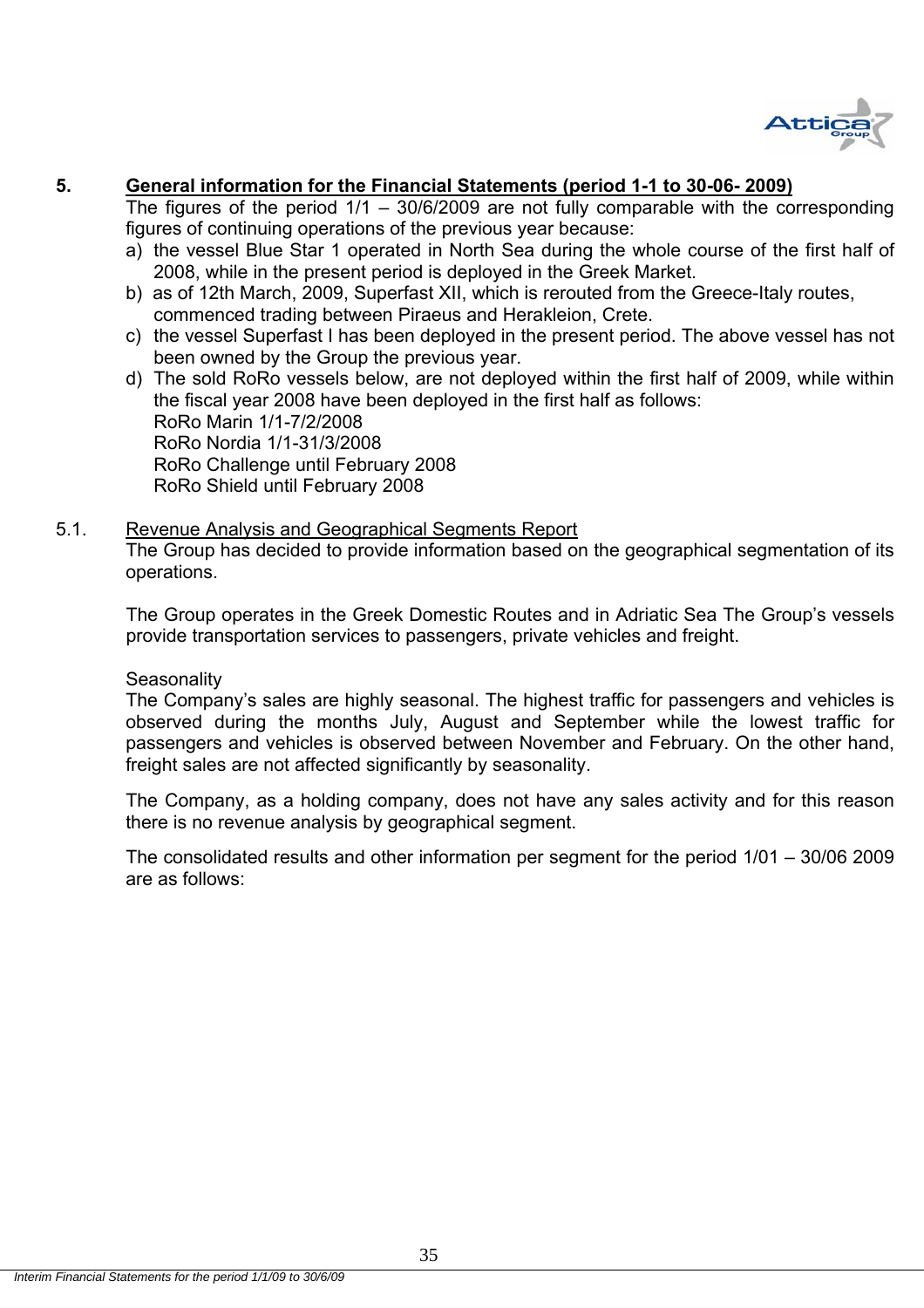

|                                                         | <b>GROUP</b>       |              |          |            |
|---------------------------------------------------------|--------------------|--------------|----------|------------|
|                                                         | 1/1-30/06/2009     |              |          |            |
| <b>Geographical Segment</b>                             | Domestic<br>Routes | Adriatic Sea | Other    | Total      |
| Fares                                                   | 73.358             | 53.780       |          | 127.138    |
| On-board Sales                                          | 4.529              | 7.954        |          | 12.483     |
| <b>Travel Agency Services (Intersector Sales)</b>       |                    |              | 2.493    | 2.493      |
| <b>Intersector Sales Write-offs</b>                     |                    |              | $-2.189$ | $-2.189$   |
| <b>Total Revenue</b>                                    | 77.887             | 61.734       | 304      | 139.925    |
| <b>Operating Expenses</b>                               | $-53.377$          | $-59.654$    | $-1.178$ | $-114.209$ |
| Management & Distribution Expenses                      | $-14.791$          | $-11.284$    | $-2.554$ | $-28.629$  |
| Intersector Expenses Write-offs                         |                    |              | 2.189    | 2.189      |
| Other revenue / expenses                                | 245                | 51           | 160      | 456        |
| Earnings before taxes, investing and financial results  | 9.964              | $-9.153$     | $-1.079$ | $-268$     |
| <b>Financial results</b>                                | $-3.710$           | $-6.024$     | $-952$   | $-10.686$  |
| Earnings before taxes, investing and financial results, |                    |              |          |            |
| depreciation and amortization                           | 17.321             | $-2.653$     | $-1.022$ | 13.646     |
| Profit/Loss before Taxes                                | 6.253              | $-15.177$    | $-2.031$ | $-10.955$  |
| Income taxes                                            | $-10$              | $-119$       | $-271$   | $-400$     |
| Profit/Loss after Taxes                                 | 6.243              | $-15.296$    | $-2.302$ | $-11.355$  |
| Property, plant & equipment                             |                    |              |          |            |
| Vessels' Book Value at 01/01                            | 212.728            | 526.322      |          | 739.050    |
| Improvements / Additions                                | 664                | 70           |          | 734        |
| Vessels' redeployment                                   | 169.764            | $-169.764$   |          |            |
| Vessel acquisitions in the present period               |                    |              |          |            |
| Vessels' Disposals                                      |                    |              |          |            |
| Depreciation for the Period                             | $-7.364$           | $-6.097$     |          | $-13.461$  |
| Net Book Value of vessels at 30/06                      | 375.792            | 350.531      |          | 726.323    |
| Other tangible Assets                                   | 1.670              | 2.533        | 2.168    | 6.371      |
| <b>Total Net Fixed Assets</b>                           | 377.462            | 353.064      | 2.168    | 732.694    |
| Secured loans                                           | 181.354            | 193.901      | 729      | 375.984    |
| Customer geographic distribution                        |                    |              |          |            |
| Greece                                                  | 125.685            |              |          |            |
| Europe                                                  | 14.045             |              |          |            |
| Third countries                                         | 195                |              |          |            |
| <b>Total Fares &amp; Travel Agency Services</b>         | 139.925            |              |          |            |

The revenue of the Group is derived from the agents based abroad.

Segments related with IFRS 8 are the same with the segments required of IAS 14 and due to the fact that there was no change in the accounting policies, there is no effect in geographical segment report.

Agreements sheet of Assets and Liabilities at 30/06/2009

| Net Book Value of vessels            | €732.694 |
|--------------------------------------|----------|
| <b>Unallocated Assets</b>            | €207.731 |
| <b>Total Assets</b>                  | €940.425 |
| Long-term and Short-term liabilities | €375.984 |
| <b>Unallocated Liabilities</b>       | € 78.378 |
| <b>Total Liabilities</b>             | €454.362 |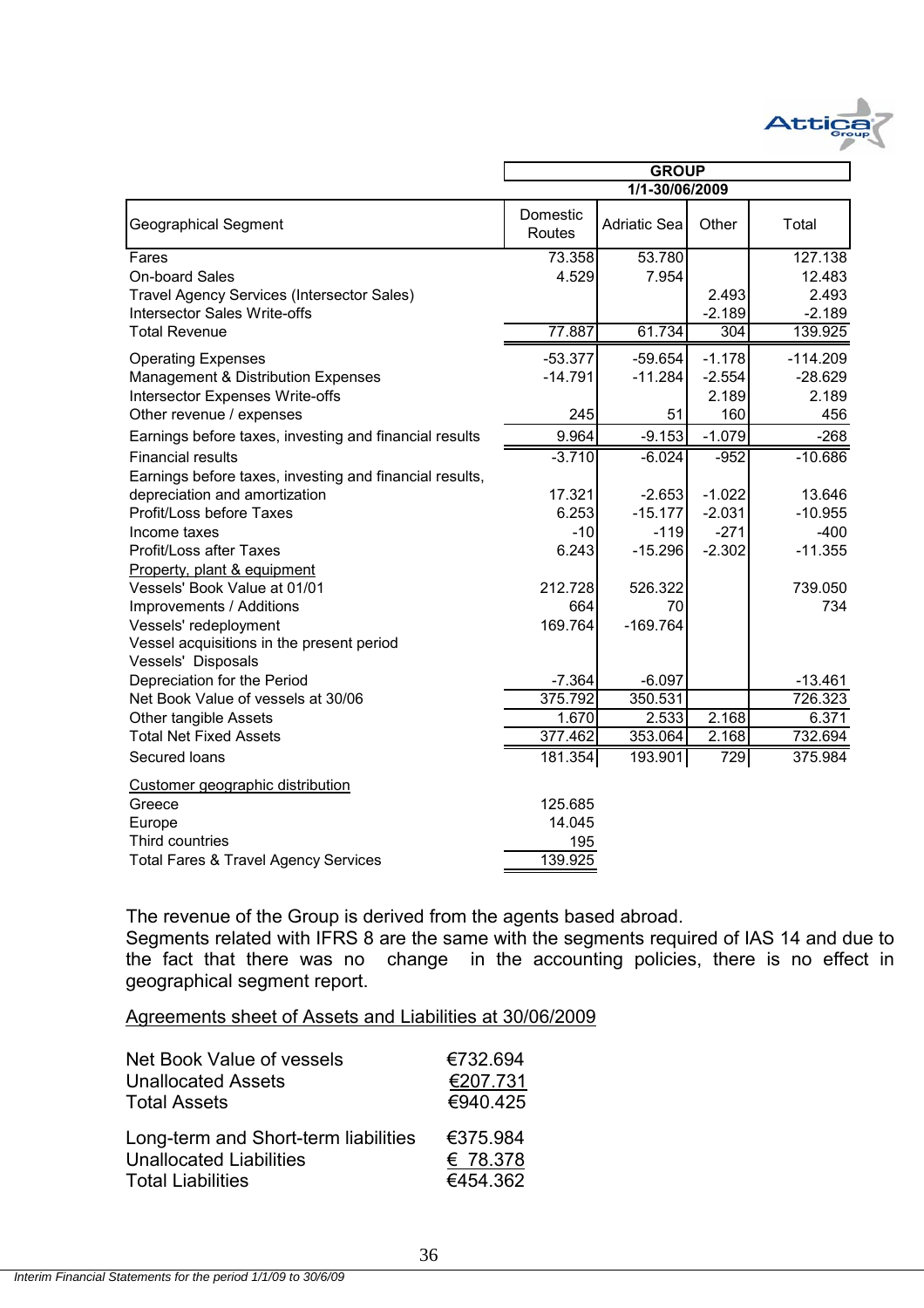

The vessels owned by the Group have been mortgaged as security of long term borrowings for an amount of Euro 723.060 thousand.

Revenue from Fares in Domestic routes includes the grants received for public services performed under contracts with the Ministry of Mercantile Marine, Aegean and Island Policy amounting  $\epsilon$  3.700 thousand for the period 1/01 – 30/06/2009 and  $\epsilon$  2.621 thousand for the period 1/01 – 30/06/2008.

The consolidated results and other information per segment for the period 1/01 – 30/06 2008 are as follows:

|                                                             | <b>GROUP</b>       |                 |                   |                |              |
|-------------------------------------------------------------|--------------------|-----------------|-------------------|----------------|--------------|
|                                                             |                    | 1/1-30/06/2008  |                   |                |              |
| <b>Geographical Segment</b>                                 | Domestic<br>Routes | Adriatic Sea    | North Sea         | Other          | Total        |
| Fares                                                       | 62.852             | 65.976          | 10.276            | 2.185          | 141.289      |
| On-board Sales                                              | 4.019              | 10.006          | 645               |                | 14.674       |
| Travel Agency Services (Intersector Sales)                  |                    |                 |                   | 3.089          | 3.089        |
| <b>Intersector Sales Write-offs</b>                         |                    |                 |                   | $-2.573$       | $-2.573$     |
| <b>Total Revenue</b>                                        | 66.871             | 75.982          | 10.921            | 2.705          | 156.479      |
|                                                             |                    |                 |                   |                |              |
| <b>Operating Expenses</b>                                   | $-41.314$          | $-67.411$       | $-11.371$         | $-2.631$       | $-122.727$   |
| Management & Distribution Expenses                          | $-11.301$          | $-10.341$       | $-1.907$          | $-3.709$       | $-27.258$    |
| Intersector Expenses Write-offs                             |                    |                 | 10                | 2.573          | 2.573        |
| Other revenue / expenses                                    | 141<br>14.397      | 53<br>$-1.717$  | $-2.347$          | 13<br>$-1.049$ | 217<br>9.284 |
| Earnings before taxes, investing and financial results      | $-2.730$           |                 | $-1.169$          |                | $-9.192$     |
| <b>Financial results</b>                                    |                    | $-5.912$        |                   | 619            |              |
| <b>Extraordinary Items</b>                                  |                    |                 |                   | 9.650          | 9.650        |
| Earnings before taxes, investing and financial results,     | 19.157             | 4.705           | $-702$            | $-950$         | 22.210       |
| depreciation and amortization                               |                    | $-7.630$        |                   | 9.221          | 9.741        |
| Profit/Loss before Taxes                                    | 11.666             |                 | $-3.516$          |                | $-120$       |
| Income taxes<br><b>Profit/Loss after Taxes</b>              | $-14$<br>11.653    | -40<br>$-7.670$ | $-12$<br>$-3.528$ | $-54$<br>9.166 | 9.621        |
|                                                             |                    |                 |                   |                |              |
| Property, plant & equipment<br>Vessels' Book Value at 01/01 | 221.144            | 380.979         | 86.833            | 36.937         | 725.893      |
| Improvements / Additions                                    | 1.114              | 2.705           |                   |                | 3.819        |
| Vessels' redeployment                                       |                    |                 |                   |                |              |
| Vessel acquisitions in the present period                   |                    |                 |                   |                | 0            |
| Vessels' Disposals                                          |                    | $-6.768$        |                   | $-36.057$      | $-42.825$    |
| Depreciation for the Period                                 | $-4.521$           | $-6.266$        | $-1.587$          | $-51$          | $-12.425$    |
| Net Book Value of vessels at 30/06                          | 217.737            | 370.650         | 85.246            | 829            | 674.462      |
| Other tangible Assets                                       |                    |                 |                   | 481            | 481          |
| <b>Total Net Fixed Assets</b>                               | 217.737            | 370.650         | 85.246            | 1.310          | 674.943      |
| Secured loans                                               | 103.813            | 219.993         | 43.807            | 60             | 367.673      |
|                                                             |                    |                 |                   |                |              |
| Customer geographic distribution                            |                    |                 |                   |                |              |
| Greece                                                      | 130.963            |                 |                   |                |              |
| Europe                                                      | 25.218             |                 |                   |                |              |
| Third countries                                             | 298                |                 |                   |                |              |
| <b>Total Fares &amp; Travel Agency Services</b>             | 156.479            |                 |                   |                |              |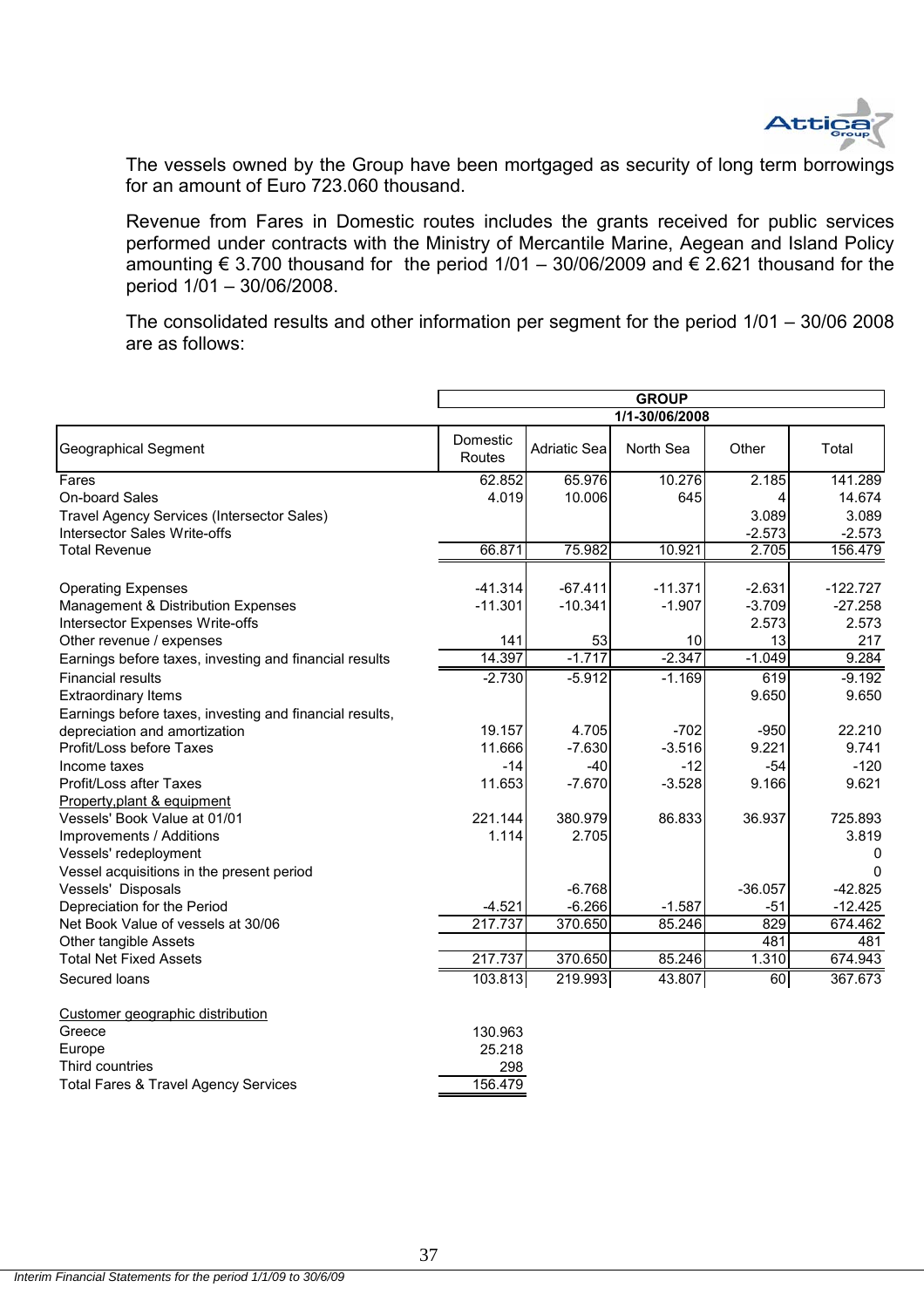

#### Agreements sheet of Assets and Liabilities at 30/06/2008

| Net Book Value of vessels            | € 674.943 |
|--------------------------------------|-----------|
| <b>Unallocated Assets</b>            | € 267.487 |
| <b>Total Assets</b>                  | € 942.430 |
| Long-term and Short-term liabilities | €367.673  |
| <b>Unallocated Liabilities</b>       | € 73.852  |
| <b>Total Liabilities</b>             | €441.525  |

#### 5.2. Cost of sales

Cost of sales has been negatively affected by  $\epsilon$  8.516 thousand. Approximately compared to the previous period due to the higher fuel oil prices. This negative development has also affected the items "Earnings before taxes, investing and financial results, depreciation and amortization", "Profit/(loss) before taxes" and "Profit/(loss) after taxes".

#### 5.3. Tangible assets

Tangible assets decreased compared to 31/12/2008. This decrease was due to the depreciations of the period 1/1 – 30/6/2009.

#### 5.4. Other current assets

Other current assets increased compared to 31/12/2007. This increase was due to the receivables from the Greek State. Furthermore, for the parent company this increase was due to the amount of  $\epsilon$  18.784 thousand, which is a receivable dividend arising from its 100% subsidiary company Blue Star Ferries Maritime S.A.

#### 5.5. Cash and cash equivalents

Cash and cash equivalents that are presenting in the balance sheet include the amount of  $\epsilon$ 7.923 thousand, which has been pledged. The above pledge refers to an agreement for the acquisition by the Group of a new vessels. For the first half of the year the Group paid the amount of € 19.387 thousand against its long-term borrowings.

#### 5.6. Fair value reserves

The change that is presenting refers to the interest rate cash flow hedging of the Group's loans.

#### 5.7. Other short – term liabilities

"Other short-term liabilities" increased mainly due to the "Deferred income" which refer to passenger tickets issued but not yet travelled until 30/6/2009, € 9.795 thousand, as well as to the dividends payable  $\epsilon$  9.913 thousand of the parent company.

#### **6. Other information**

#### 6.1. Unaudited fiscal years

The first quarter of 2009 the parent company has been audited by tax authorities until the fiscal year 2007. From the above taxation audit there no additional amount.

All the companies included in the consolidation of Superfast Group have been audited by tax authorities until the fiscal year 2006.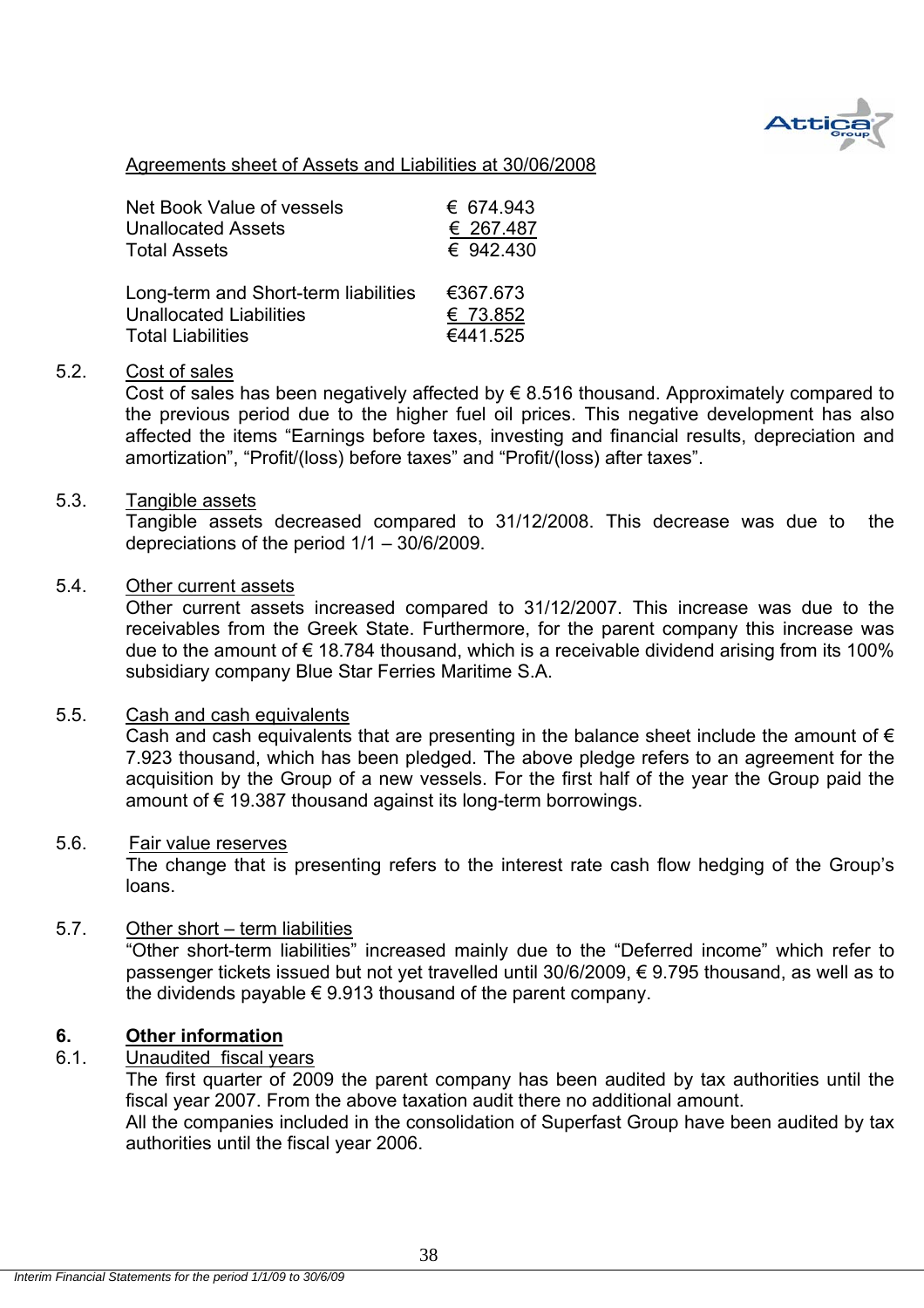

All the companies included in the consolidation of Blue Star Group and Attica Premium S.A. have been audited by tax authorities until the fiscal year 2005. The tax audit of the companies included in the consolidation of Blue Star Group for the fiscal years 2006 and 2007 is currently under way.

The subsidiaries of ATTICA HOLDINGS S.A. have already made a tax provision of  $\epsilon$  198 thousand for the unaudited fiscal years. A tax provision for the parent company has not been made. For the subsidiaries registered outside the European Union, which do not have an establishment in Greece, there is no obligation for taxation audit.

#### 6.2. Stock options

The Extraordinary General Meeting of Shareholders, on 12<sup>th</sup> February 2008 approved the establishment of a five-year stock option plan for the members of the Board of Directors, the Company's staff and the staff of affiliated companies. The options pertain to shares whose nominal value will amount to  $1/10<sup>th</sup>$  of the share capital. The strike price of the stock options was fixed at  $\epsilon$  6,20 per share.

#### 6.3. Payments of borrowings

During the period 1/1-30/6/2009, the Group has paid the amount of  $\epsilon$  19.387 thousand against its long-term borrowings.

Furthermore, the Group paid the amount of  $\epsilon$  270 thousand against finance leases.

#### 6.4. Payments of finance and operating leases

The finance leases that have been recognized in the income statement of the period 1/1 - 30/06/2009, amount € 211 thousand.

The operating leases that have been recognized in the income statement of the period 1/1 - 30/06/2009, amount € 836 thousand.

The operating leases refer to office rent and have been contracted with market terms. The only exception is the rental agreement of Attica Premium's offices in Athens and Salonika for which an advance rent has been paid until September 2009 and May 2010 respectively.

The parent company does not have any long-term or short-term bank liabilities.

#### 6.5. Provisions

Superfast Group has made a provision amounting  $\epsilon$  462 thousand which concerns claim for compensation from the crew that was employed on board the sold vessels previously deployed in the Baltic Sea. The case is under litigation.

#### 6.6. Contingent assets and liabilities

#### a) Granted guarantees

The following letters of guarantee have been provided to secure liabilities of the Group and the Company and were in force on 30/06/2009:

|                    | <b>GROUP</b><br>30/06/2009 | <b>COMPANY</b><br>30/06/2009 |
|--------------------|----------------------------|------------------------------|
| Granted guarantees | 1.501                      |                              |

b) Commitments for purchases and capital expenditure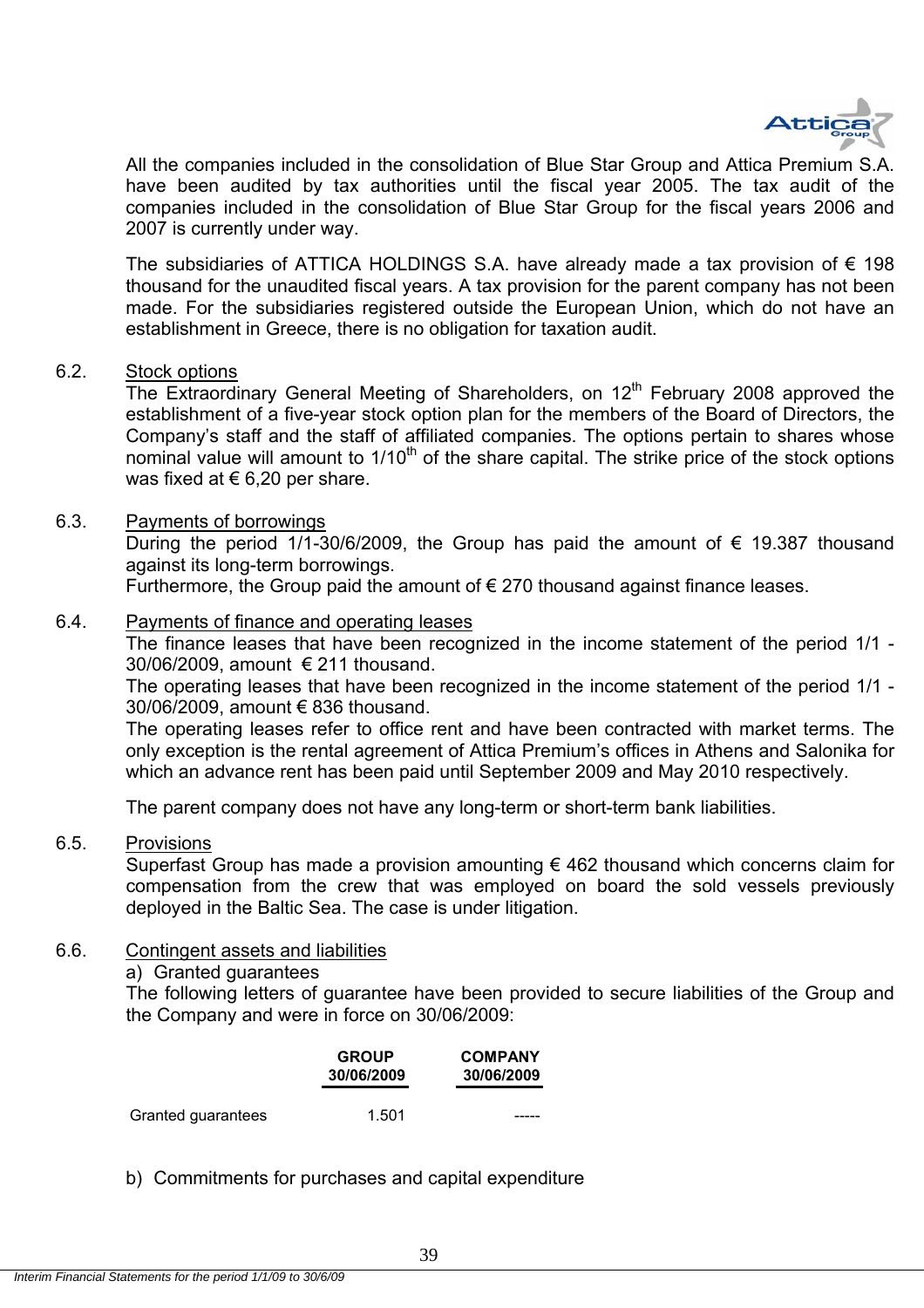

Purchase contracts, in force on 30/06/2009, are as follow:

|                    | <b>GROUP</b><br>30/06/2009 | <b>COMPANY</b><br>30/06/2009 |
|--------------------|----------------------------|------------------------------|
| Purchase contracts | 84.799                     | ---                          |

The above contracts refer mainly to the Group's contingent liability for the purchase of the vessel Superfast II which is under construction.

#### c) Undertakings

On 30/06/2009 the Group and the Company have the following liabilities which derive from the operating lease agreements and are payable as follows:

|                      | <b>GROUP</b> | <b>COMPANY</b> |
|----------------------|--------------|----------------|
|                      | 30/06/2009   | 30/06/2009     |
| Within 1 year        | 1.393        | 245            |
| Between 2 to 5 years | 5.585        | 982            |
| Over 5 years         | 9.108        | 1.718          |
|                      | 16.086       | 2.945          |

#### d) Financial lease commitments

On 30/06/2009 the Group and the Company have the following liabilities which derive from the operating lease commitments and are payable as follows:

|                                      | <b>GROUP</b><br>30/06/2009 | <b>COMPANY</b><br>30/06/2009 |
|--------------------------------------|----------------------------|------------------------------|
| Within 1 year                        | 343                        |                              |
| Between 2 to 5 years<br>Over 5 years | 445                        |                              |
|                                      | 788                        |                              |

#### **7. Significant events**

a) The Group through its subsidiaries Blue Star MC and Blue Star Ferries MC, agreed with Daewoo Shipbuilding and Marine Engineering Co. Ltd. (DSME), Korea for the building of two new fast car-passenger ferries at a price of Euro 68.50mln a piece.

b) The Board of Directors decided to redeployed the car-passenger ferry Superfast XII from the Patras - Ancona route to the Piraeus - Heraklion route. Superfast XII commenced its service on the route on  $12<sup>th</sup>$  March, 2009.

c) The parent company established the new wholly owned Greek subsidiary under the name Attica Ferries Maritime Company with a share capital of Euro 48.005.000. Attica Ferries Maritime Company is the new owner of the vessel Superfast XII which was acquired from Attica's wholly owned subsidiary Superfast Dodeka Inc at book value.

d) For a better marketing sales management, the Group established a new Joint Venture company in order to replace the two old existing companies under the name Attica Ferries M.C & CO Joint Venture.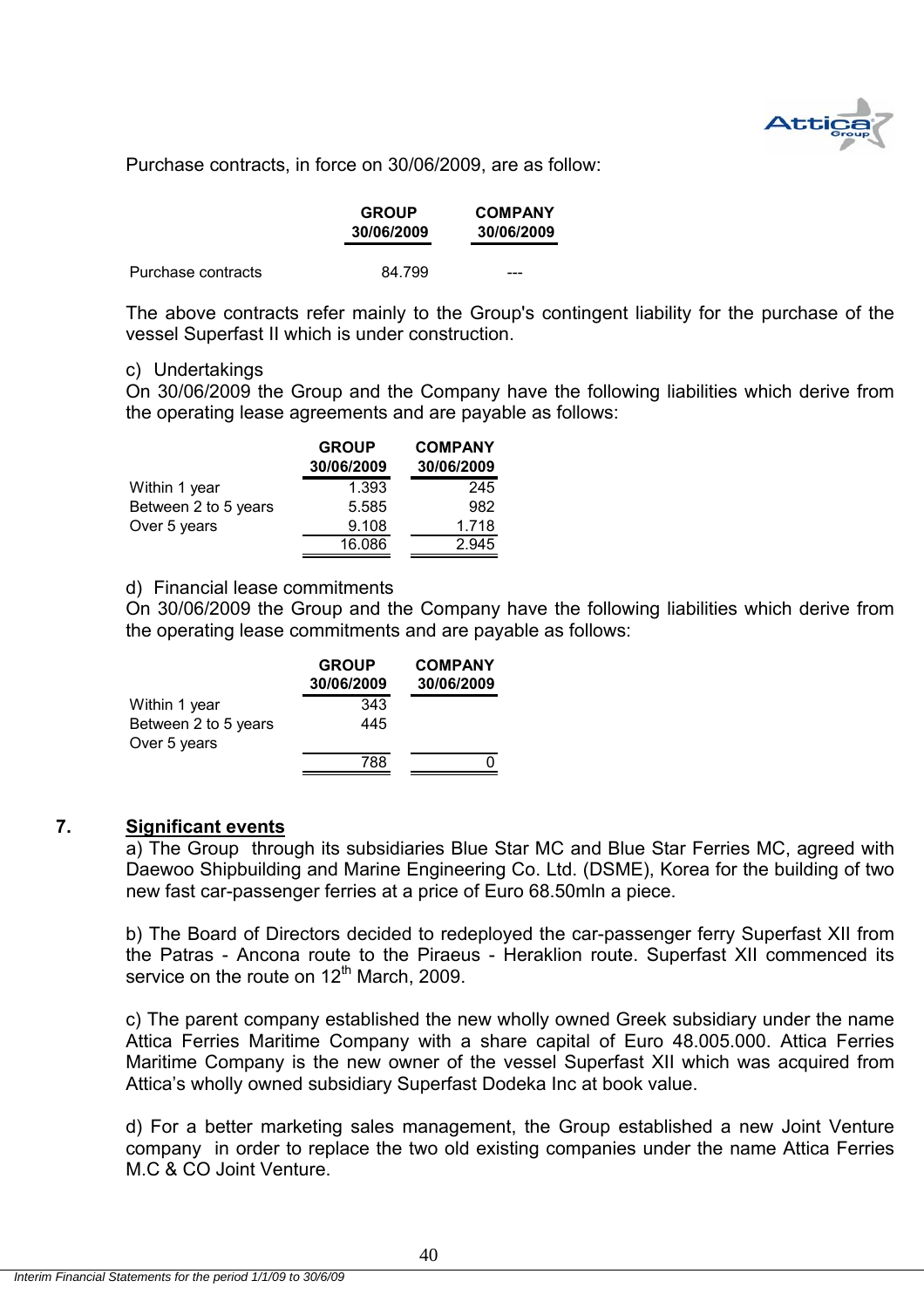

#### **8. Events after the Balance Sheet date**

The parent company participated in the share capital increase of its 100% subsidiaries Blue Star MC and Blue Star Ferries MC with the amount of Euro 13,30 mln and Euro 13,25 mln respectively.

Furthermore, on Tuesday, 28th July, 2009, the parent company paid to its shareholders the amount of € 9.913 thousand as a dividend for the fiscal year 2008.

Athens, August 26, 2009

THE PRESIDENT THE MANAGING THE DIRECTOR THE FINANCIAL OF THE B.O.D. DIRECTOR DIRECTOR CHARALAMPOS PASCHALIS PETROS VETTAS SPIROS PASCHALIS NIKOLAOS TAPIRIS